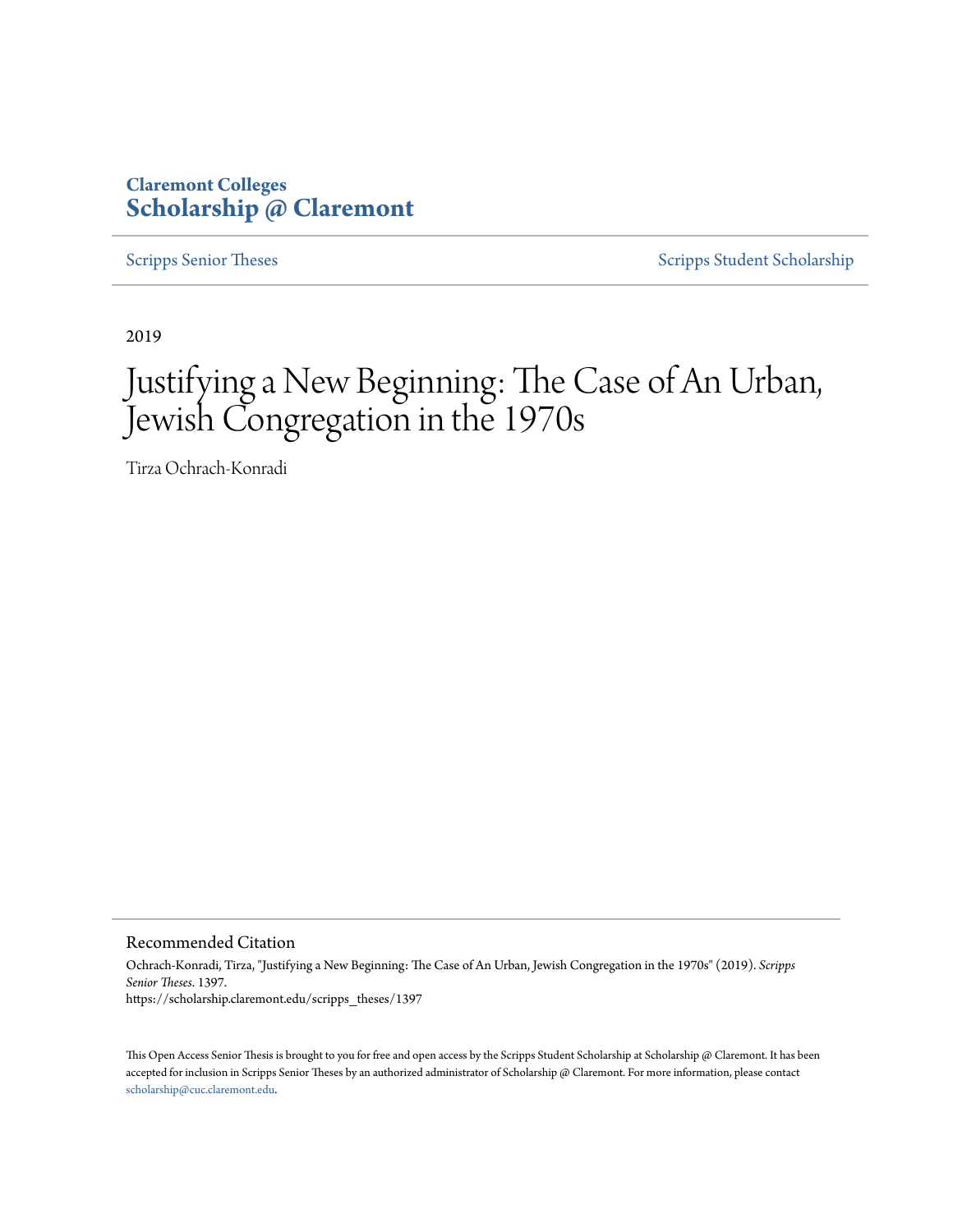# **JUSTIFYING A NEW BEGINNING: THE CASE OF AN URBAN, JEWISH CONGREGATION IN THE 1970S**

by

# **TIRZA JO OCHRACH-KONRADI**

# **SUBMITTED TO SCRIPPS COLLEGE IN PARTIAL FULFILLMENT OF THE DEGREE OF BACHELOR OF ARTS**

**PROFESSOR STEINMAN PROFESSOR MORALES**

**26 APRIL 2019**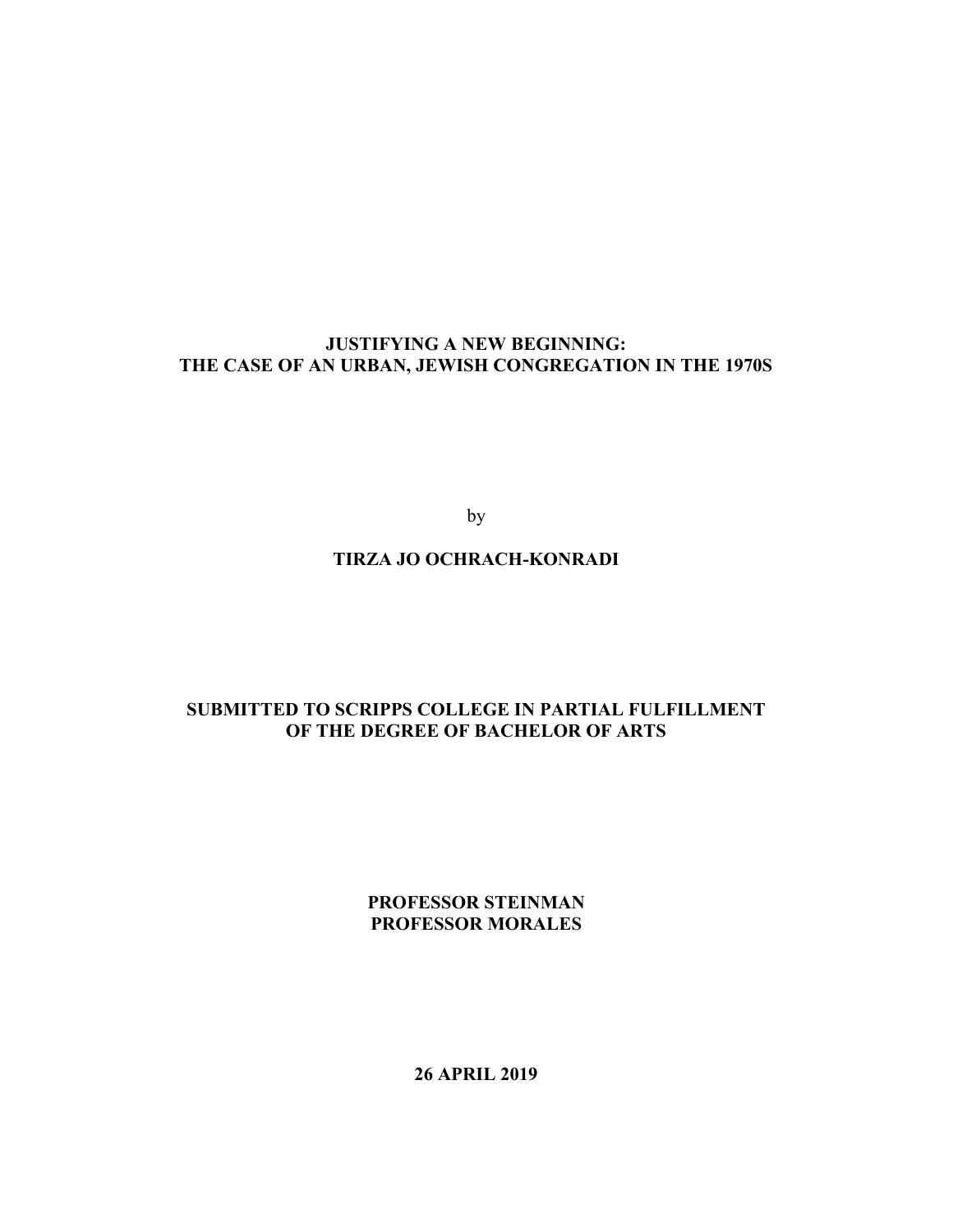## ACKNOWLEDGEMENTS

Thank you to Professor Erich Steinman for his strong, insightful, and kind guidance through this process, from a most uncertain beginning to a finished piece of research. Thank you to Professor Gabriela Morales for her much appreciated and valuable critical appraisals of each draft. Thank you to the institutions and people, particularly Karen Falk and Aaron Levin, who sponsored and guided the original oral history project. I am so thankful that you trusted me to participate in the collection process and for the permission to base this research on the resulting interviews. I would like to thank Professor Jessica Kizer for her supportive direction in thesis seminar and all of my fellow sociology majors for their input and care, especially Jules Kaufman Griffin, Casey Chong, and Emily Lavine. Thank you to my mother for her rigorous and passionate guidance. Thank you to Emmett for always assuming I would succeed.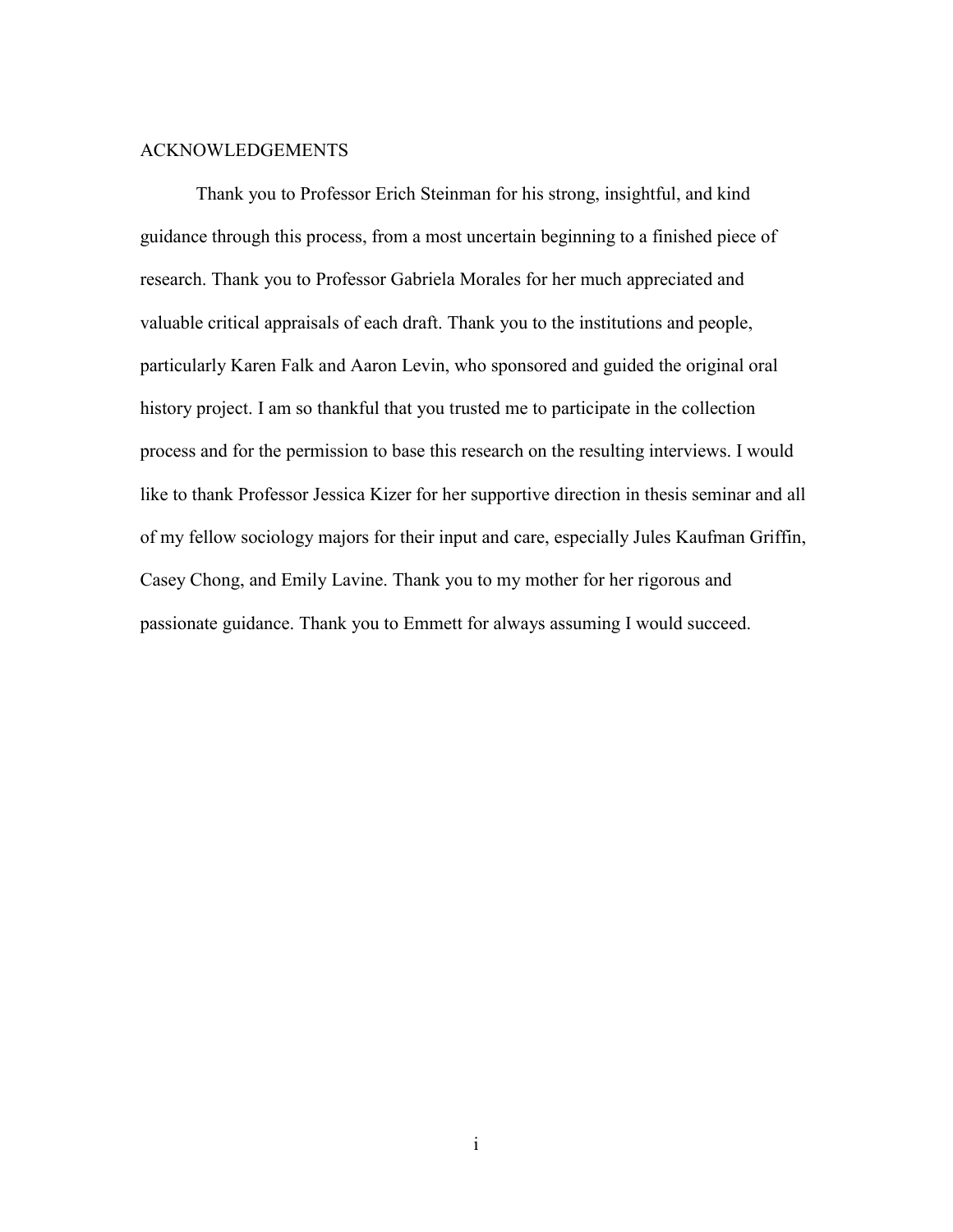# ABSRACT

This research applies C. Wright Mills' theory of vocabularies of motive to reveal the collective narratives, which were used to justify the atypical founding of an urban Jewish congregation in the 1970s. Prior to and during this period, US Jewish communities were migrating out of city centers into their surrounding suburbs. Most Jewish congregations followed their congregants and moved into the suburbs. This study identifies the collective justifications within the Hatchala Chadasha community, which are the accepted reasons for the organization's atypical urban location and organizational structure. The findings of this research are based in the examination of interviews with individuals who were community members during the earliest years of Hatchala Chadasha's existence. Patterns of similar accounts across the interviews revealed the collective narratives that defended four of the congregation's fundamental decisions: why the congregation was founded, where the congregation chose to locate, how the congregation acted politically, and what organizational structure the congregation employed. These justifications are further examined, in relation to the behavior and values common within the broader Jewish community and other contextual components, to theorize why certain accounts became the accepted narrative within Hatchala Chadasha. Fundamentally, this research examines informants' motive statements to discern and analyze the collective narratives formed in a community, which justify the community's atypical behavior in the context of a predominant, external culture.

ii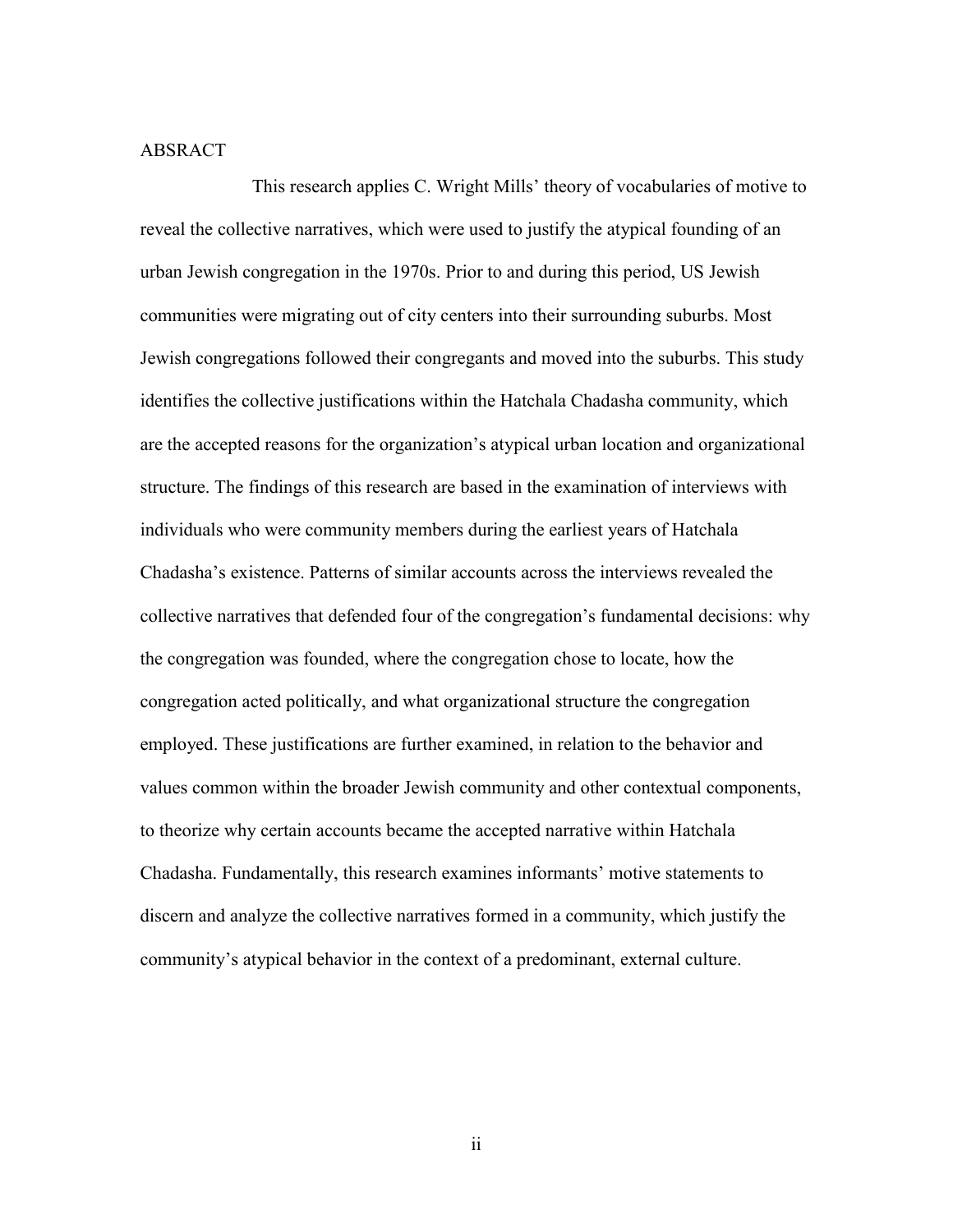# TABLE OF CONTENTS

| Jewish Communities Making Political Decisions: Civil Rights and Urban |
|-----------------------------------------------------------------------|
|                                                                       |
|                                                                       |
|                                                                       |
|                                                                       |
|                                                                       |
|                                                                       |
|                                                                       |
|                                                                       |
|                                                                       |
|                                                                       |
|                                                                       |
|                                                                       |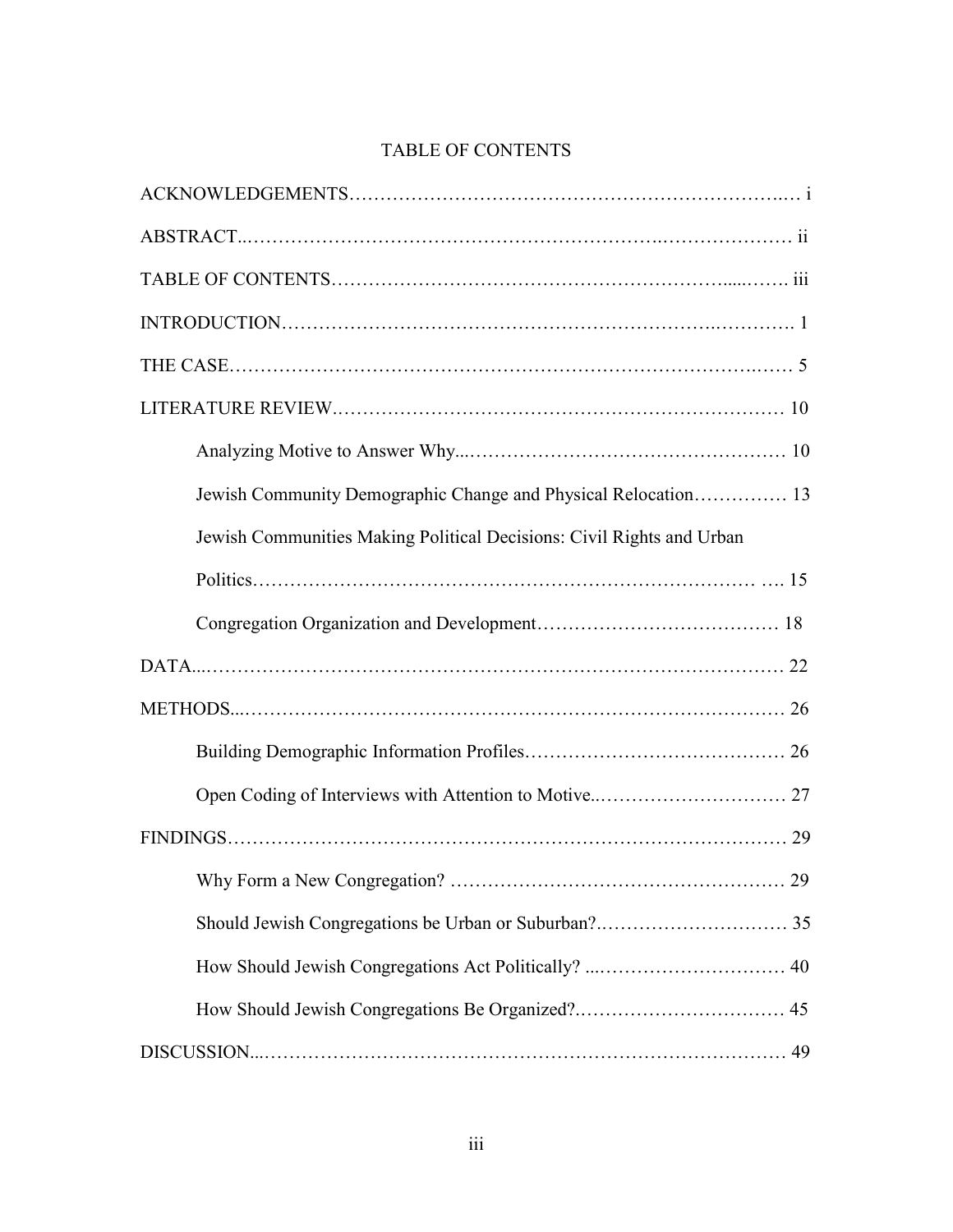| Justification for Atypical Behavior within a Predominant, Normative Culture 54 |  |
|--------------------------------------------------------------------------------|--|
|                                                                                |  |
|                                                                                |  |
|                                                                                |  |
|                                                                                |  |
|                                                                                |  |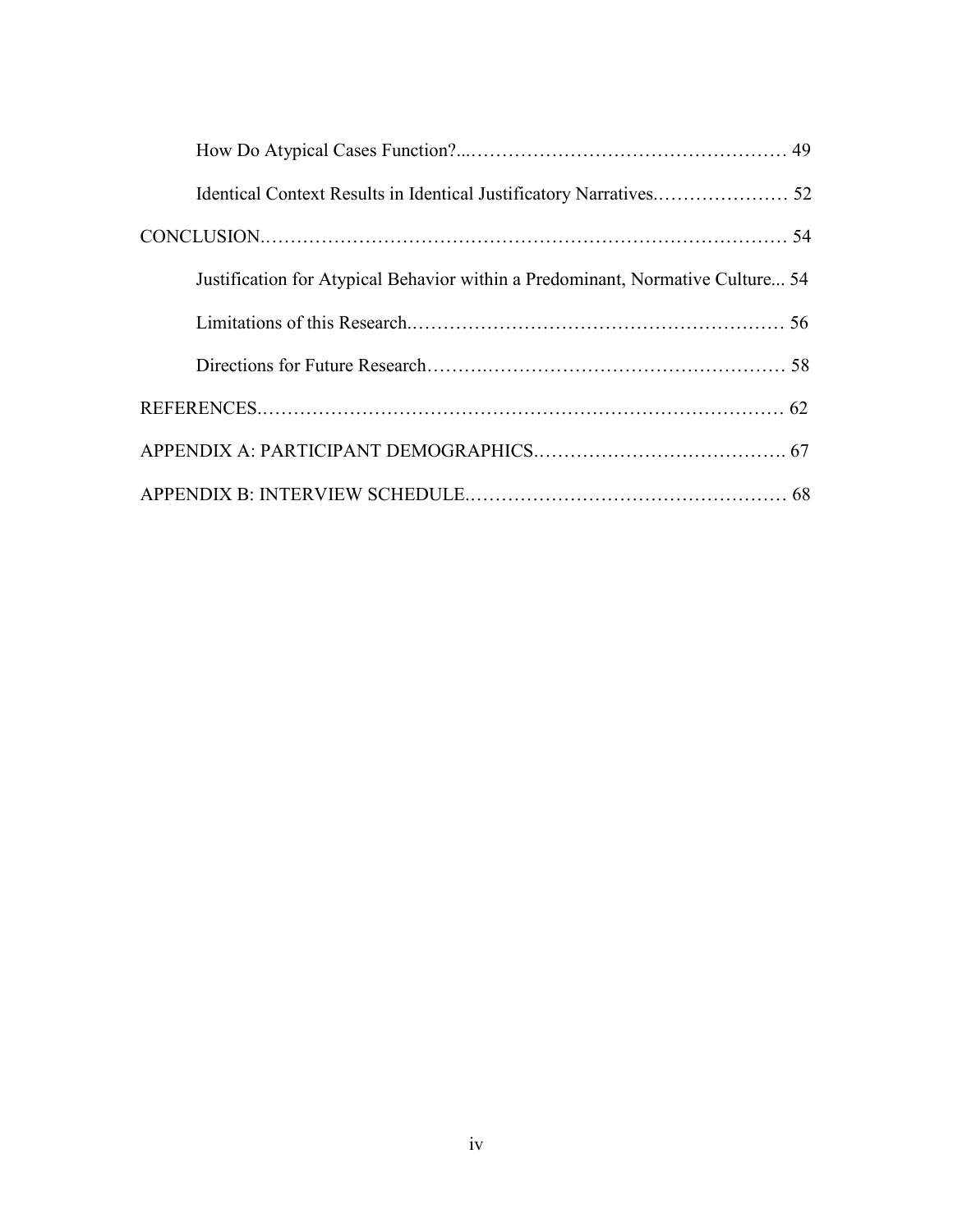## **INTRODUCTION**

During the mid-20<sup>th</sup> century the Jewish community was undergoing an upward demographic shift. Upward demographic change within a community is associated with migration into wealthier neighborhoods, and this was true for Jewish communities across the US. When communities become upwardly mobile, the organizations that intend to serve them adjust to their migration. This process most often enriches the destination neighborhoods with more resources and leads to rapid divestment from the neighborhood of origin. However, some cases deviate from this trend. The Jewish congregation, at the center of this research, chose an urban location after the majority of the Jewish community had suburbanized. This research reveals how external communities, most notably American Judaism and the civil rights movement, shaped the atypical organization's behavior. This study investigates this shaping process through an analysis focused on the collective narrative justifications, most accepted with the congregation, for its atypical behavior. This analysis identifies and contextualizes the motivational language of the participants within the atypical case.

This research focuses on a Jewish congregation that was founded in the 1970s in an urban neighborhood that was transitioning from majority White to majority Black. The congregation's founding, location, political action, and manner of organization all deviate from the standards set by other area Jewish congregations. What this research seeks to understand is the narratives used by the community to explain these actions. To this end, I employ C. Wright Mills' analysis, "vocabularies of motive," to reveal the collective narratives accepted within the congregation. I then posit how external community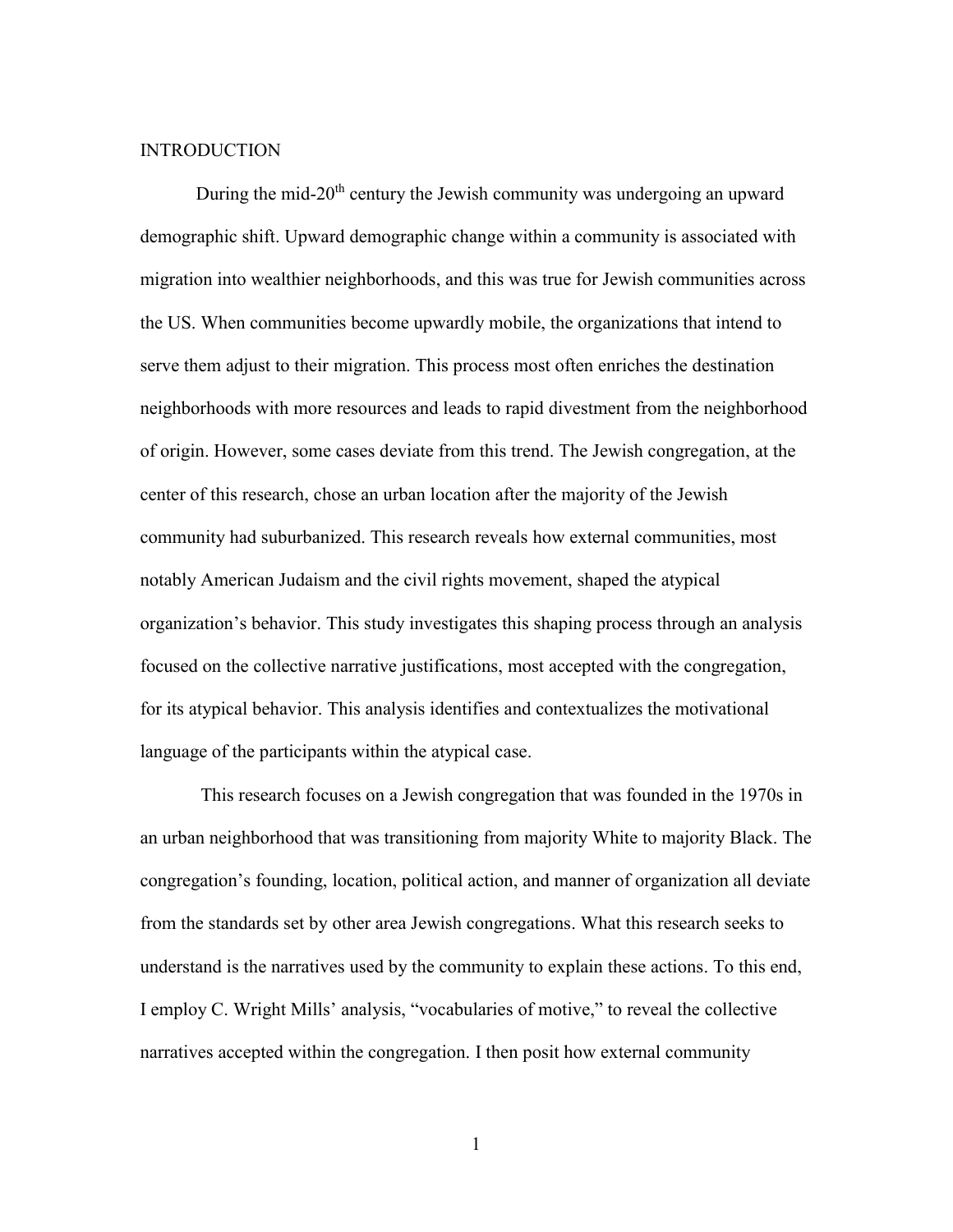standards contributed to the development of these particular narratives, with the intention of discovering the level of impact external standards had on this community. This is all designed to reveal how this community justified its anomalous behavior, and what this can tell us about how organizations successfully form and act in a manner incongruent with surrounding, prevailing, normative culture.

Previous research into the shifting purpose, location, and structure of Jewish congregations in the mid-20<sup>th</sup> century has taken a historical perspective (Berman 2012; Greenberg 2012; Stanger-Ross 2006). Researchers have tracked development in Jewish religious organizations through analysis of internal documents, publications, and public statements, in combination with a focus on the historical change evident in available demographic data. These studies clearly identify the major values issues that pressured Jewish congregations to change and reveal how the organizations took action. What is not included is how the motivations of individual congregants produced organization-wide collective justifications for the congregations' participation in or opposition to these sweeping shifts. The particular historic and contextual facts of Jewish congregation development are not readily comparable to other instances of demographic shift. However, congregations' accepted, collective justifications, for why they reacted to the contexts in the manner they did, can be compared with the justifications of analogous cases.

This particular case was selected for this research because the development of the congregation was anomalous in comparison to both Jewish congregations in the immediate area and Jewish congregations in other US cities. Through the mid- $20<sup>th</sup>$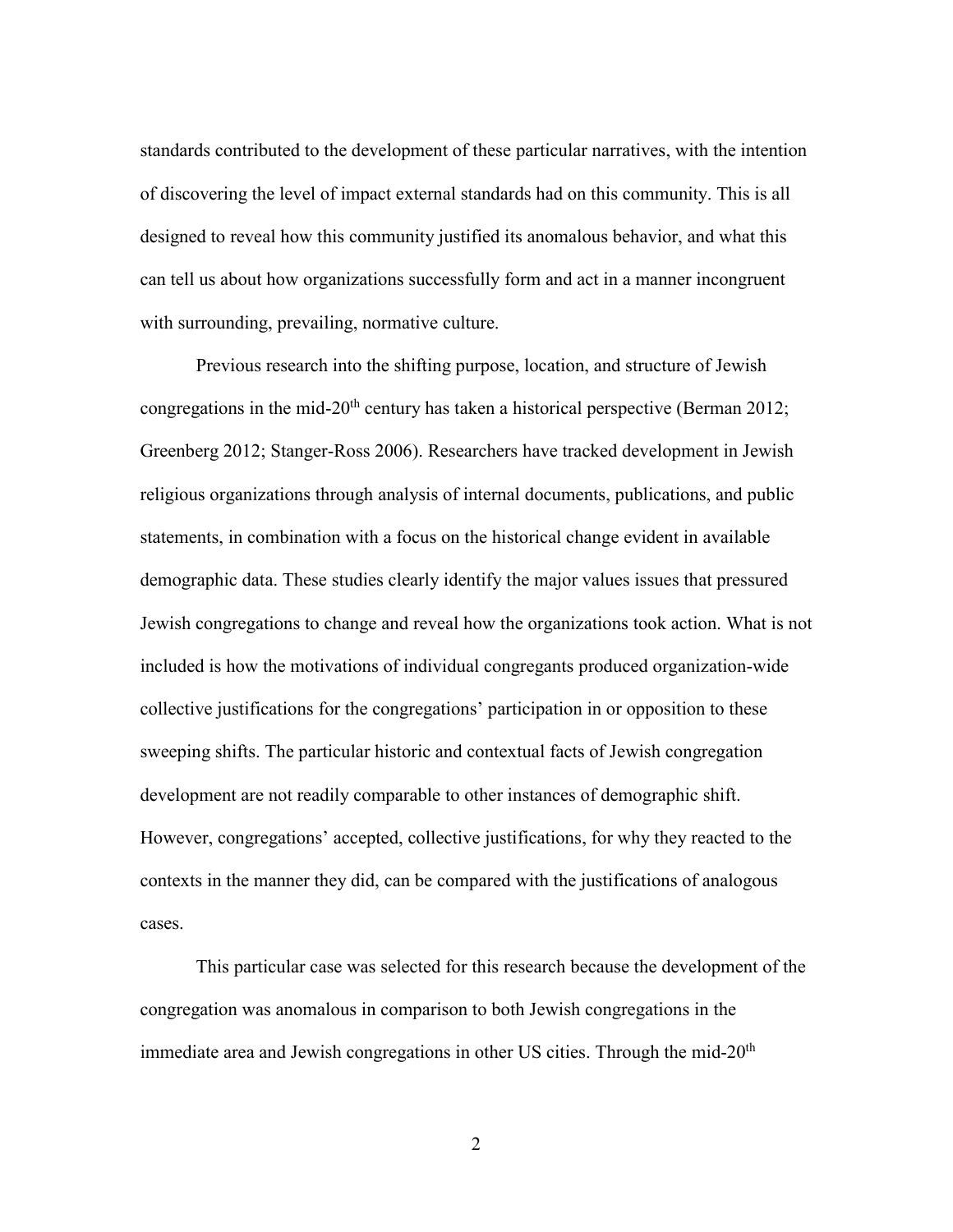century Jewish families across the US were moving out of historically Jewish neighborhoods, in urban centers, and into surrounding suburbs. The majority of Jewish congregations followed their members along this movement (Sussman 1985). In the case under study, a group of individuals chose to leave a congregation that was relocating to the suburbs, and found a new congregation which would remain in the central city.

Studies based similarly on understanding atypical behavior have been fruitful for other researchers. Jonathan Stanger-Ross (2006) analyzed changes in the "meaning of community and membership" through a focus on Rodeph Shalom and Mikveh Israel, two congregations that chose to remain within Philadelphia (791). Lila Berman (2012) conducted an analysis of post-war Jewish urban politics through a focus on all of the ways that Jewish congregations in Detroit did not dissociate from urban issues. This research will likewise investigate the particular behaviors and ideals that differentiate the case from the surrounding Jewish community.

Locating specific differences is informed by the contexts of the US Jewish community prior to and in the 1970s. In the post-war period, Jewish religious institutions across the US were determining how to deal with a consumer base that was demographically making a major leap up to a higher socioeconomic status (Wilder 1996). This change in status encouraged a reassessment of what values would guide congregations' development decisions. Demographic elevation allowed Jewish populations to relocate to wealthier neighborhoods in the suburbs (Sussman 1985). Congregations thus had to weigh moving to the suburbs to provide for congregants' dayto-day religious needs against maintaining a visible presence in historic Jewish areas, a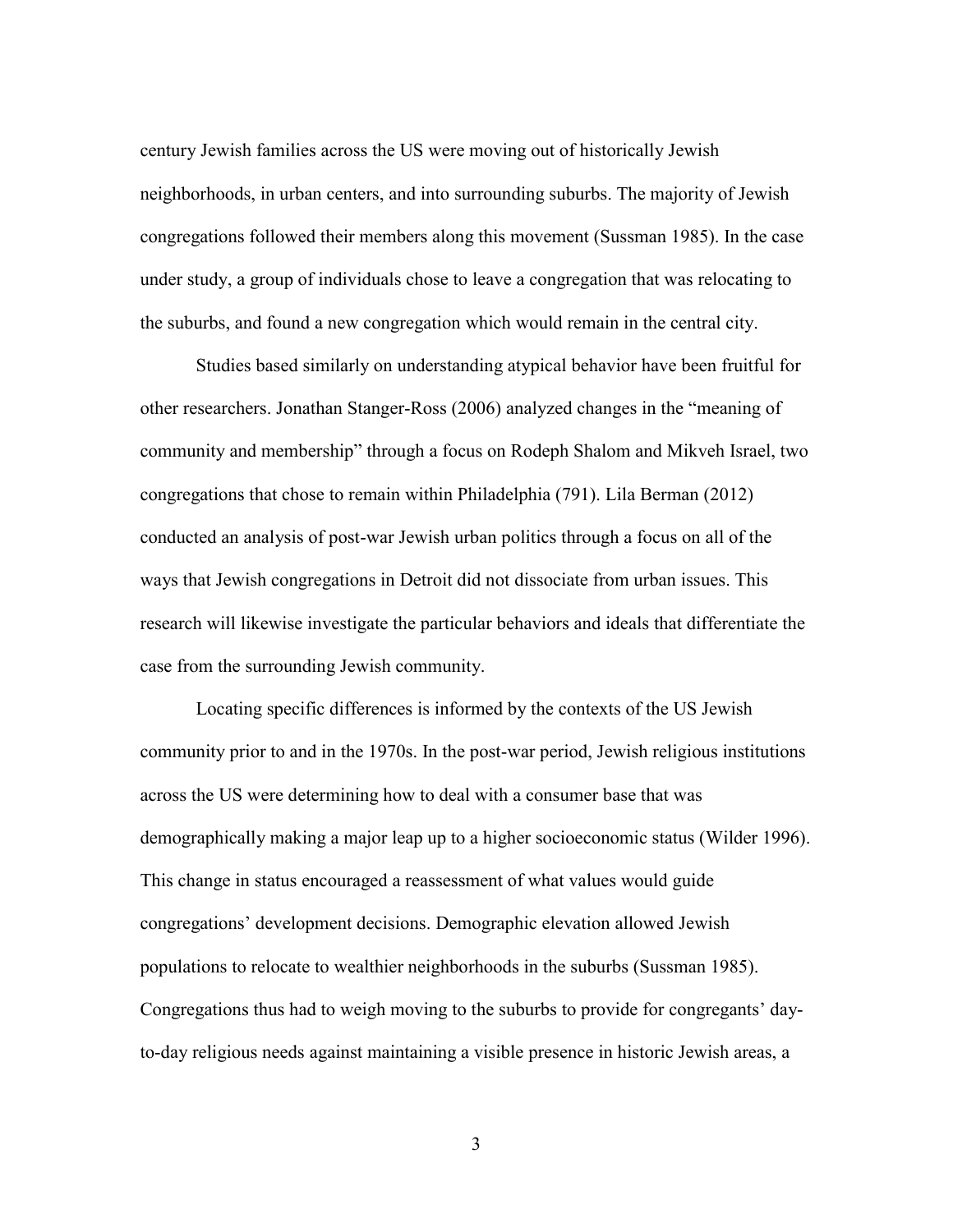decision summed up as choosing between an internal focus or an external one (Stanger-Ross 2006). The prosperity of Jews in the US had been tied to integration and acceptance. Now that the Jewish community had successfully assimilated, congregations had to reevaluate their position on these issues. Contention over the stance and level of investment congregations should have in regards to civil rights and urban issues was significant (Berman 2012; Stanger-Ross 2006; Fobanjong 2002; Greenburg 2012; Dollinger 2019).

Congregations needed to justify the stance they took on these issues. They also needed to justify the manner in which they made these decisions. Penny Edgell, in her 1999 book *Congregations in Conflict: Cultural Models of Local Religious Life,* outlines three congregational structures and typifies the way in which each tends to deal with conflict. She describes family congregations that handle conflicts on a personal relation level, leader congregations that handle conflict by giving deference to the clergy, and community congregations that depend on democratic open discussion (Edgell 1999). Congregation-wide decisions have legitimacy, even if some of the members do not agree with the outcome, as long as the decision is made through a manner with adequate justification within the organization (Edgell 1999). In the case under study, the congregation turned to an organizational strategy not typical of the area Jewish congregations and had to justify doing so to its members.

This research will analyze participants' motivation statements to establish the collective, accepted justifications for the congregation's decisions and its manner of decision making. What encouraged the development of the specific accepted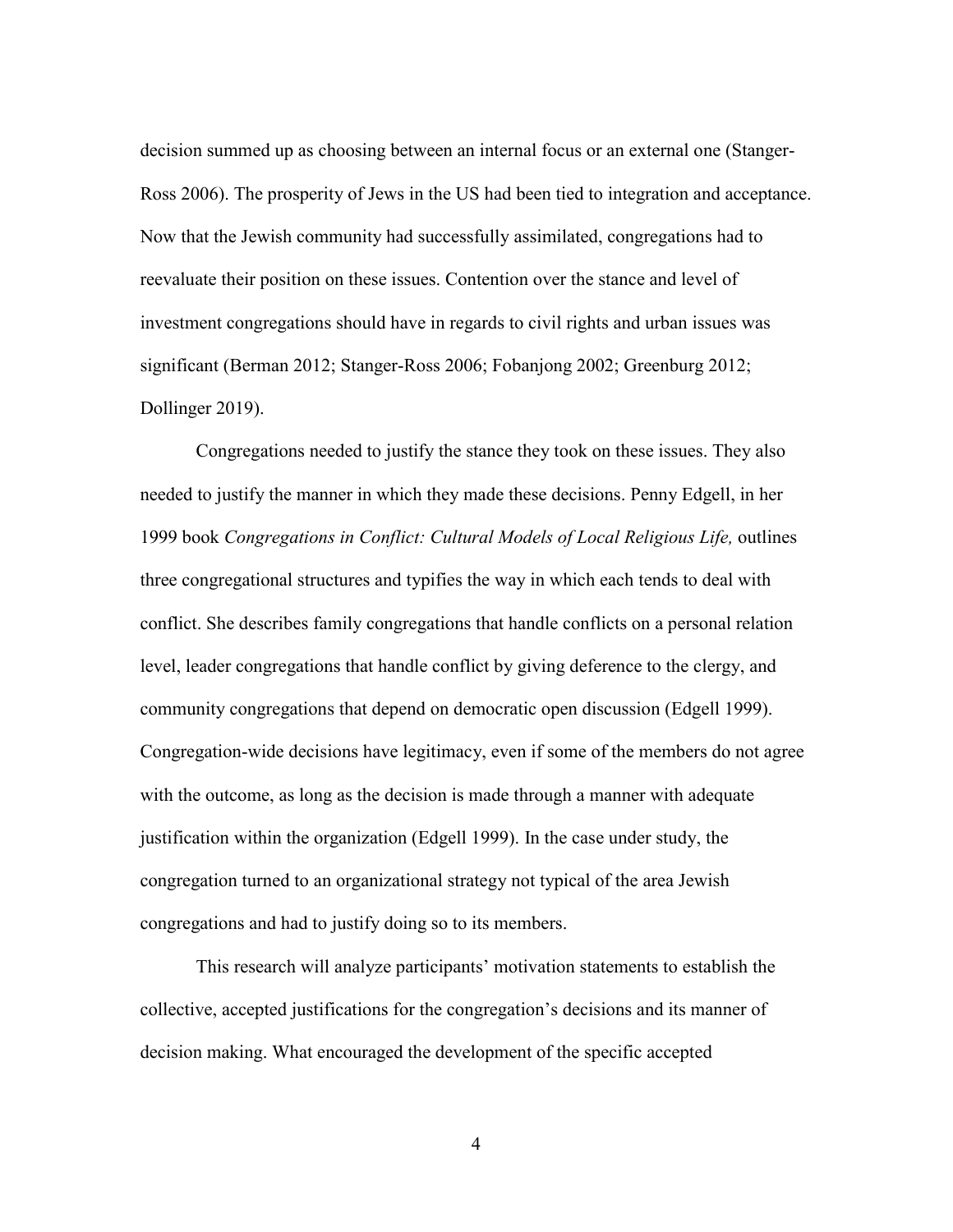justifications will be theorized through an analysis of contextual information and the findings of prior research. In the next section I will lay out the historical context and chronology of the case, so that it can be drawn upon in the later analysis. Following that, I will provide a literature review, which will begin with an assessment of the theory analyses which have informed my application of "vocabularies of motive." I will then review existing research regarding Jewish community transition, Jewish congregations making political decisions, and congregation organization, all of which will be incorporated into my analysis of findings.

I will describe the collection and content of the data and the methods of data analysis, prior to a series of sections in which I will present my findings. These sections are organized around the four main questions that informants developed justificatory accounts to answer: why form a new congregation, should Jewish congregations be urban or suburban, how should Jewish congregations act politically, and how should Jewish congregations be organized. After this I will discuss the major patterns and overall significance of the findings. The conclusion, following the discussion, will further contemplate the ways in which these narrative justification fit into a larger whole, and discuss the possibilities of future research in this area.

## THE CASE

This case takes place in Margaret, a post-industrial, port city in the Mid-Atlantic region of the US. Margaret is bordered by Verda County, which lies to the north. Margaret and surrounding county areas are a metropolitan region and have been classified as such since the earliest available census report from 1950 (U.S. Census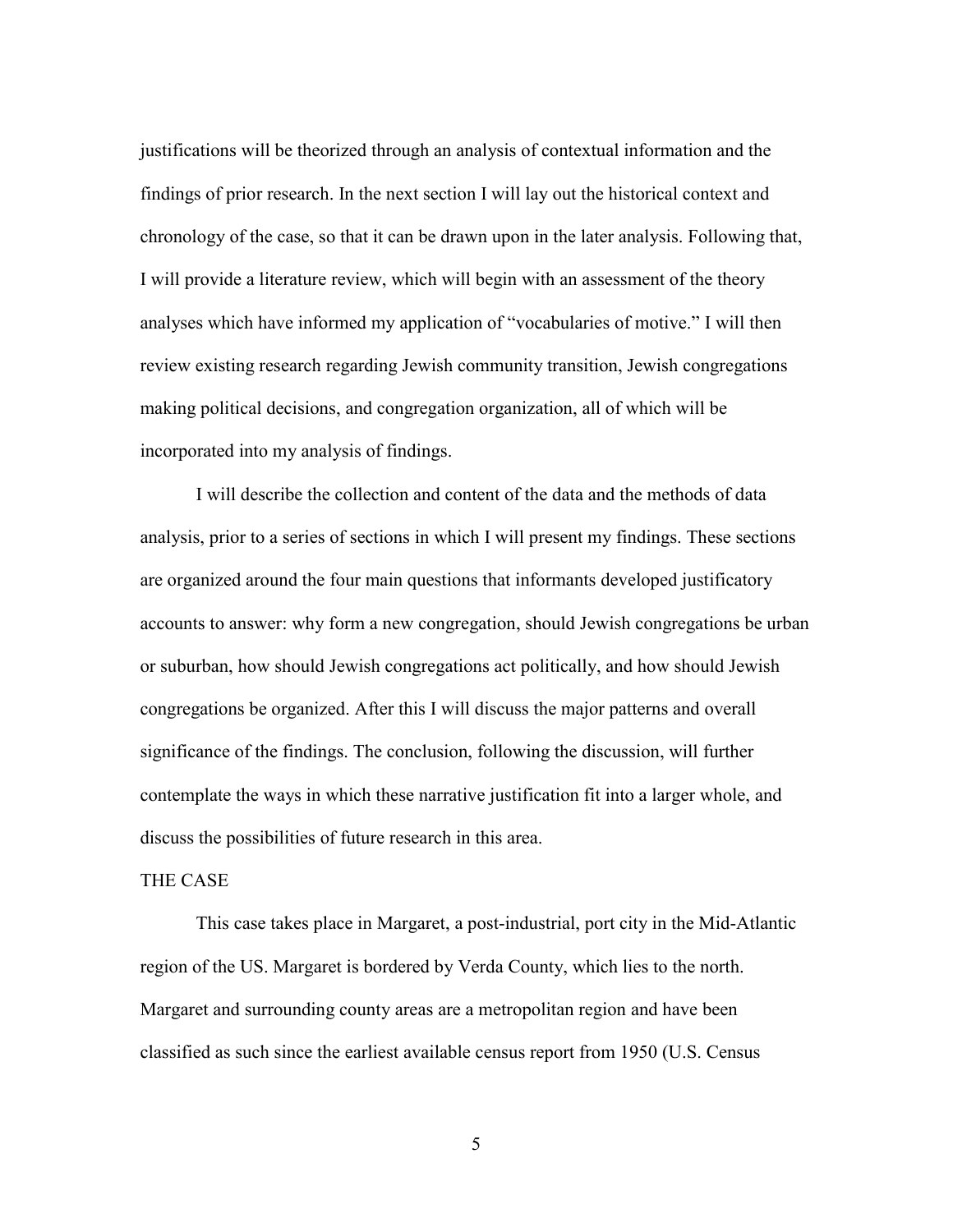Bureau 2018, 1950). The interviewees in this study participated in the foundation of a new congregation, Hatchala Chadasha<sup>1</sup>, which established itself in a pre-existing templebuilding in Forrest Circle, a historically Jewish neighborhood in the north of Margaret. Many of the interviewees had been congregants at Bet Knesset $2$  which was the prior owner of the temple-building.

Bet Knesset was one of the earliest congregations in Margaret, and was founded with an Orthodox affiliation<sup>3</sup>. With the influx of Eastern European Jews, Margaret experienced an elevated rate of congregation development, as area congregations transitioned to serve the increasing Jewish population (American-Israeli Cooperative Enterprise (AICE) N.d.). Bet Knesset switched to an alignment with the Conservative<sup>4</sup> movement in the early 1900s. Temple Hatchala Chadasha formed as an unaffiliated  $5$ congregation in the 1970s, after the waves of Jewish settlement in Margaret, and subsequent congregation development, had ended.

 $\overline{a}$ 

 $<sup>1</sup>$  The name of this religious institution, and all others, has been changed. Hatchala</sup> Chadasha is a romanized Hebrew phrase which means "New Beginning."

 $2^2$  Bet Knesset is romanized Hebrew. The translation into English is "House of Assembly."

<sup>&</sup>lt;sup>3</sup> Orthodox Judaism is the oldest and most traditional branch of the religion. The movement is the most conservative, and members strictly adhere to interpretations of religious law.

<sup>4</sup> Conservative Judaism became a significant force in the mid to late 1800s. In comparison to the Orthodox tradition, it is less strict about following religious law and puts more weight on the interests of congregants.

 $\frac{1}{5}$  An unaffiliated synagogue is one that has chosen to forgo association with any established denomination. The practices of an unaffiliated synagogues can range from an incredibly strict adherence to religious law to an incredibly lax adherence. The specific practices of Hatchala Chadasha most similarly resembled those of the Conservative movement at the time.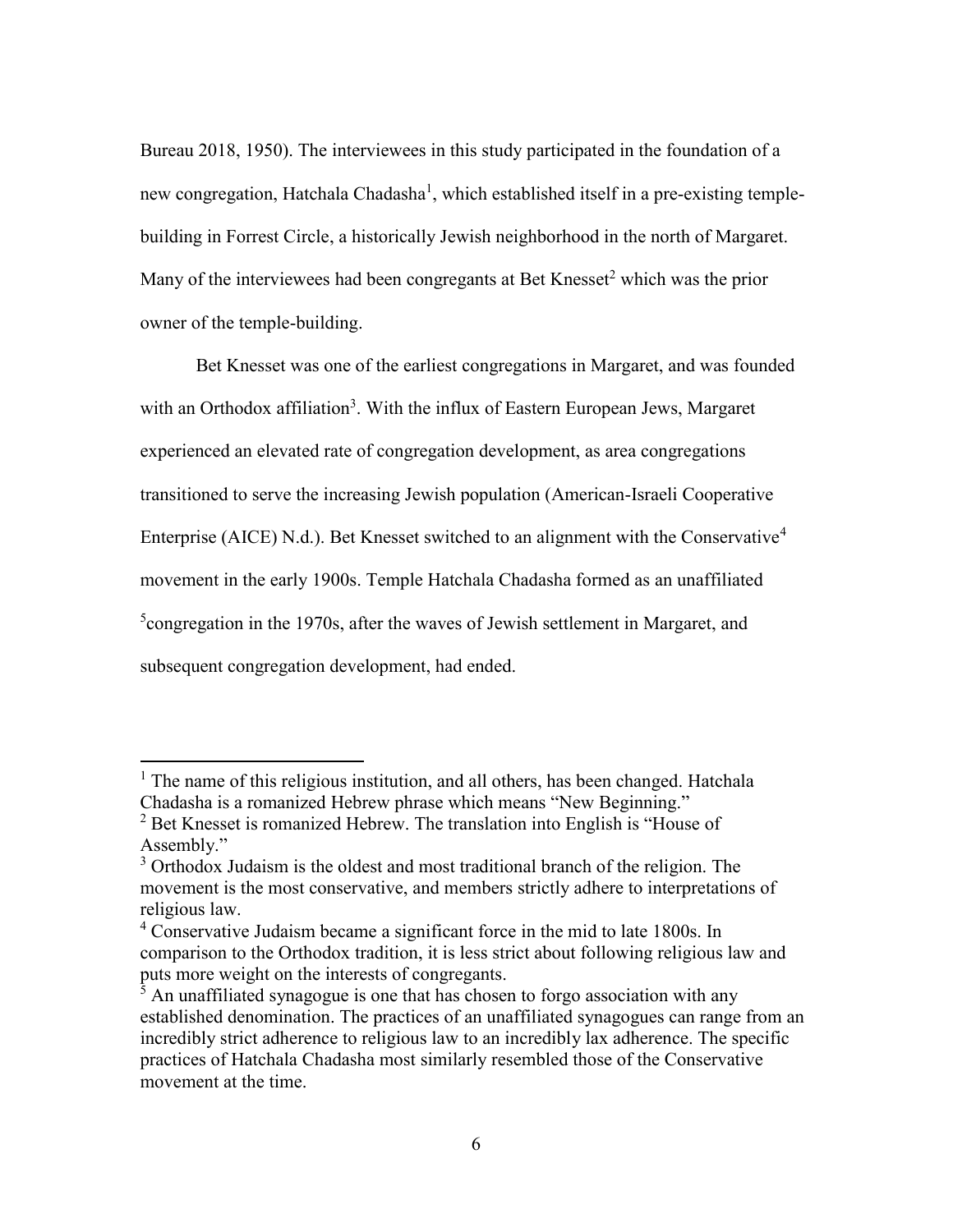The landscape of Jewish congregation development and the overall Jewish community in Margaret was heavily shaped by the patterns of Jewish settlement in the city. Jewish migration into Margaret began in neighborhoods located centrally in the city. By the 1850s, there was a significant Western European Jewish population in the city, which was then joined by a later migration of German Jews (KCI Technologies 1999). Beginning in the early 1900s, a population of poor Jews, fleeing violence in Eastern Europe, migrated to the city. These immigrants were employed by the established Jewish populations. They moved into the central-city neighborhoods, while the more established Jewish population relocated to wealthier neighborhoods in the north-east of the city (KCI Technology 1999). By the 1950s, the trend of movement out of the center-city neighborhoods had spread to the whole Jewish population. The quality of life and property values in majority White neighborhoods in Margaret were significantly higher than those in majority Black neighborhoods (Stein 2011). Margaret's wealthiest Black residents moved into historically Jewish neighborhoods to gain access to these benefits (Stein 2011). When they did so, the property values in the neighborhoods began to drop, and the majority of Jews responded by moving out of the city entirely, into Verda County (KCI Technology 1999).

In the period after 1950, the impact of racial integration was the greatest actor on the settlement patterns of Jews, and congregation development, in the Margaret area. Forrest Circle, the location of Hatchala Chadasha, was a frontline in the fight for and against residential segregation. At the turn of the  $20<sup>th</sup>$  century the neighborhood was home to affluent White residents, some who were preeminent in the fields of politics,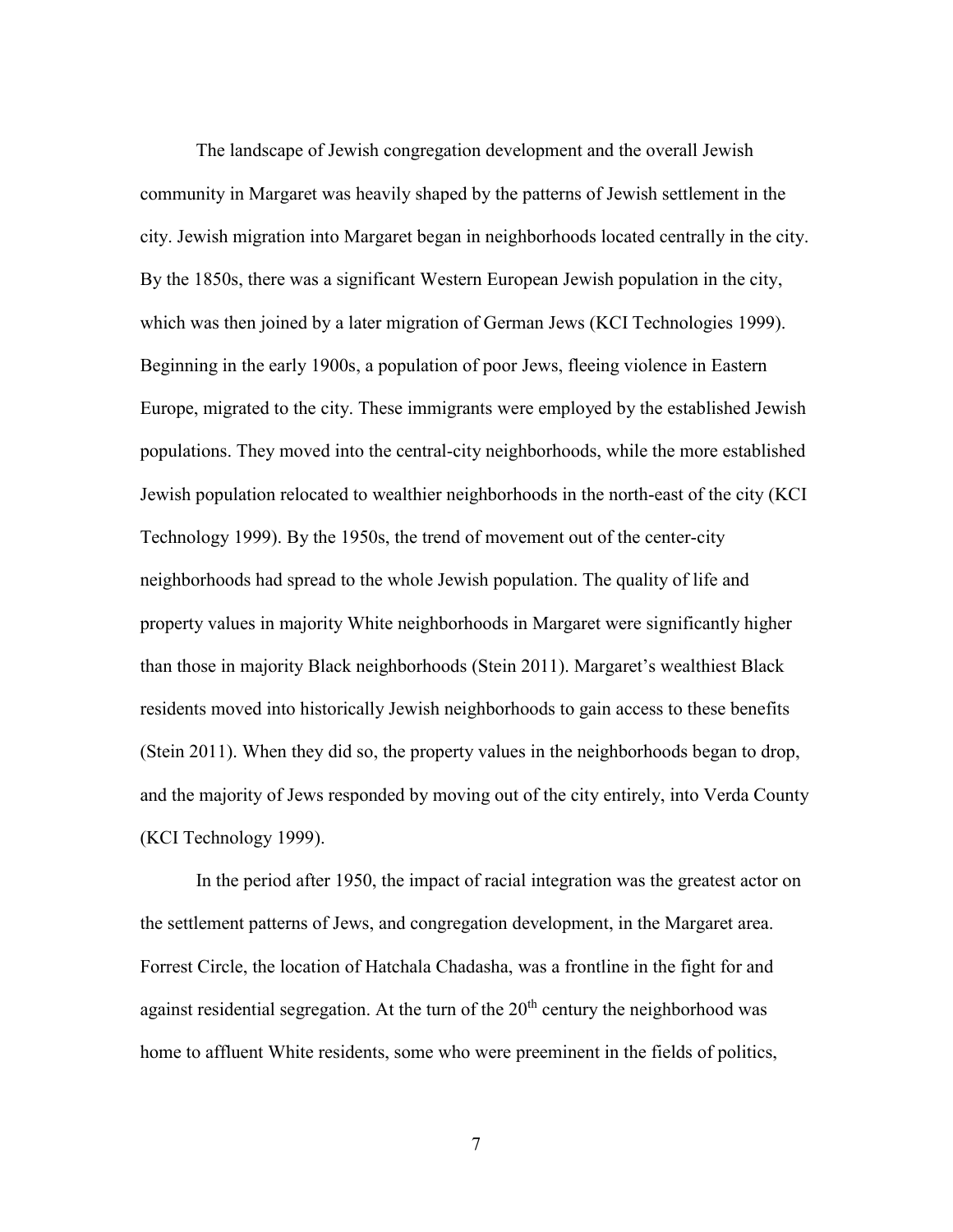business, and education (Stein 2011). Forrest Circle was one of the aspirational neighborhoods for affluent Black city-residents (Stein 2011). In response, White Forrest Circle residents formed organizations for the purpose of keeping Black individuals from buying homes in the neighborhood. White residents submitted multiple petitions to the Mayor and City Council requesting that Black individuals be prevented from buying property in Forrest Circle (Stein 2011). The government of Margaret chose to support segregation efforts and passed ordinances that prevented Black residents from buying into majority White areas and White residents from buying into majority Black areas (Stein 2011).

This is overturned by the 1917 *Buchanan v Warley* Supreme Court case which ruled that segregation ordinances created a discriminatory infringement on the rights of citizens (Stein 2011). After this ruling, Margaret entered a period of major non-legislative segregation measures. For example, in the 1930s a housing development was built on the edge of Forrest Circle with the intention of creating a separation between it and the majority Black neighborhood to the south (Stein 2011). These tactics largely worked to keep Black residents out of the neighborhood and through the 40s and 50s Forrest Circle had a 5-10% population of Black residents. However, Forrest Circle was bordered on all sides by neighborhoods with higher concentrations of Black residents. This made the neighborhood a good target for blockbusting tactics, and the next two decades marked a massive shift in the racial mix of the neighborhood. By 1970, 80-100% of Forrest Circle residents were Black (Levy and Kulbicki N.d.). As a location of incredible rapid transition Forrest Circle was a center of racial tension. This is reflected in the 1968 MLK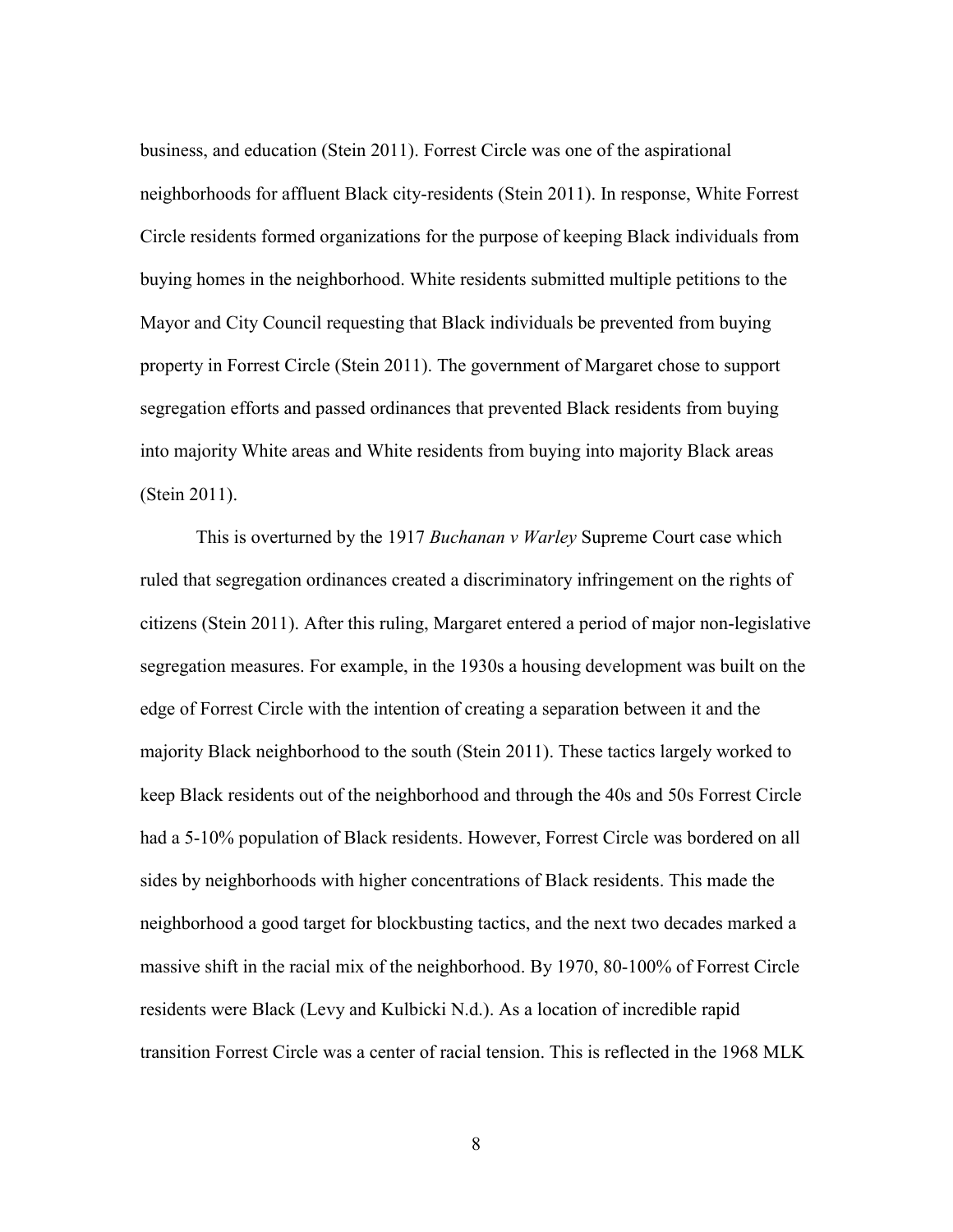riots in Margaret, when Forrest Circle was one of the small collection of neighborhoods with over twenty recorded riot incidents (Levy and Kulbicki N.d.).

This is the context that prompted Bet Knesset's decision to gradually divest from its urban location and transition fully into Verda County. This occurred over a number of years. Bet Knesset chose to construct a synagogue complex from scratch, and the congregation's programs were shifted one at a time to the county location as each new piece of physical infrastructure was completed. During the transition years, a portion of the Bet Knesset congregation continued to meet in the Forrest Circle building. Once all of the programming had been moved to the location in Verda County, leadership at Bet Knesset had no more reason to maintain the city location and decided to sell the Forrest Circle building. This was the impetus for the formation of Temple Hatchala Chadasha. The group of individuals who had continued to worship in the Forrest Circle location purchased the building from Bet Knesset and took the steps to begin a new congregation.

The split and founding of Hatchala Chadasha is a particularly opportune study subject. The portion of the congregation that chose to split and create a new organization did so for reasons other than seeking out a stricter or more relaxed enforcement of religious law. Much of the early development of synagogues in Margaret occurred because portions of the Jewish community sought a congregation that was more traditional or more progressive than the congregation they attended  $(AICE N.d.)$ . Bet Knesset's shift from Orthodox to Conservative, for instance, was in reflection of

 $\overline{\phantom{a}}$ 

<sup>6</sup> Of the three main Jewish denominations, Orthodox is the most traditional, Conservative falls in the middle, and Reform is the most progressive.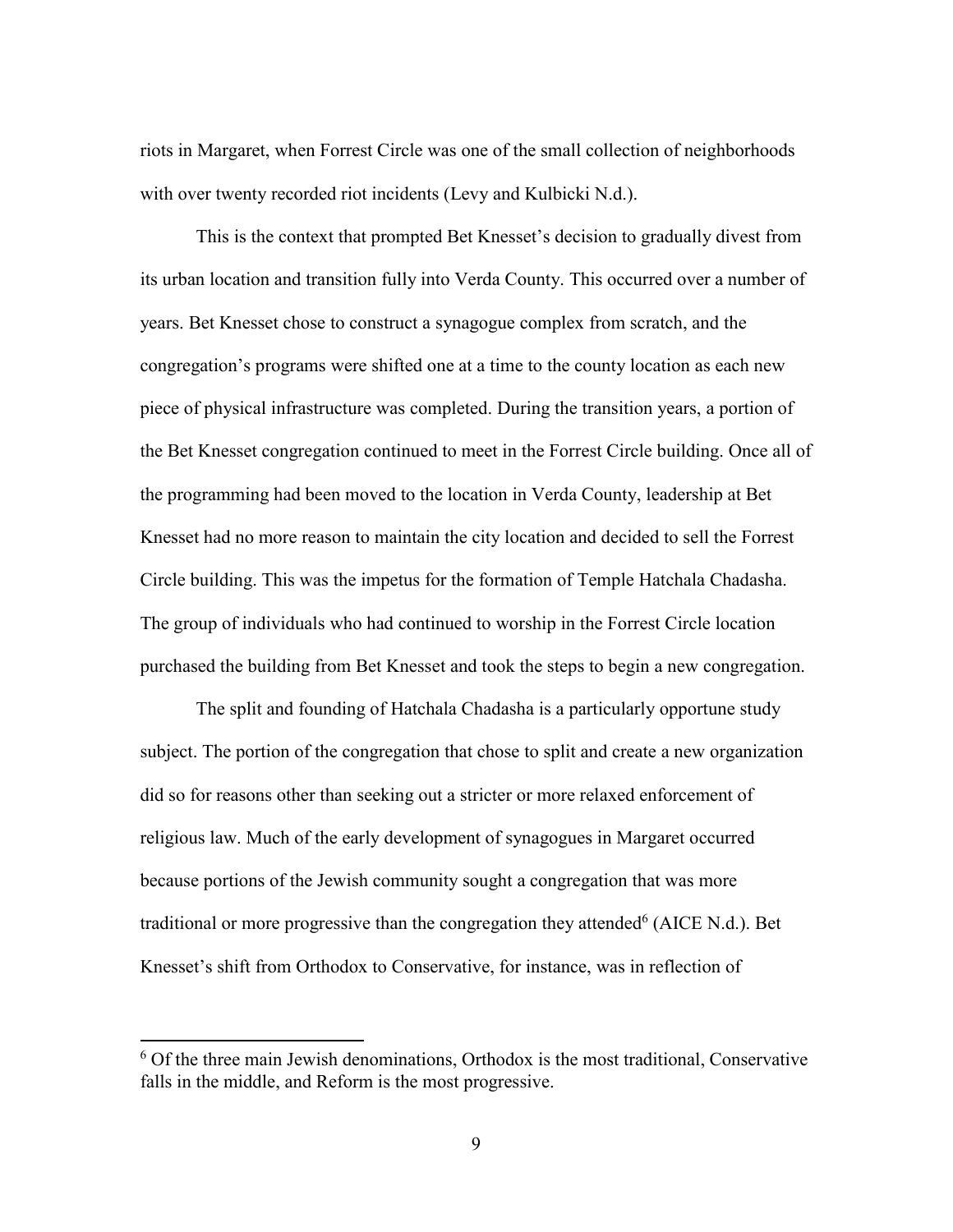community want for a more relaxed interpretation of religious law. At the time of the split, Bet Kenesset was associated with the Conservative movement. Hatchala Chadasha was formed as an unaffiliated synagogue and conducted worship in a manner that was most in line with the Conservative movement. The congregation remained unaffiliated for multiple decades, but then later became a member of the Conservative movement. The differences in interest that lead to the split and new formation are located outside of contention over theological interpretation. They instead have to do with the congregation's atypical choice of location, its political action, and its organizational structure.

#### LITERATURE REVIEW

#### *Analyzing Motive to Answer Why*

In developing this research I wanted answers to how and why Hatchala Chadasha behaved atypically in regards to its location, political action, and organizational structure. I wanted to know generally how the founding occurred and succeeded. I narrowed this broad curiosity by tailoring a question that would be answerable with the data I had available. I did not have a collection of primary source documents that could explain logistically how the founding happened. I did have participants' discussion of their thoughts and opinions of the founding. The next step was finding an analysis that could be applied to the interview narratives to reveal community-wide structures that allowed this anomalous case. The apparent answer was analyzing individuals' motivational narratives to identify the collective justifications that became most acceptable within the Hatchala Chadasha community.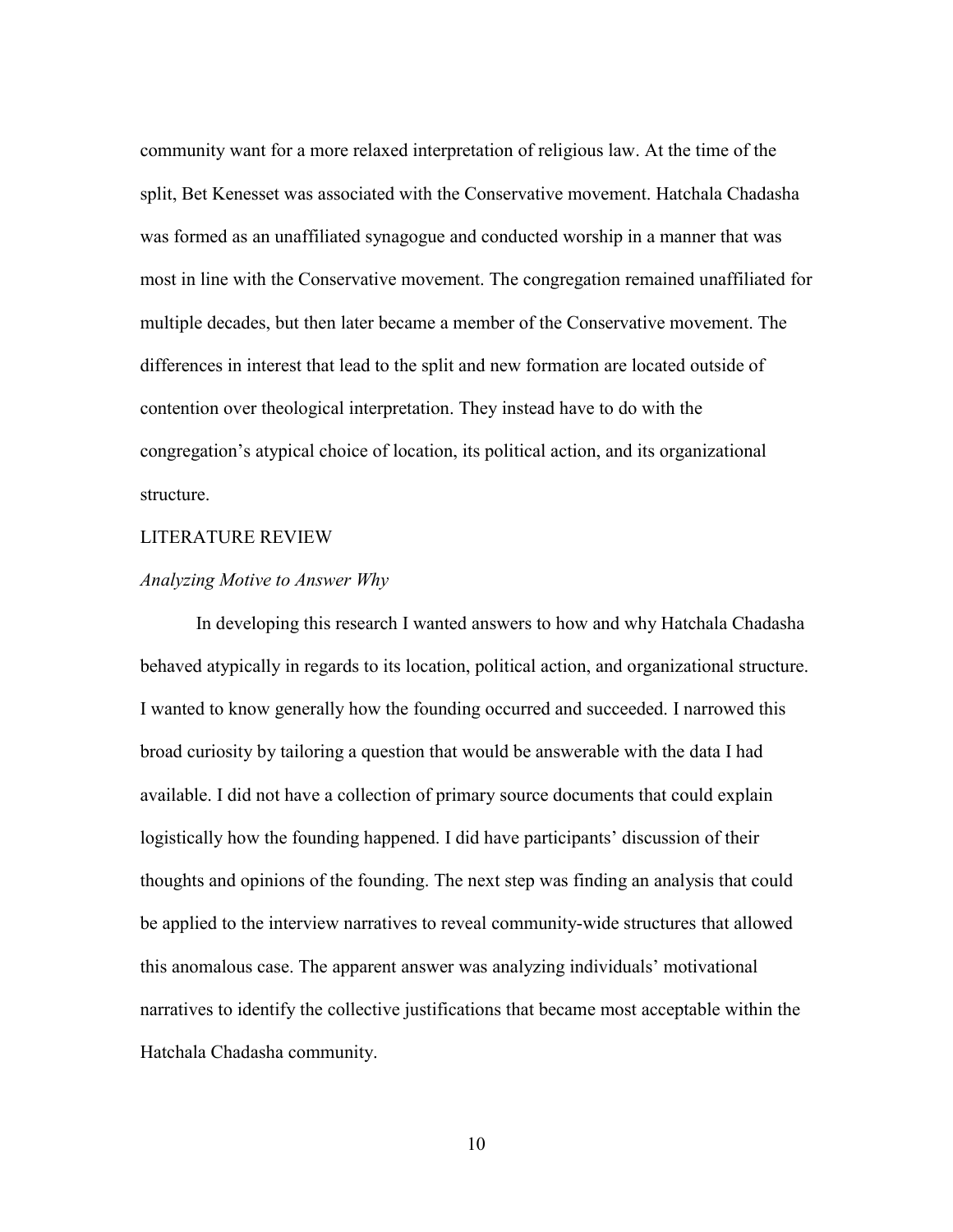The study of motive in sociology began with C. Wright Mills' publication of "Situated Actions and Vocabularies of Motive" in 1940. Mills wanted sociologists to understand motive statements as belonging to a particular context (1940). He described motives as only being intelligible within, "a *societal* situation" (Mills 1940: 906). Mills wanted to separate motives from related effects and consider them as a rhetorical tool of justification for behavior, instead of as the cause of actions (1940). In culmination, he proposed that, through analysis of vocabularies of motive, sociologists could identify normative social standards within particular communities (1940).

Colin Campbell has questioned Mills' approach (1991, 1996). He argues that it prevents the consideration of motive as a precursor to action, and only analyzes it as a rhetorical tool used to justify an individual's actions to others (1996). Campbell finds this to be limiting and seeks a sociological approach to motive that considers its implication on action (1996). This position is understandable. However, in this research analysis is being conducted on data that narrates events which took place over forty years ago. It would be foolhardy to treat the accounts that the interviewees shared as perfect retellings of their thoughts and feelings at the time. Instead they are much more accurately understood as rhetorical strategies that retroactively attribute motivations for the congregation's behavior.

Other academics have similarly embraced the study of motive in this vein. In a 1997 paper, Terri Orbuch investigates the "sociology of accounts." Orbuch explains that current research on accounts is attribution focused, which she associates with Mills' theory of motive (1997). Orbuch finds Mills' approach useful because it posits motive as,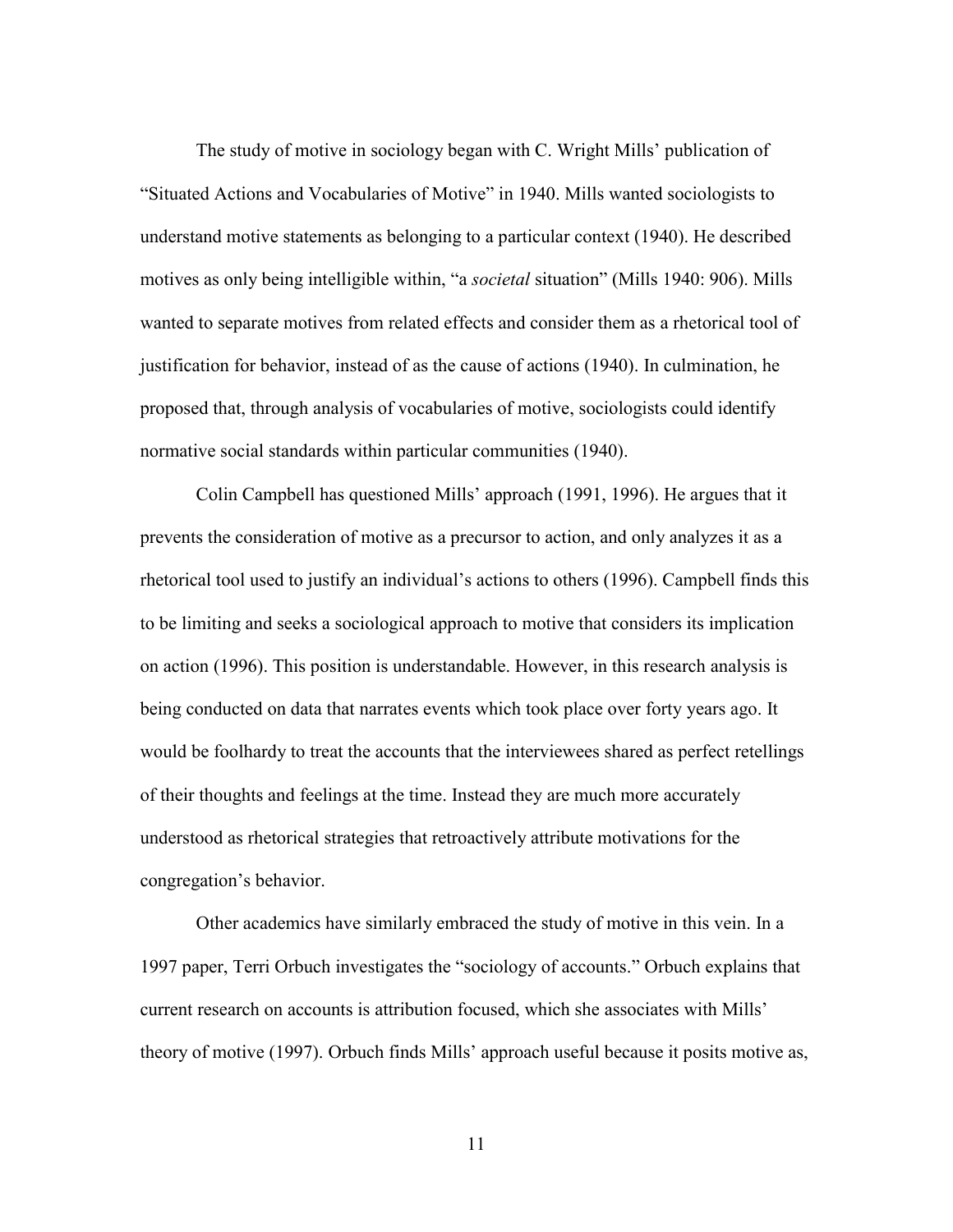"a link between culture… and individual behavior" (1997: 463). She refers to this as an "aligning action" through which individuals make their behavior acceptable to their surrounding social culture (Orbuch 1997: 463). In this way the expression of individual motive can be understood as evidence of group social standards.

Prior research has also noted the retrospective nature of motivational language. Emily Honig's (1997) study on the rhetorical construction of labor organizers' life stories, exemplifies a retroactive "aligning action" effect. Honig found that the Chicana garment workers she interviewed attributed behavior in their lives and their family members' lives, which predated their participation in labor organizing, to motivations that reflected the sensibilities of labor organizing (1997). She found that the women's statements were, "less about history and experience than about their retelling" (Honig 1997: 156). Narratives that justify past behaviors reflect standards that interviewees have since come to value (Honig 1997).

In combination, Mills, Orbuch, and Honig's theories all inform the analysis in this research. The underlying theory in this piece is Mills' vocabularies of motive approach. This research interprets motivations as evidence of a wider societal situation. Honig's theory has informed the approach this research takes to understanding motive language as a retroactive process. The interviewees' accounts may not be fully accurate to their motives at the time, but they instead reflect the consensus motives, which over the passage of decades have become the standard justificatory account within the congregation. Orbuch's contribution of the idea of accounts was helpful in actually applying Mills' theory to the data. Interviewees very rarely make explicit statements that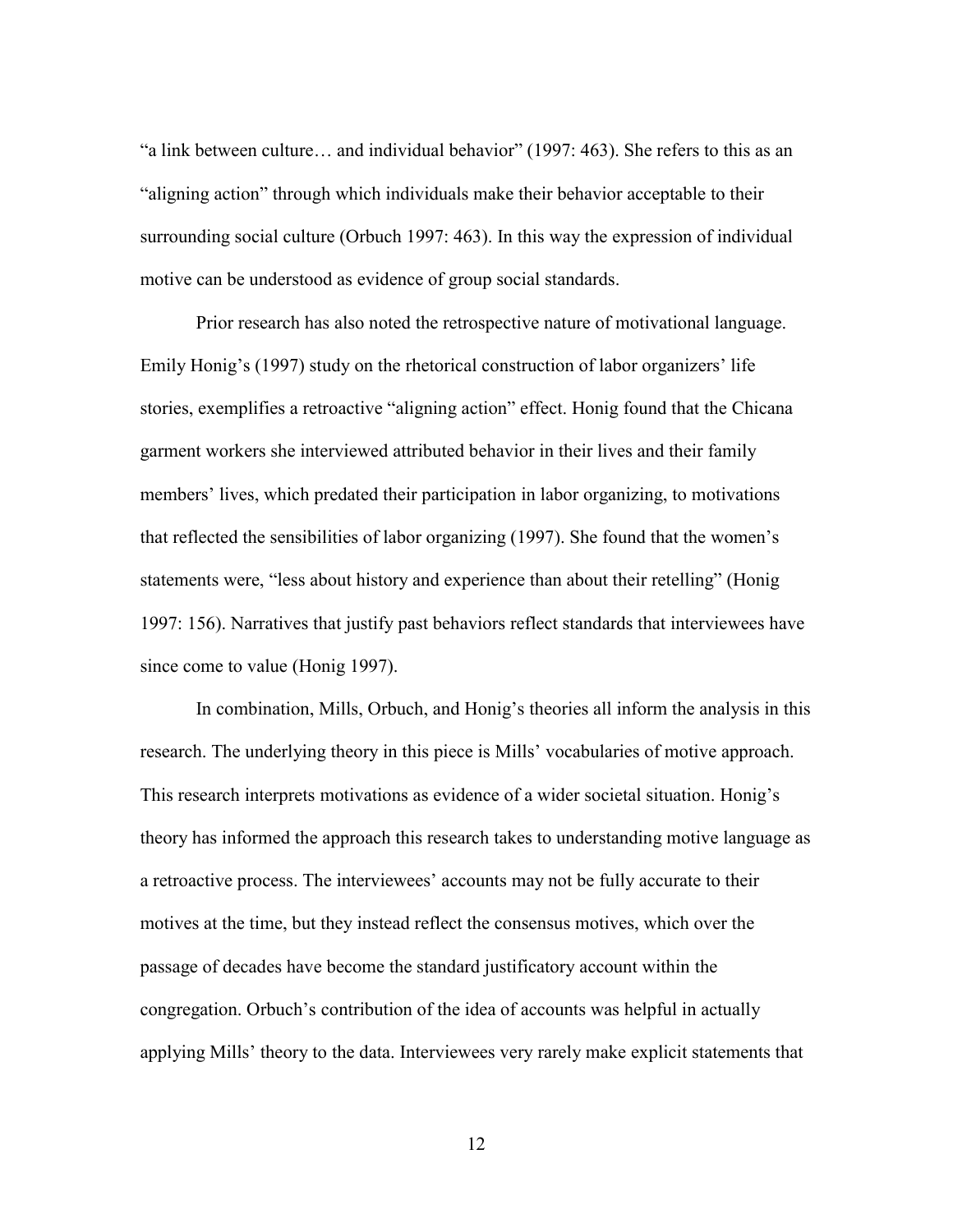motivation X caused them to take action Y. Instead they give a narrative account of action Y, in which motivational content is narratively included.

The application of vocabularies of motive in the research of Steven Gold and Chien-Juh Gu further informed the manner in which the analysis of this research was carried out. Gold applied the theory to Israeli migrants' accounts of their move to the US (1997) and Chien-Juh Gu applied the theory to Tiawanese migrants' accounts of the same process (2014). Gold uses motive analysis in tandem with a world system perspective to build an understanding of migration at both a micro and macro level, with attention to the collective meaning systems in both the nation of origin and nation of destination (1997). Gu uses an analysis of motive to investigate the difference between the social community at initial migration and at permanent settlement (2014). Both of these researchers depended on contextual information exterior to their data in order to understand how and why particular justificatory narratives developed. Similarly, the analysis in this piece builds on prior research about the behavior and development of other portions of the US Jewish community, before and during the 1970s.

# *Jewish Community Demographic Change and Physical Relocation*

The behavior of the American Jewish community significantly changed as the demographics of the population shifted. As the community attained higher social and economic class, members gained access to the opportunity to move into wealthier suburban neighborhoods (Horowitz 2015). This mass suburbanization firmly established the Jewish community's middle-class identity. Esther Wilder (1996) investigated the impact of smaller components of this broad demographic change. She found that in 1970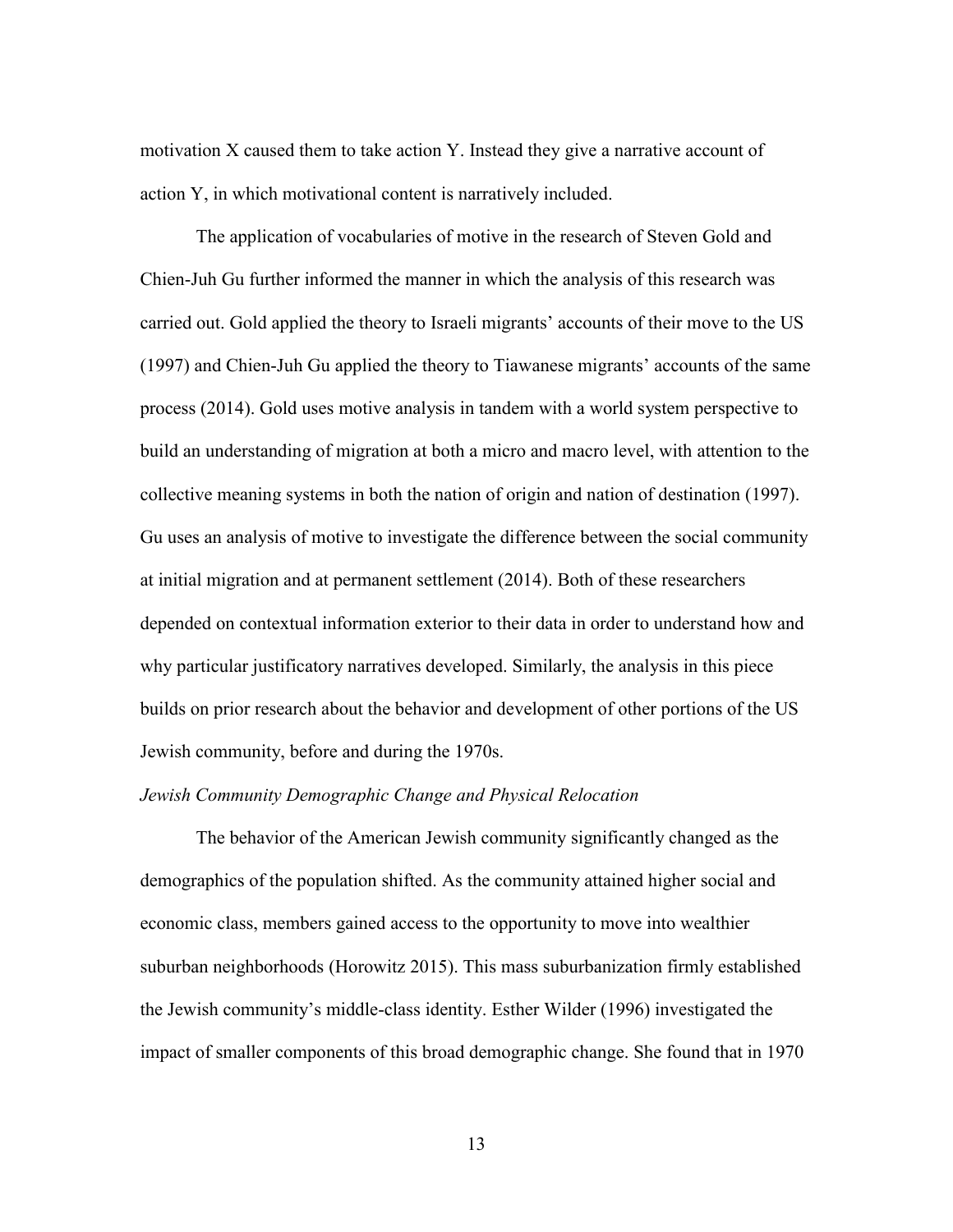Jews who attended college and postgraduate study participated less in Jewish fraternal associations (Wilder 1996). She posits that, "Jews with advanced study may cultivate friendships and ties based on disciplinary interests rather than ethnic or religious affiliations" (Wilder 1996: 117). In 1970, higher levels of education also correlated with being less observant of Jewish rituals, which Wilder attributed to individuals placing higher value on "cosmopolitanism, cultural relativism, toleration, and individualism" (1996: 121). Wilder also found that economic status had an impact. Jews with greater wealth were more likely to participate in Jewish organizations and activities, but were less likely to take part in devotional religious rituals (Wilder 1996: 123). In summary, the demographic changes caused a shift in the Jewish community's location and prompted new ways that community members associated and participated.

The demographic shifts also resulted in changes to what elements the Jewish community viewed as most valuable. Bethamie Horowitz (2015) cites the disappearance of physically proximate Jewish communities as the reason that the younger generation of Jews lacked an interest in broad communal religious expression (2015). She explains that there is, in contrast, a new Jewish identity which places emphasis on the individuals' expression of the religion (Horowitz 2015). Jeremy Kargon identifies an identical process. He found that the move to the suburbs, as encouraged by the Jewish community's rising socioeconomic status, created, "a lost way of life, lost relationships, and lost proximity to cultural phenomena," which had been the standards of "Jewish Americanism" (2014: 771). Kargon studied the architectural designs of a religious campus built for a congregation that suburbanized out of Baltimore. Kargon describes the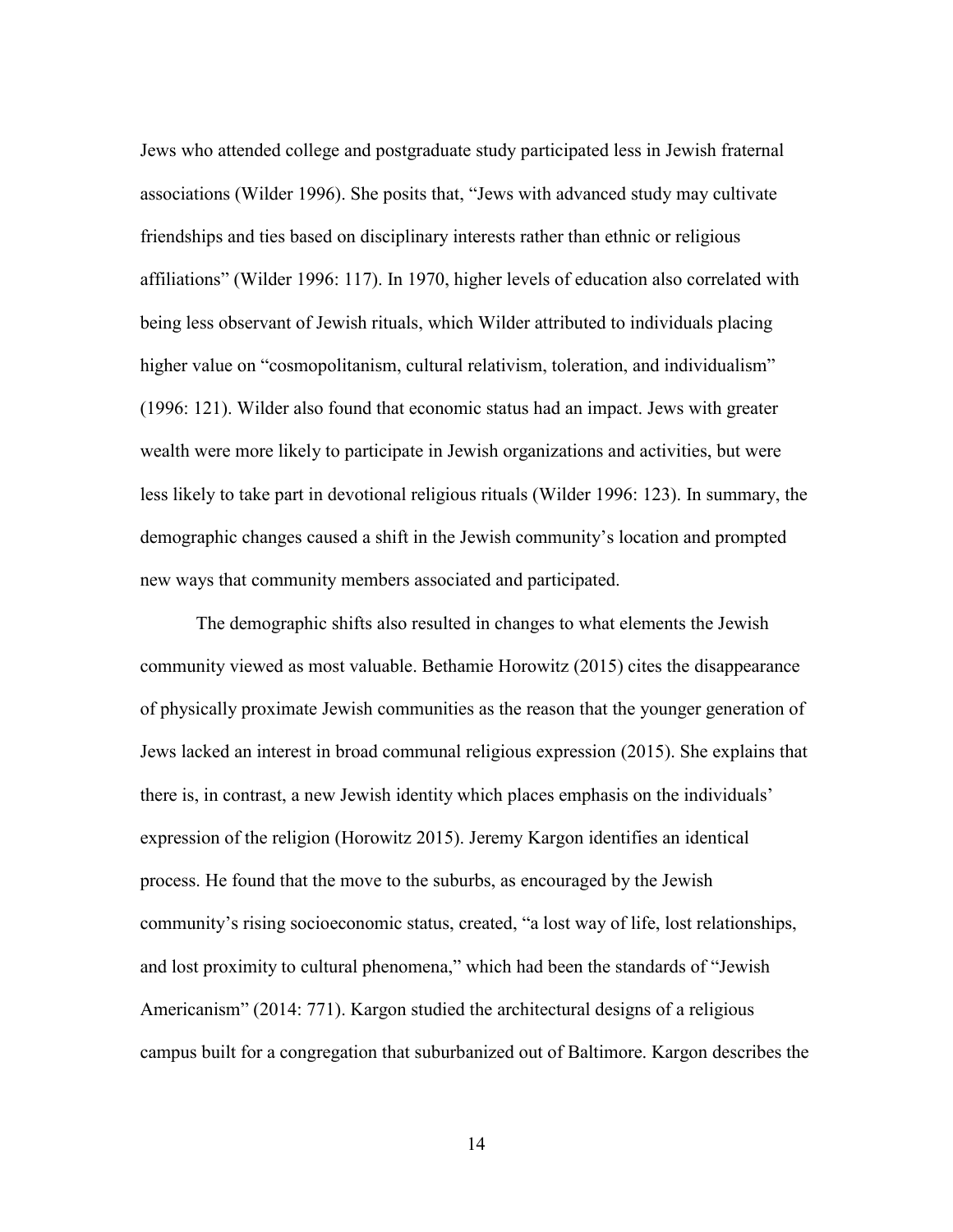architectural transition as a move, "from common, exterior space that signified congregational civic-mindedness to private, interior space that promoted a community's prestige among, primarily, its own membership" (2014: 764) This transition from an extroverted focus to an introverted one and the transition from a communal to an individual focus are subtle .

The movement of Jewish communities into suburban areas and the individual decision of each congregation to transition into a suburban location was a gradual process. These demographic shifts were the end result of assimilation that occurred over more than a hundred years. The development of an internal and individual focus was similarly gradual. However, there were also immediate and abrupt political impacts to how Jewish congregations chose to deal with the community's suburbanization. *Jewish Communities Making Political Decisions: Civil Rights and Urban Politics*

Jewish congregations were free to take opposing political stances without being considered sacrilegious by other congregations because of high Jewish secularism. Kosmin and Keysar (2012) used survey data to establish that both religious and nonreligious Jews are "very highly secularized compared to other Americans…" (24). This secularization developed because the Jewish community was and is a minority within the US (Kosmin and Keysar 2012). Jewish settlers depended on protection of individual autonomy and pluralism to maintain their freedom to practice the religion (Kosmin and Keysar 2012). This has changed in recent decades as Orthodox Jewish communities have embraced socially conservative politics, but the 1970s predate this development. In the mid-20<sup>th</sup> century Jewish communities were mostly likely to support pluralism and self-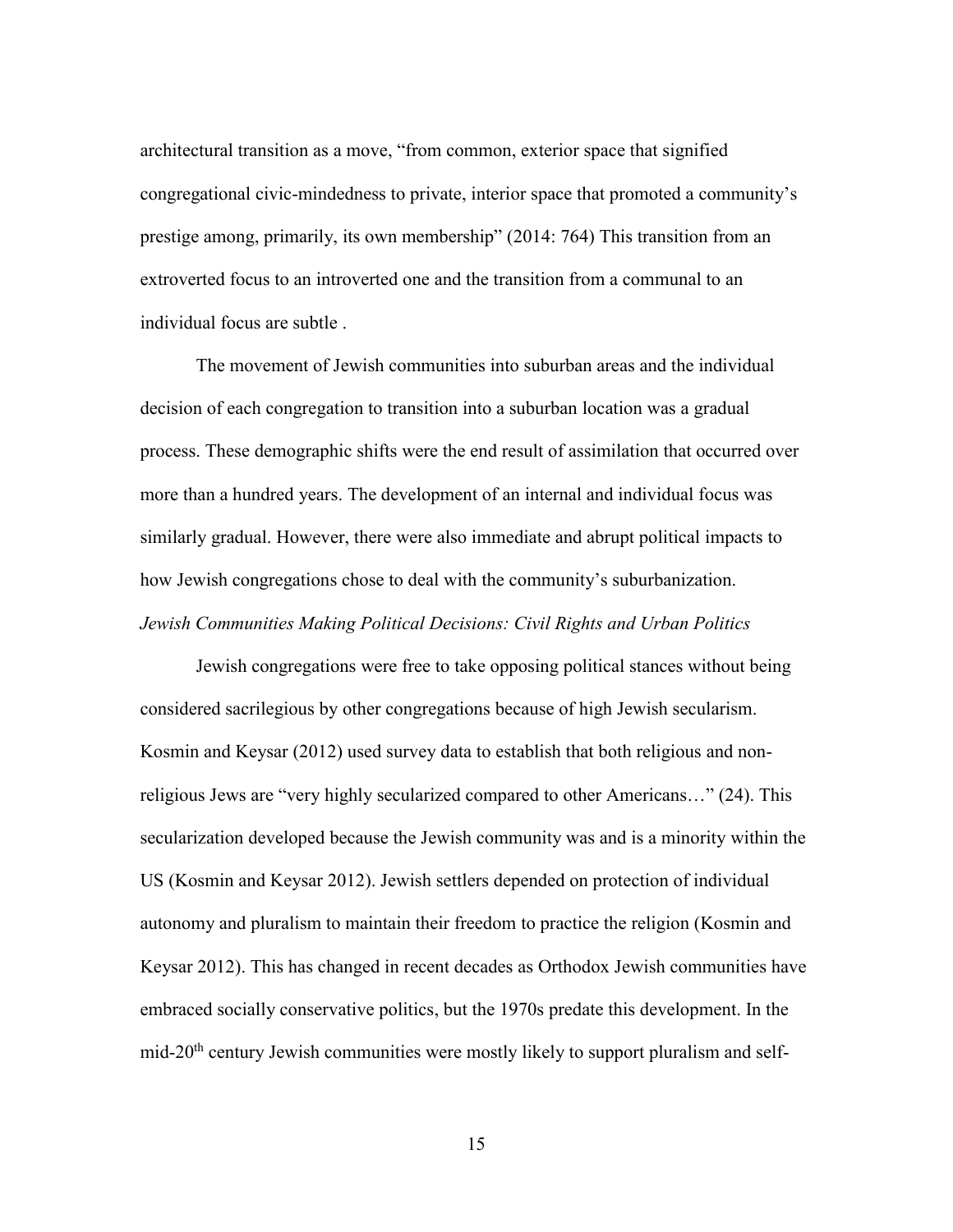determination. As a result, Jewish institutions had leeway to make a variety of political choices, without being censured for taking an irreverent position, because freedom of expression was so prized (Greenburg 2012).

This leeway also allowed for Jews to have political stances of one manner and to behave in another, particularly in regards to civil rights. Cheryl Greenberg (2012) argues that, "…so far as black civil rights are concerned, most Jews behaved as liberal politically but as white people in their personal lives" (453). Greenberg explains that the American Jewish community was not racist, but often acted in a manner which exacerbated racial inequality (2012). John Fobanjong (2002) characterizes the stance of the American Jewish community in the pre-civil rights era as one of Northern open support and significant Southern hesitancy. Fobanjong found that Southern Jews more commonly viewed racial violence and were driven, by fear of retaliation, to minimize their explicit support for civil rights (2012). In contrast, Northern Jews were vocal about support for civil rights in the early years of the movement (2012). As the civil rights movement continued to develop, and black individuals actively fought to enter white neighborhoods, the relationship of Northern Jews to the movement cooled.

Greenberg explains that, as integration, racial tension, and rates of racial violence increased in the mid-60s, expressed Jewish community support for civil rights continued, while Jews individually chose to exit integrated neighborhoods (2012). Historian Marc Dollinger argues against there being a distinct moment of change in the Jewish community's relationship to the civil rights movement (2019). He acknowledges "the limits of white liberal Judaism" in the same way that Greenburg found Jews to be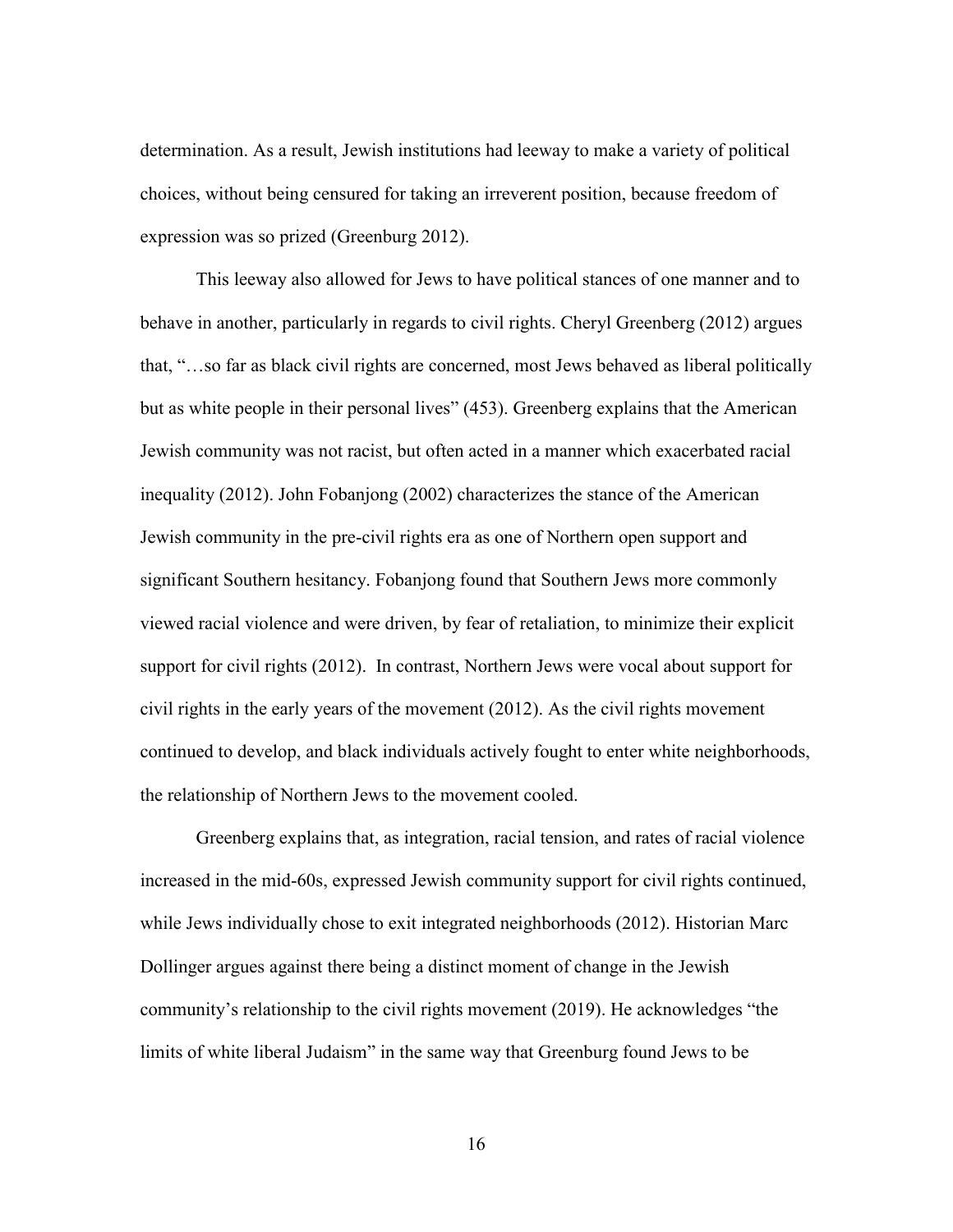politicaly liberal but White in their personal behavior. However, Dollinger contends that Jewish support for, versus inaction or outright opposition to, civil rights was inconsistent. He points to evidence that strong segregationist and strong integrationist positions were taken by Jewish leaders at varied points throughout the time period (2019). Regardless of when and to what extent Jewish opinion of civil rights developed and shifted, members of the Jewish community systematically made logistic choices that undercut a generally widespread liberal Jewish support for racial equality (Greenberg 2012).

Beyond the impact of relocation on civil rights politics, Jewish divestment from areas within city-centers required a rethinking of the urban political focus that had been standard for the Jewish community. Congregations had different strategies to balance historic Jewish urban interest with the new Jewish reality of suburban life. Lila Berman (2012) explains the path taken by a collection of Detroit congregations that fully relocated to the suburbs. She found that these institutions, "shifted the focus of their urbanism away from the neighborhood and toward a more geographically remote legislative and policy-oriented form of political activism" (2012: 495). An urban interest focused politics was maintained, while the specific neighborhood concerns that would have driven prior action fell away (2012). Because the majority of Jewish congregations moved into the suburbs, this would have been the most likely path for maintaining any urban political focus. Jordan Stanger-Ross (2006) investigated a pair of congregations in Philadelphia that did not suburbanize. He found that choosing to remain physically located in urban areas compelled the institutions to redefine what they were trying to achieve (Stanger-Ross 2006). One of the congregations maintained only their center city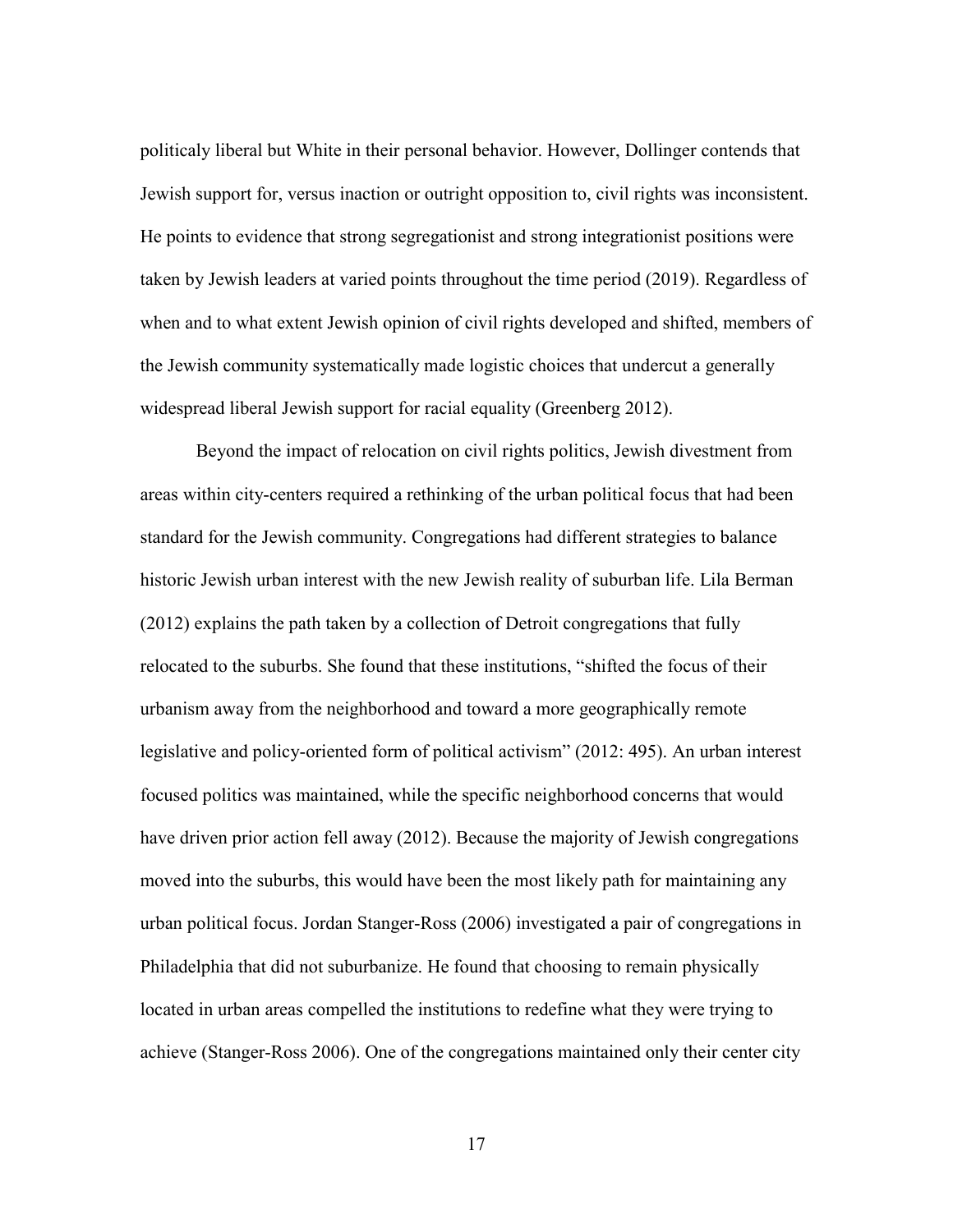location, which required that congregants, "recast the institution as a centerpiece in the future of American democracy and the aspirations of world Jewry" (2012: 796). Instead of being an institution which readily supplied religious services to congregants the institution became a symbol of broad Jewish interest on the national and global level (Stanger-Ross 2006). This broadening of political focus is the same as the broadening that Berman observed in the Detroit congregations that did relocate.

In opposition to this broadening, the other congregation, that Stanger-Ross observed, maintained a highly local focus within their city center location. This congregation opened additional infrastructure in the suburbs to provide congregants with day-to-day religious services (Stanger-Ross 2006). The intention of having the city location became building relationships between the congregation and local residents and sponsoring local programs (Stanger-Ross 2006). The congregation took on a responsibility to be active in the revitalization and maintenance of the neighborhood that had previously served as its home (Stanger-Ross 2006). This continued narrow urban focus is an outlier. The broadening of urban political focus, either after congregations moved into the suburbs or in anticipation of being a symbolic urban institution, was the norm.

# *Congregation Organization and Development*

While many researchers have investigated the macro logistical changes and immediate political decisions of the Jewish community in this period, little attention has been paid to the ways that congregations may have shifted in their behavior on an internal organizational level. The closest research is that of historian Lance Sussman's (1985)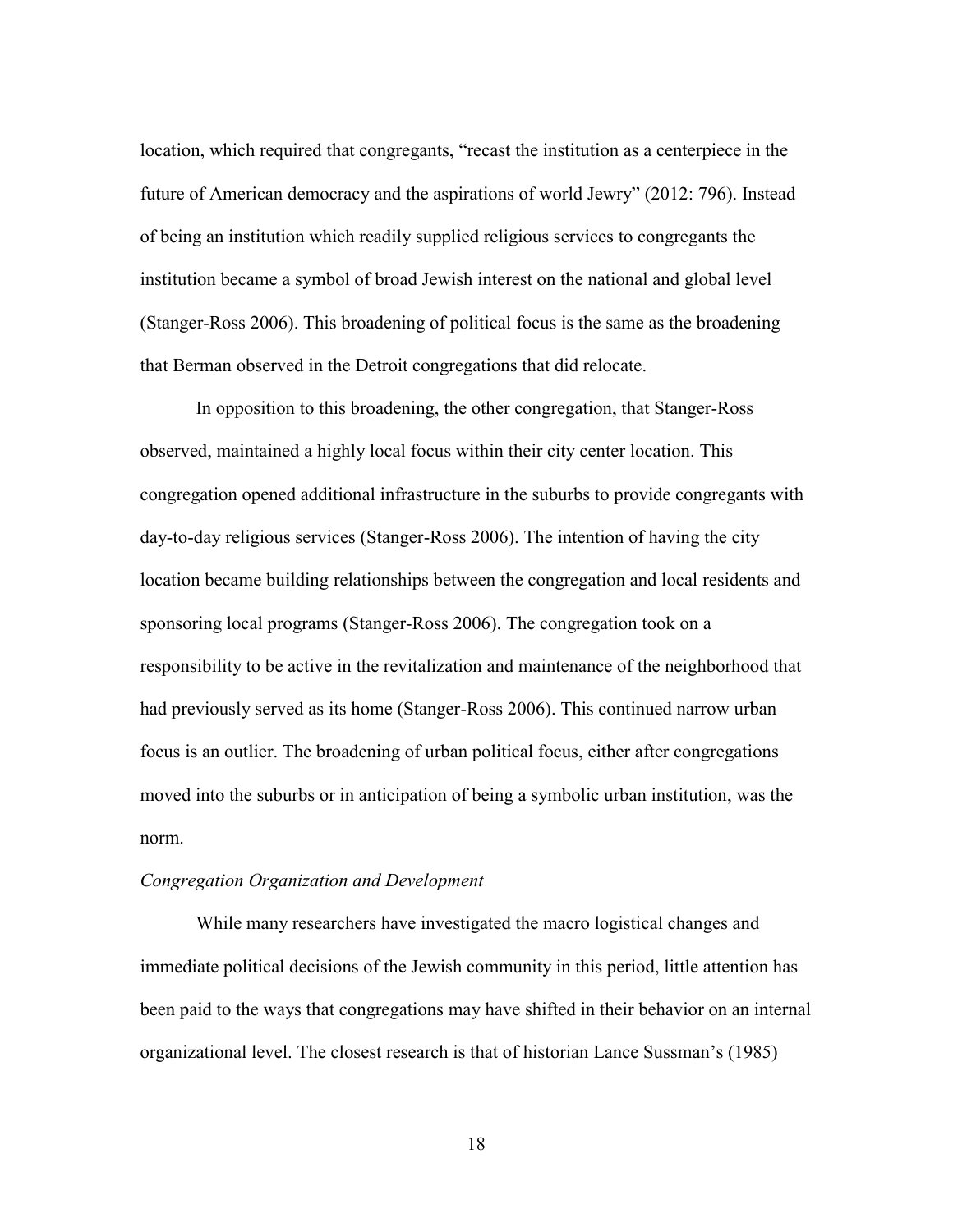review of the architectural structures common in post-war synagogue construction. Sussman found that the Jewish community, during the immediate post-war period was invested in building new structures and fully abandoning old buildings (1985). Beginning in the 1970s, he observed a renewed interest in the Jewish community toward the architecture and historical items of older synagogues (Sussman 1985). Some of these historic synagogues were refurbished, and congregations in newly built synagogues sought out relics of older synagogues to incorporate in their interior spaces (Sussman 1985).

The architectural components, common during the period of mass synagogue construction, evidence common organizational structure. Sussman found that a central administrative center was typical, including, "a waiting area, a main business office, and executive director's office, a mailing and equipment room, and a filing area" (1985: 42). Creating central and expansive spaces for leadership points to a hierarchical organization. Sussman also explains that in many designs the social hall was a larger space than the sanctuary, and the ability to support private events (weddings and bar/bat mitzvahs) was given precedence (1985: 43). This implies that organizational structure, based on personal relationships, was significant. However, it is unclear to what extent either of these elements of organizational structure would have dominated Jewish congregations during this period.

Penny Edgell outlines three main congregation organization patterns. Leader congregations tend to have hierarchical power structure based on members' official positions within the organization, and family congregations tend to have hierarchical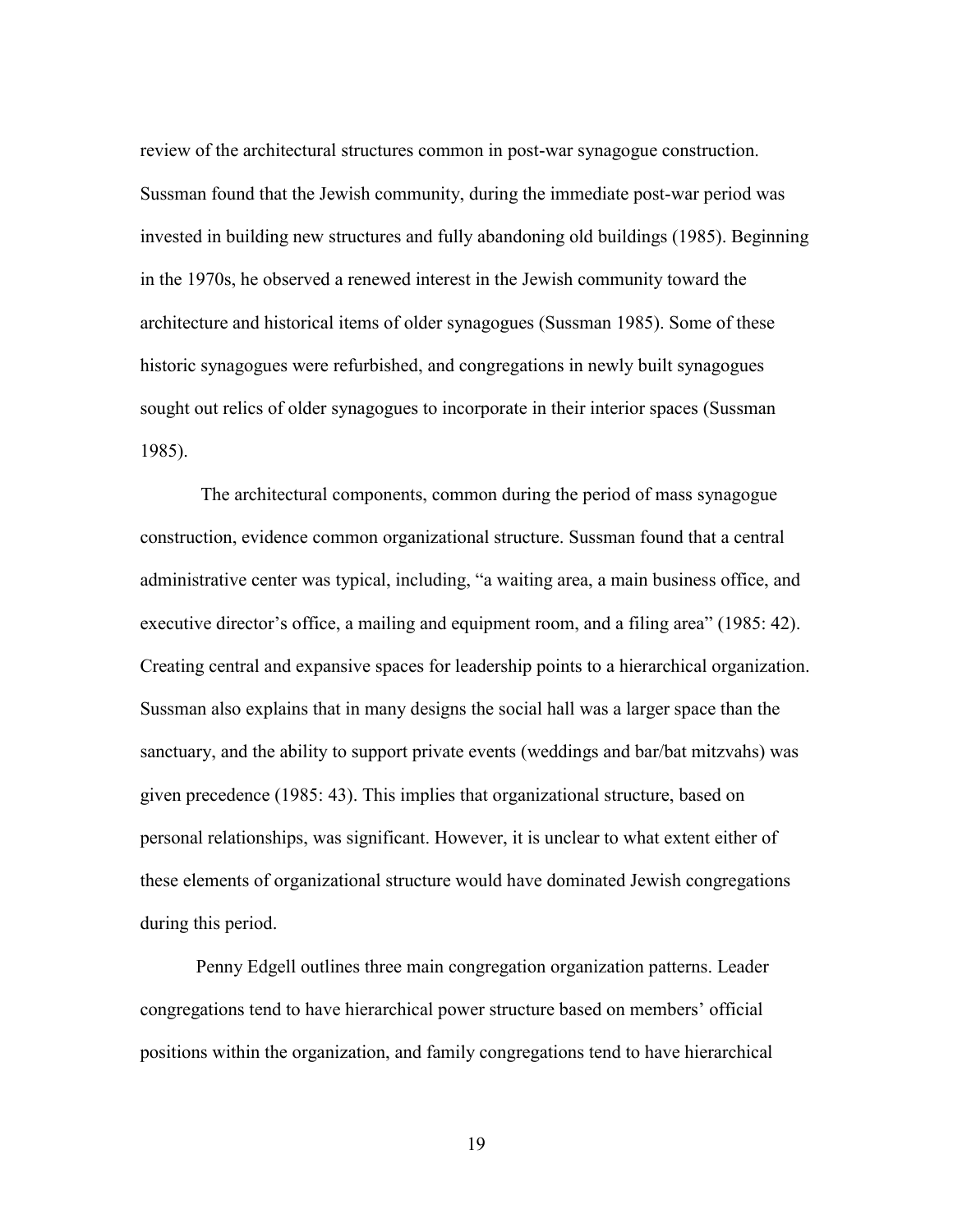power structure based on the length of time each member has been a part of the congregation (Edgell 1999). Major central offices align more with a leadership organization, while a focus on infrastructure to support social events is more typical of the family organization. The final organizational pattern is community congregations, which have a flatter power structure, where all members' opinions have equal value (Edgell 1999). Hatchala Chadasha falls most within the community organization pattern, so I will present it in more detail.

Edgell found that community congregations are highly participatory, process focused, and preoccupied with community building (1999). She states that a main goal of community congregation members is to, "figure out together, how their religious traditions are relevant for their contemporary lives" (1999: 104). Further, community congregations tend to value creativity and innovation in the way they do things and are invested in having a tolerant and integrated membership (Edgell 1999). Conflict in community congregations is handled explicitly in an open and active manner (Edgell 1999). Edgell concludes that the organization structure of community congregations is, "a pluralistic democracy, emphasizing tolerance, diversity, and widespread participation…" (1999: 122).

Edgell outlines organization structures, but does not consider patterns of change to these structures. Other researchers have examined the way congregations' current organization will impact the extent to which it will change over time. Elfriede Wedam (2003) analyzed how organizational structure is effected by a high level of commuter members. He describes a "subcultural reinforcement" which turns geographic boundaries,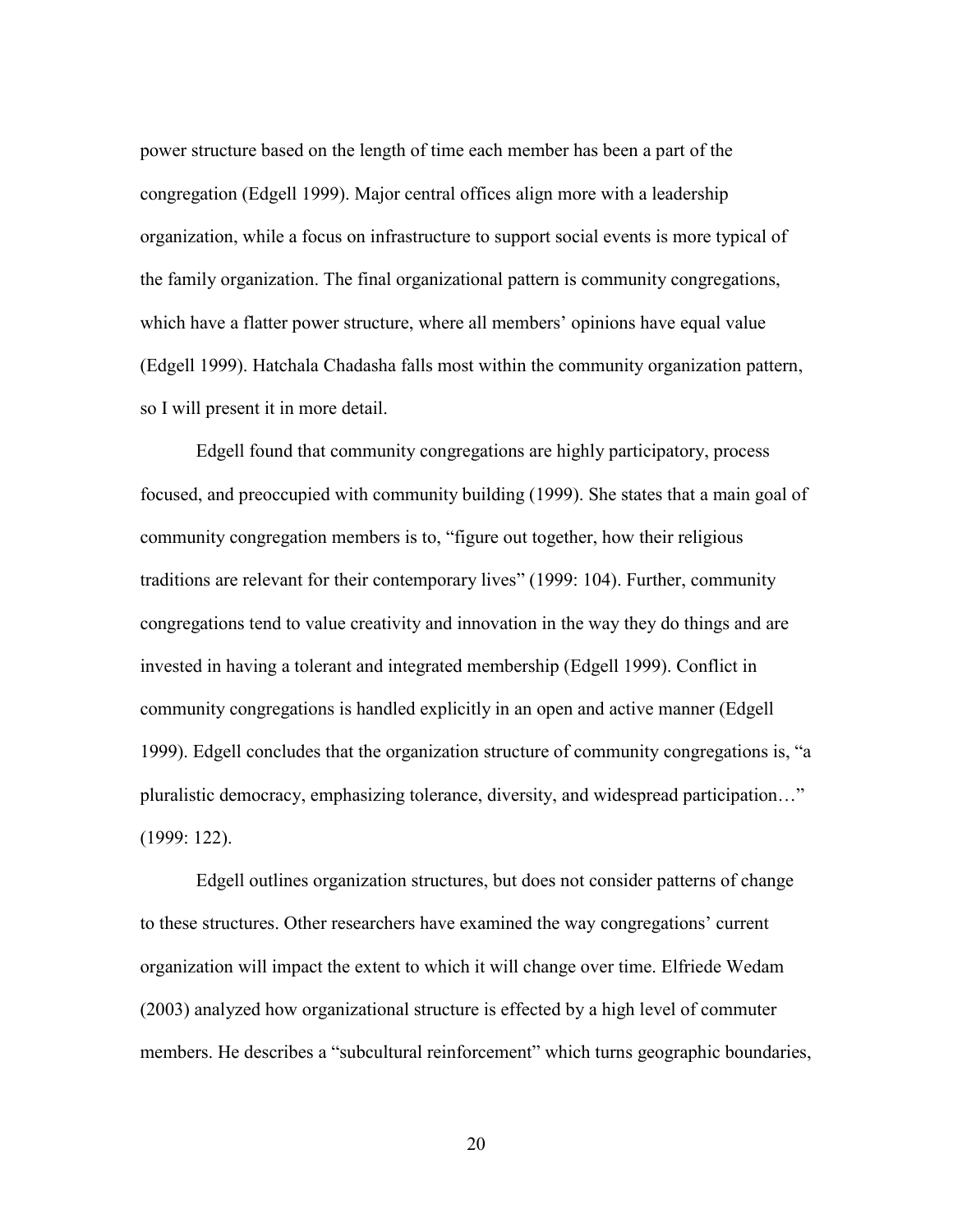that are no longer lived, into symbolic boundaries that reproduce the existing race and class demographics of the congregation (Wedam 2003: 56). No matter the extent to which a community congregation is ideologically interested in tolerance and integration, processes of structural reproduction will curtail the extent to which this actually occurs.

Subcultural reinforcement is a force which stagnates change, but there are other forces at play that encourage congregations to experience organizational development. Sister Roseanne Murphy (1966) studied a trio of sisterhood chapters and found that the more the institutions sought out the opinions of members on issues, the greater the rate of institutional change. Daniel Olson (2006) found that congregation size in comparison to the whole population acted as a positive cohesive force. He explains that in relatively small congregations with high turnover, invested members consistently enter while the least invested members exit, which results in a more committed membership overall (Olson 2006). Further, Olson posits that high turnover, "frees organizations from always having to do things "the way we have always done it.'" (2006: 376). So, much like investment in members' opinions, small congregation size and high turnover correlate with greater organizational change.

These rates of congregational change all factor into the manner in which Hatchala Chadasha developed. The focus of this research is on the collective narratives accepted by the Hatchala Chadasha community as justifications for these developments. This section began with a review of the literature which informs the use of vocabularies of motive in my data analysis. The remaining sections presented existing research on the behavior and values of Jewish communities in this time period. This research focuses on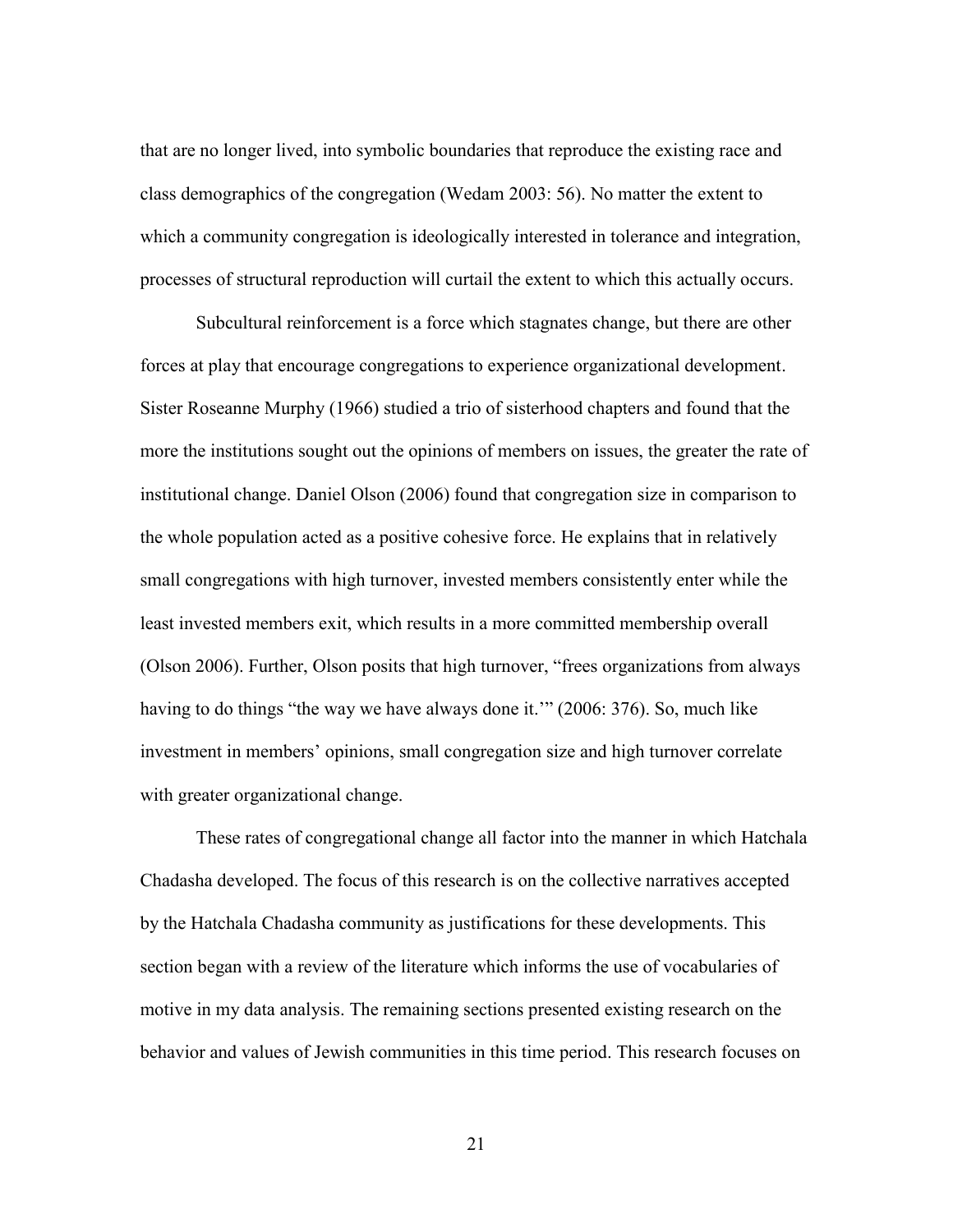the broader context of the US Jewish community, because it was the most immediate influence on the Hatchala Chadasha congregation. However, the social standards of the civil rights movement, of the Margaret political community, and many other social groups would also have had impact on Hatchala Chadasha. For the purposes of this research a more finite focus was required. The following sections will describe the data upon which this research is based and the manner of analysis conducted. The available data was participant interviews, so a methodology was designed to identify organizationwide principles from the content shared by individual informants. The intention of this research is to discover how an atypical organization justified its behavior in the context of a predominant, alternate, normative culture.

# DATA

This project's data comes from an oral history collection developed by Hatchala Chadasha and a local Jewish museum. The project was undertaken to collect participants' memories about the transformation from Bet Knesset to Hatchala Chadasha, and the early years of the congregation. The impetus for the project was the approach of the fiftieth anniversary of the congregations' founding. The intention of the congregation was to produce a celebratory video including clips from these interviews. The intention of the museum was to collect more oral histories about Jewish life in Margaret.

The oral history project resulted in a collection of interviews with 13 individuals. The interviews range in length, as some were conducted before a full interview schedule was developed. Some of the interviews were conducted with husband and wife pairs. These interviews tend to be shorter because interviewers did not want to impose upon the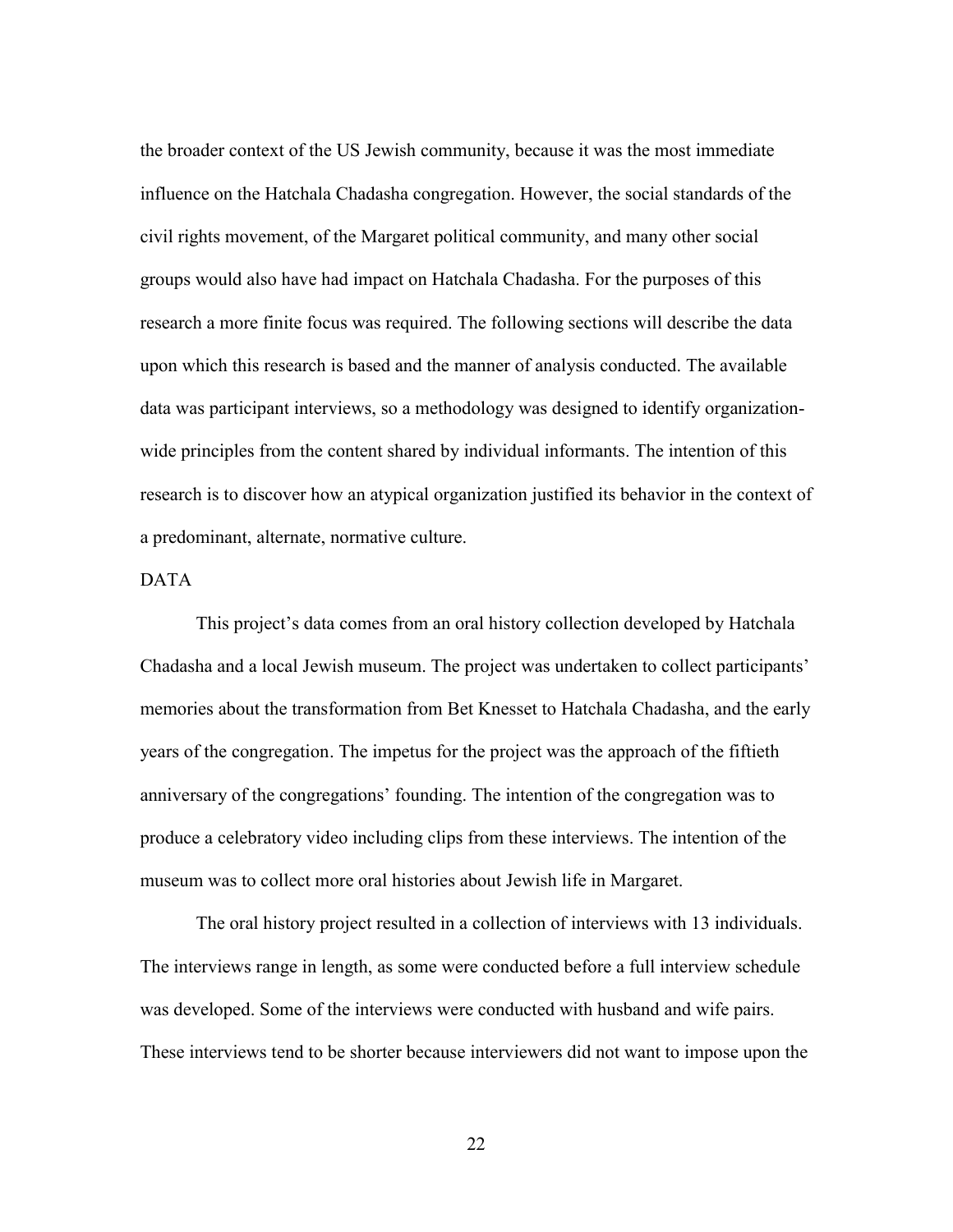participants' time. The shortest interviews were fifteen minutes and the longest were an hour and fifteen minutes. On average interviews lasted forty minutes. The separation of Hatchala Chadasha from Bet Kenesset was not acrimonious, and the congregations remain friendly. As such, the participants had no qualms about sharing details of the separation and were comfortable talking in depth on the topic.

A list of potential participants was provided by a representative of Hatchala Chadasha. Individuals on the list were contacted by phone and email, and those who agreed to participate were interviewed. Interviews were conducted in a location specified by the participants, most often their homes. Prior to the interview, the participants signed a "deed of gift" agreement, which functioned as an informed consent document and specified the possible future uses of the interview records<sup>7</sup>. The interviews were both filmed and audio recorded. The interviewer was accompanied by a videographer who set up filming equipment on location. The audio recordings were then transcribed. The analysis of this research was conducted on those transcriptions.

All of the participants were White, residents in the Margaret metropolitan area, and maintained a membership at Hatchala Chadasha<sup>8</sup>. The participants ranged in age from 72 to 91, with a mean of 83.6 years. In 1970, the mean age of the participants would

 $\overline{\phantom{a}}$ 

 $<sup>7</sup>$  The deed of gift document specified that Hatchala Chadasha or the museum could</sup> release the interview content to researchers. The transcriptions of the interviews and original interview schedule documents were released to me by the Jewish museum to be used for the purposes of this thesis project.

<sup>8</sup> Specific demographic information about each participant is available in Appendix A, which includes the interviewee's name, their age in 1970 and their age at the time of interview, whether they grew up in Margaret, their childhood denominational affiliation, the highest level of education they achieved, and their major career position(s).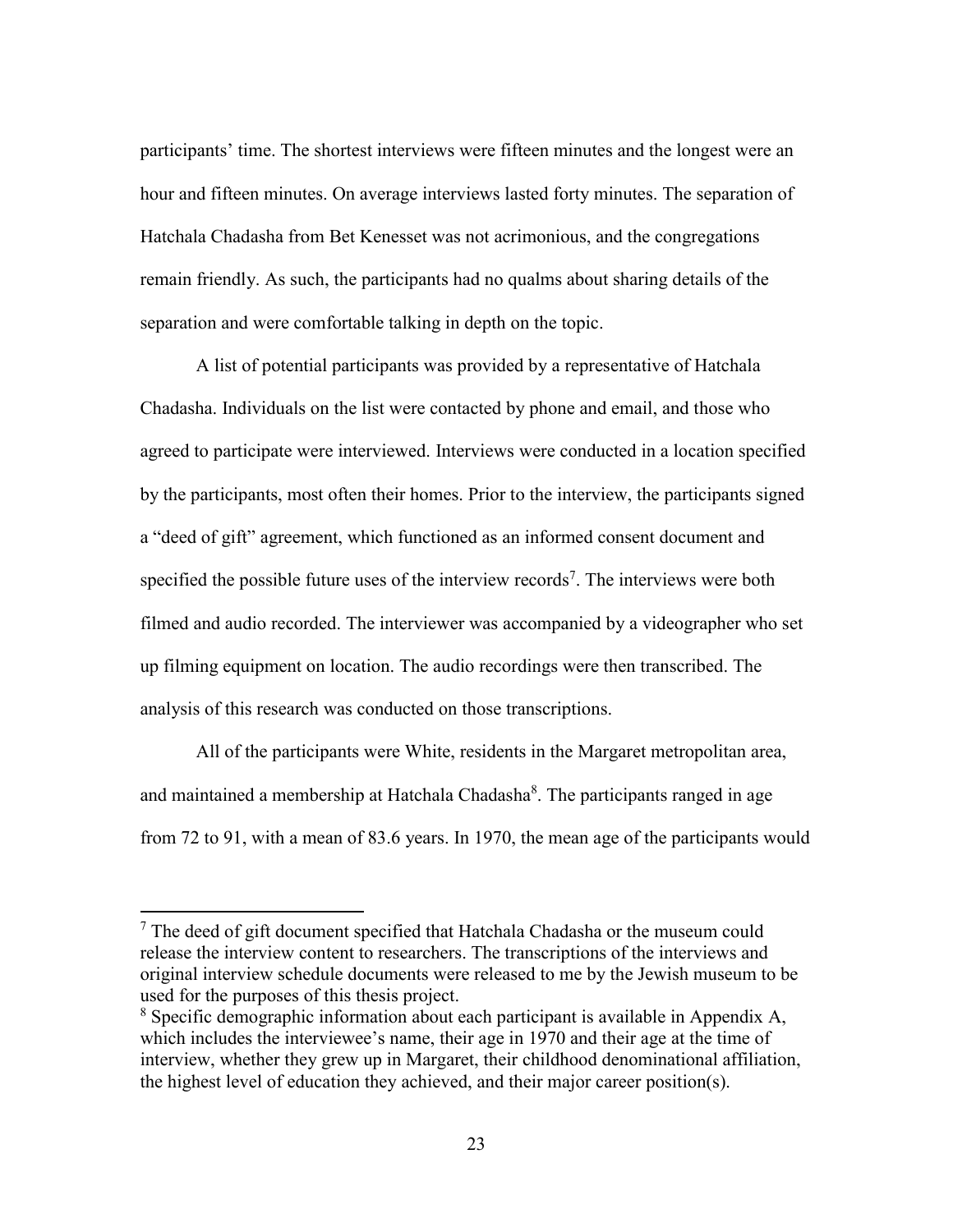have been 36.6 years. The participants include seven women and six men. Nine of the participants were born and grew up within Margaret. The other four participants grew up in states within the Mid-Atlantic region. Eight of the participants grew up going to an Orthodox congregation, two grew up Reform, and one Conservative. (Two participants did not specify affiliation.) One participant had some college, all others had bachelor's degrees, and five had a secondary degree of some kind.

The interviews were collected over the summer of 2017. The interview schedule was developed part way through the summer (Appendix B). There were multiple interviewers who conducted the oral history collection, including myself. A selection of the interviews occurred prior to the creation of the full interview schedule. The questions asked in these earlier interviews are consistent with the questions that were later developed. However, the interviews conducted without the full interview schedule tend to have omissions of areas of questioning.

Interviewers did not follow the exact order of the interview schedule. Oral histories are by design more narratively and chronologically oriented than the typical qualitative interview. Because oral histories are a more organic approach to data gathering, participants were not asked typical demographic questions. However, other questions asked of the participants captured demographic information. Oral histories have a particular bi-focus style, which holds true in this collection. The first area of focus is on the participant's early life, their education and career, and their memories of the regional area. The second is on the specific subject at hand, in this case, the formation and development of Hatchala Chadasha.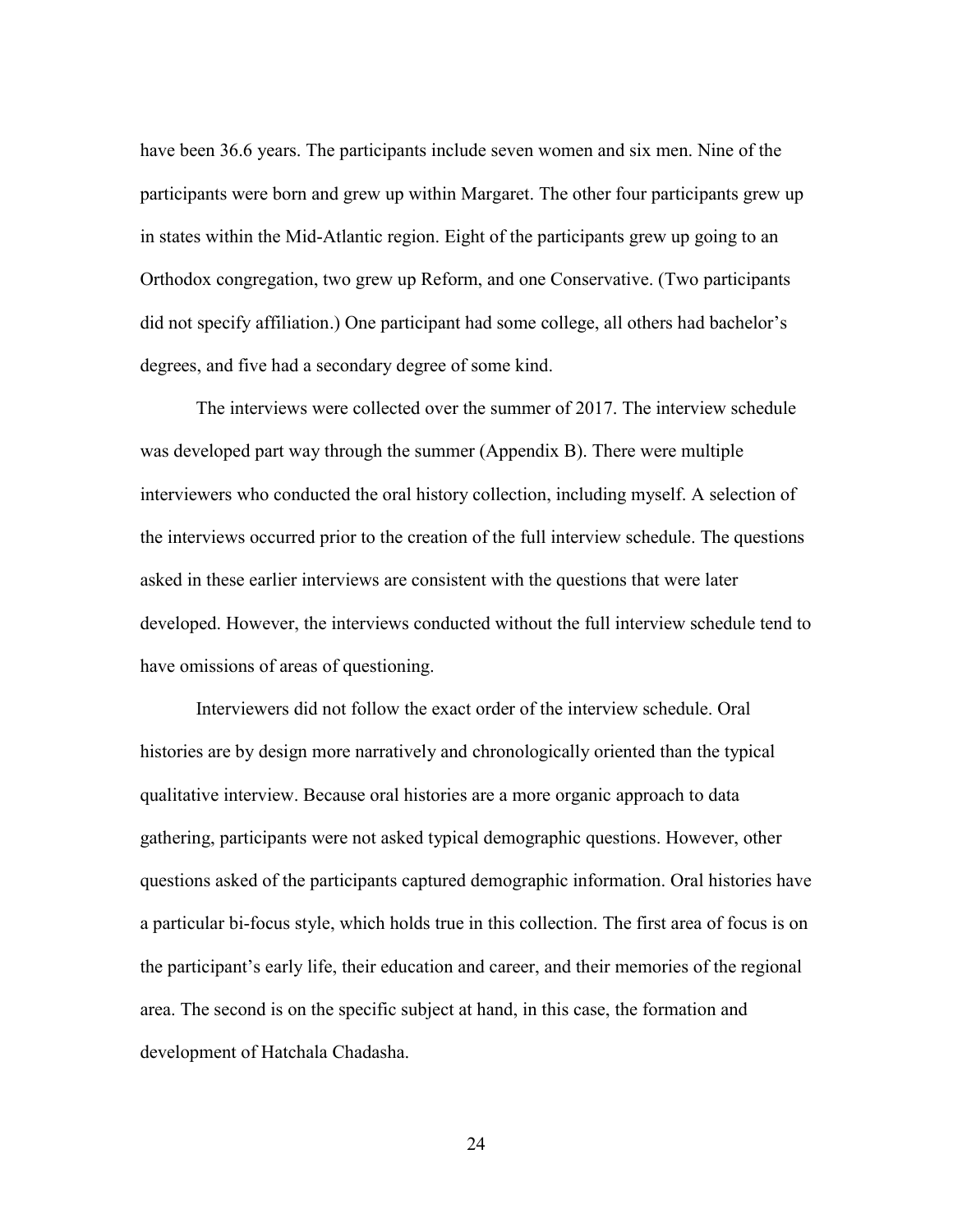The level of openness the participants had in speaking freely and in detail about their experiences and opinions on these topics was an effect of the credibility of the project. The intention to perform the oral history collection was developed within Hatchala Chadasha and sponsored by a local museum, with which participants were familiar. The institutional backing gave the project a legitimacy. Further, interviewers, either through participation in Hatchala Chadasha or through preparatory education, were familiar with the case before conducting interviews. Thus, effective follow up questions were asked and participants had the experience of being understood.

Participants included both individuals who had been members of Bet Knesset and made the switch to Hatchala Chadasha as well as people who had joined shortly after Hatchala Chadasha's founding. Therefore, some questions have two different wording options and some questions only applied to a portion of the participants. The interviews were broken up into eight topic sections. Participants were asked to give certain biographical information about their early life, education, and career path. This was followed by a section on the metropolitan region in the 1970s, where participants were asked to give their perceptions of the area and of the relocation pattern of the Jewish community in the area. Then they were asked about the founding of the congregation, which led into a section on their reasoning for joining. They were then asked questions about the congregation's relation to the neighborhood, and about the perceptions they have of the temple-building. This was followed by a collection of questions about the congregation's values, and then a last section where the questions were designed so the particular interest of the participant directed the interview.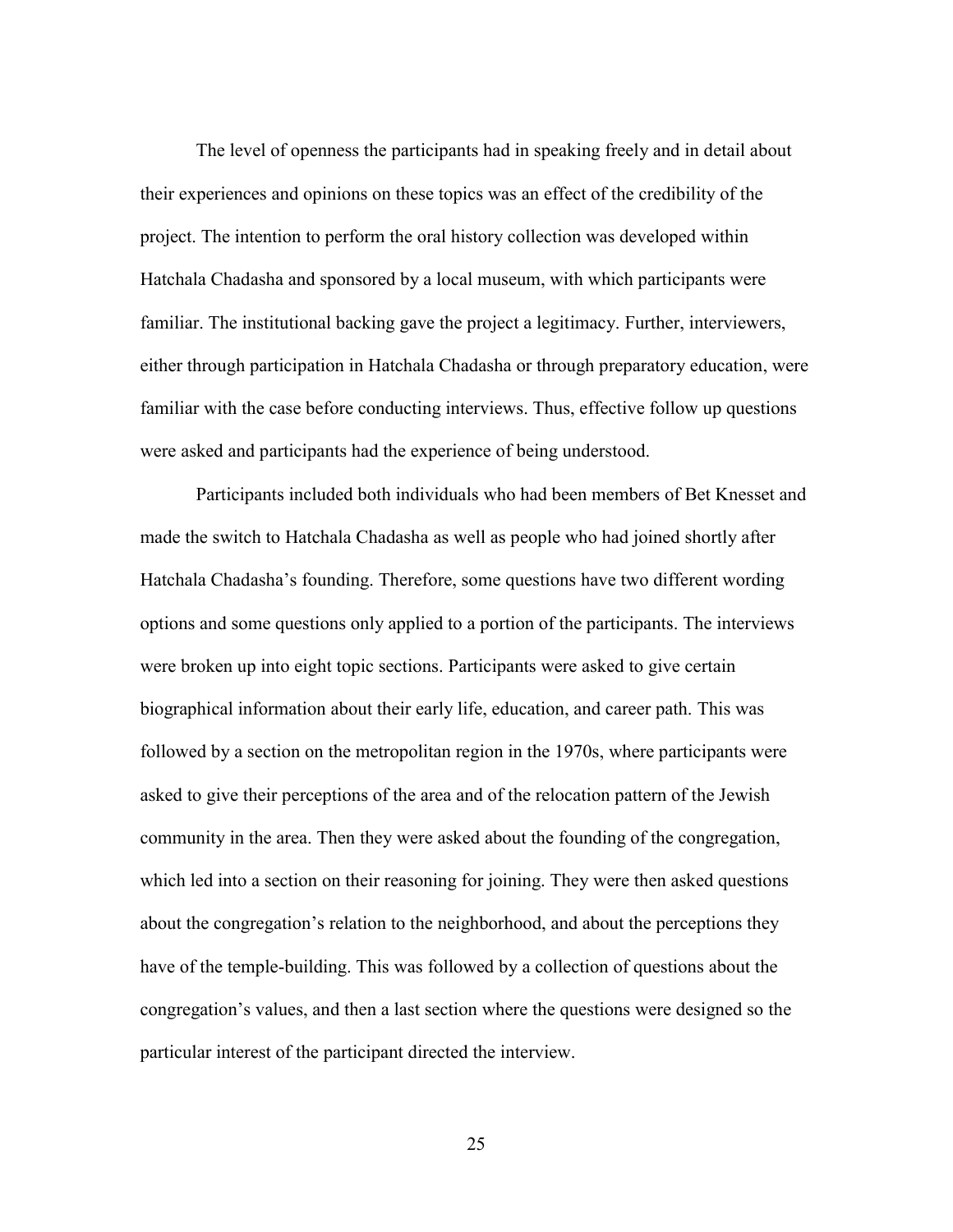## **METHODS**

Analysis of these interviews occurred in two manners. One was a careful combing of the data for demographic information, which could be used to create a profile of the participants. The other was an open grounded-theory coding intended to find patterns of motive across participants' responses.

#### *Building Demographic Information Profiles*

Part of the demographic information collected was where the participants were born and where they live now. This data was mapped by hand through copying the location point of each address, as it was positioned on the map of Margaret available through Google Maps (Google N.d.). The details of Margaret's boundaries and features were eliminated to maintain anonymity. What remains is the relationship between location points and the general position of the city boundary. Mapping was used to represent this data so that the relationship between the location of participants' homes and the Hatchala Chadasha temple could be examined, as well as, the difference in location between the participants' childhood homes and their current residence. Because patterns of migration are a central issue of this case, mapping location to reveal the collective migratory tendencies of a segment of Hatchala Chadasha's founding members is useful.

A review of the data was also conducted to determine participants' level of education and to characterize their careers. Because the interviews were oral histories they lacked questions designed to quantify participants' socioeconomic status. Participants were, however, asked about the path of their education and career. The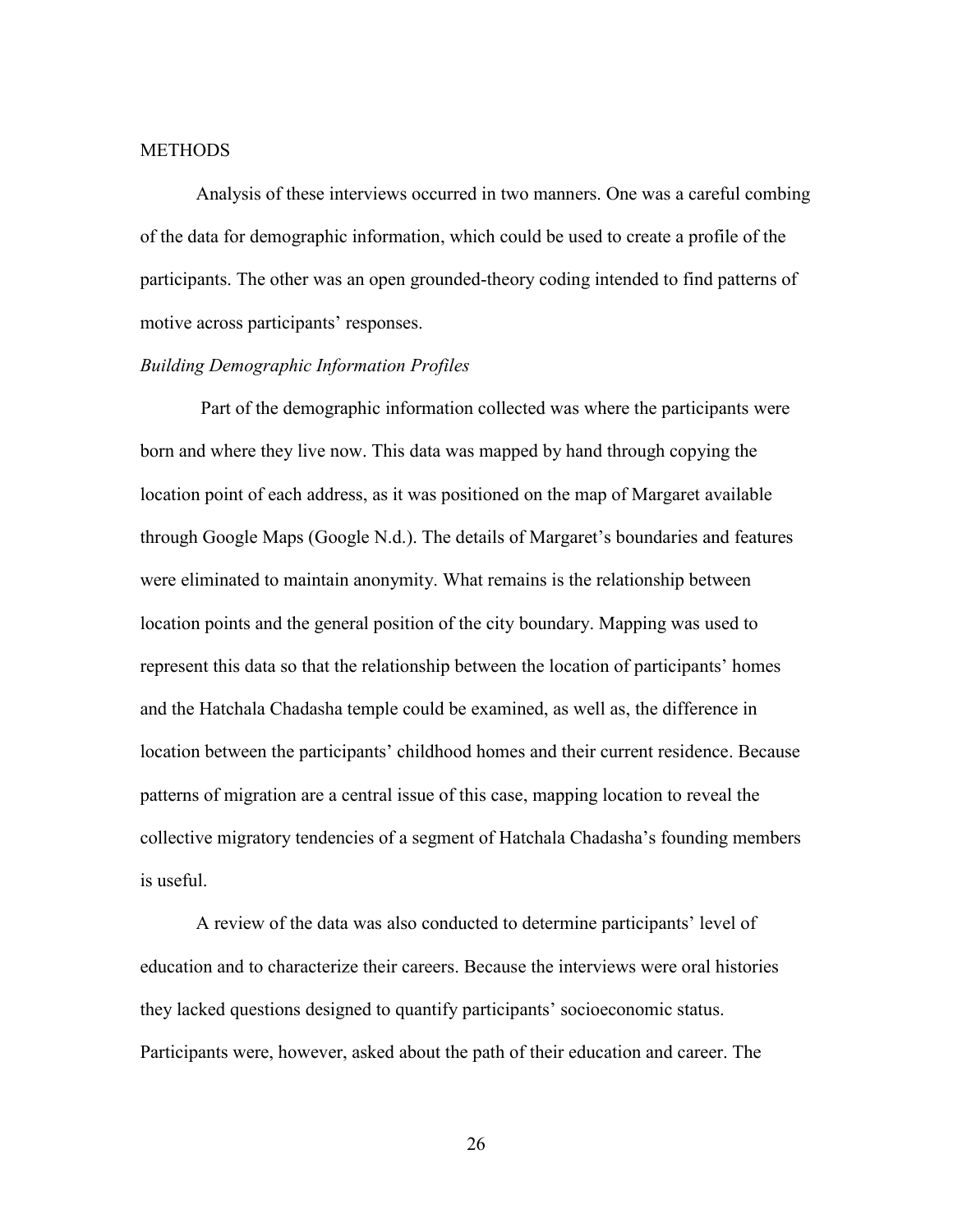highest level of education each participant described completing and short descriptors of each significant career period mentioned by the participant were recorded. This information was further used to build profiles of the participants.

A final demographic search was completed to track the childhood denominational affiliation of participants. Some participants stated that they grew up in a particular denomination of Judaism, and other participants specified a congregation to which they belonged as a child. In the absence of a direct statement, internet searches were conducted to determine the denominational affiliation of the named congregations and that denomination was recorded for the participant. This completed the final element of the participant profile.

#### *Open Coding of Interviews with Attention to Motive*

The interviews were reviewed line by line and coded with the intention of capturing interviewee's motive language. In practice, codes noted when interviewees attributed value, their expressions of pleasure or displeasure, and generally their judgement of any specific component of the case. During this process I used both the coding software HyperResearch and the comment function of Microsoft Word to log codes. Every piece of interview transcription received a double-pass, one when it was first coded in HyperResearch and then another when it was coded in Word. The function of this strategy was twofold. Most obviously it forced two reviews of the text, which multiple times caught items that could have been coded, but were missed in the first pass. Secondly, the double process allowed the strengths of a more fluid and a more rigid code book to exist in tandem.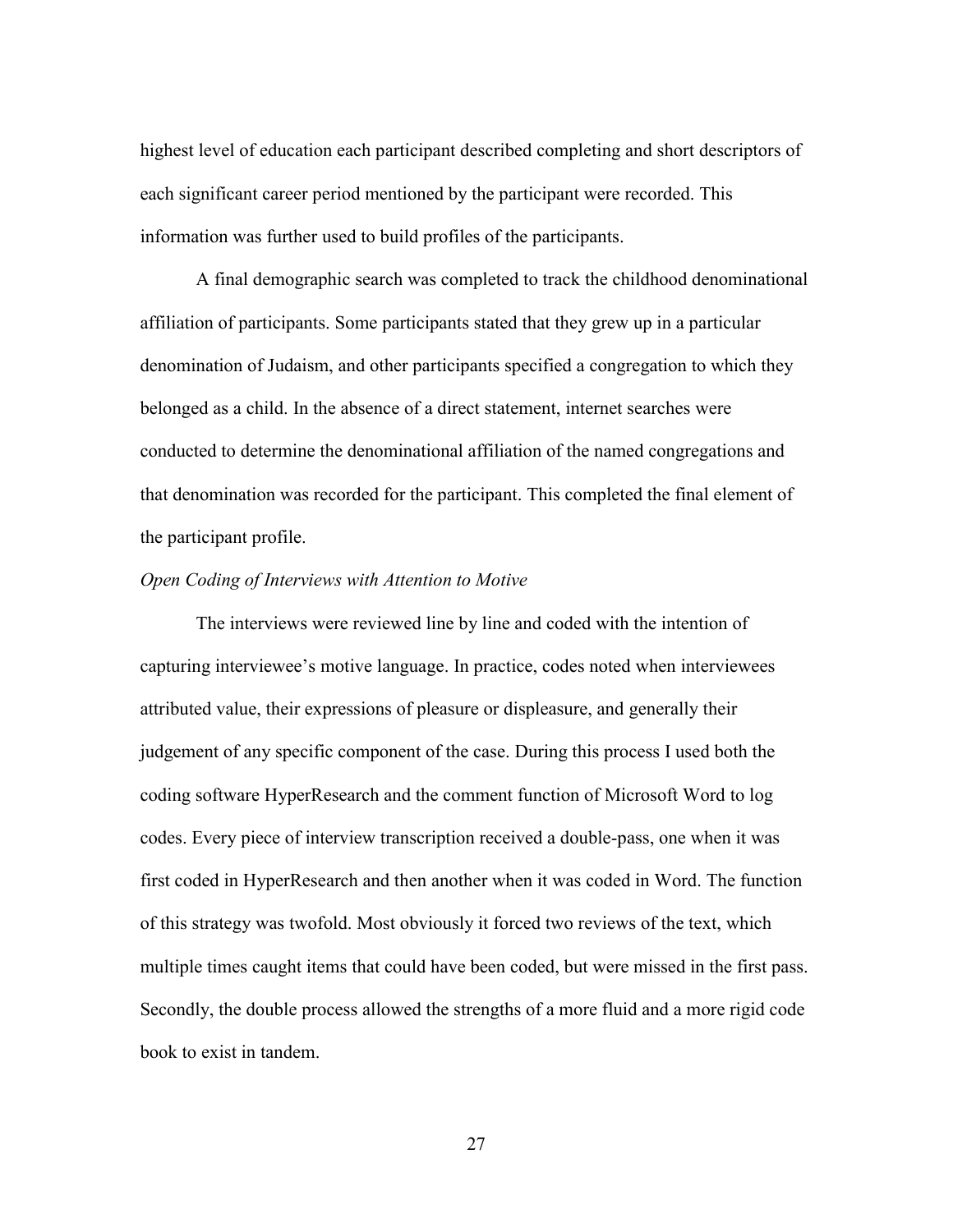In HyperResearch the user adds codes into a code list which can then be applied to the data. The wording of the codes remains static unless the user makes changes to the codes in the overall list. Working within the Word processor allowed for more organic development in the wording of the codes. When typing out the codes, a phrase identifying one category of text would be slowly reworded into another phrase that better identified the pieces of data being collected. Once new preferred wording became clear, the change could be copied into HyperResearch. Using Word alongside HyperReseach increased the level to which the final codes actually reflected the data set. Using HyperReseach also benefited the more fluid use of the Word commentary. Having linguistic freedom in the Word comment coding encouraged a proliferation of direct language codes, which would have been unwieldy. However, the hierarchical formatting available in the HyperResearch code list made it possible to conceptually lump similar codes and move whole groups of codes around in relation to each other to maintain organization and usability.

The final result of this coding process was an extensive collection of codes that were very tied to the content of the data and relatively organized. Analysis began by locating patterns in the codes where multiple informants used similar motive language to explain a particular element. These patterns revealed the collective accepted justifications for Hatchala Chadasha's behavior. This resulted in distinctions between four main segments of the codes. These categories were motive language used to justify the congregation's founding, motive language used to support the congregation's suburban location, motive language used to justify the congregation's political activity, and motive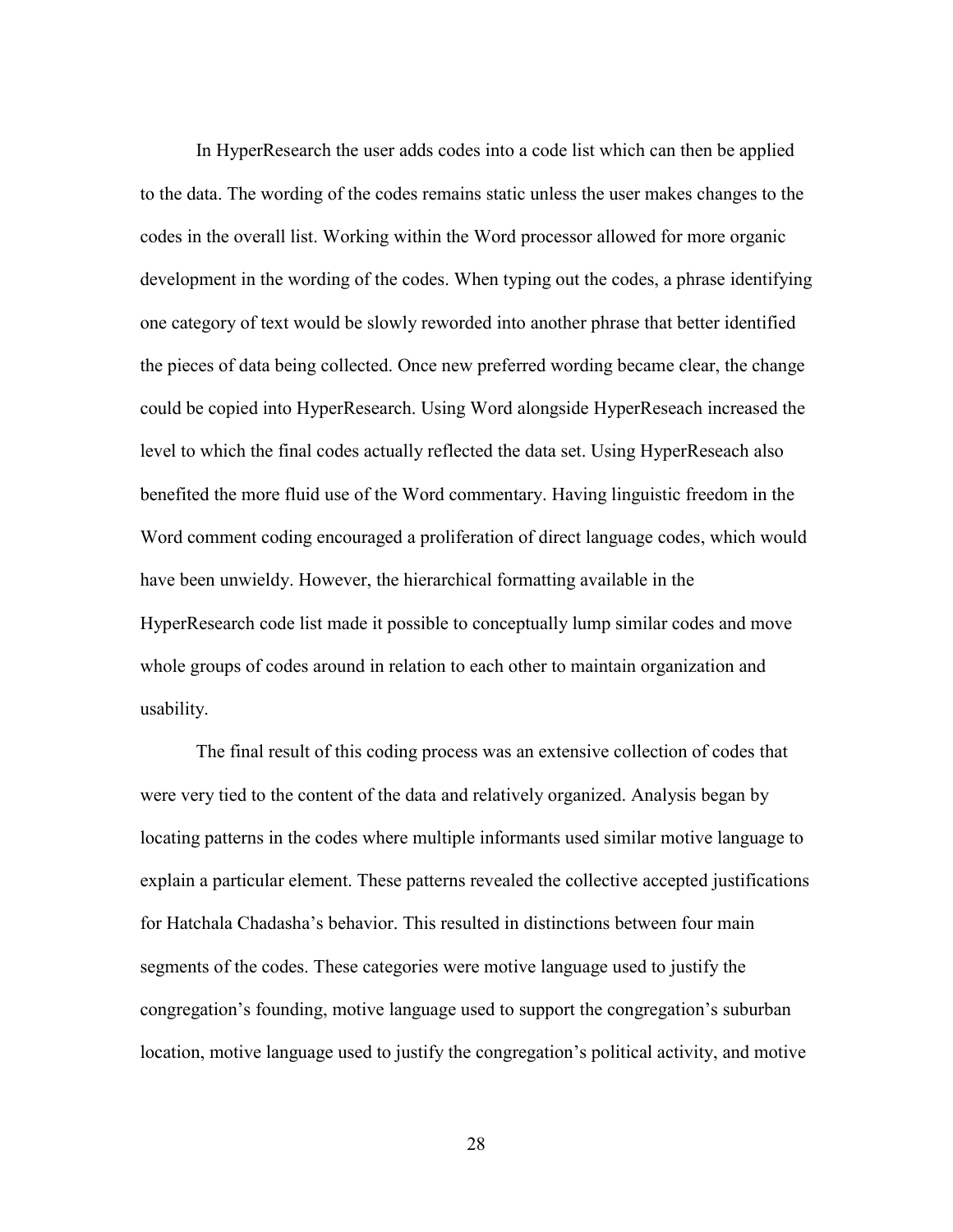language used to justify the participatory, democratic manner in which the congregation operated. All of the codes were then considered in relation to these four categories, which led to the construction of smaller topic divisions within them. Some of the original codes proved to be totally irrelevant to the analysis at hand, but all others were categorized. After this initial sorting, I began writing up findings. During this process the coded content was further evaluated, in conjunction with information about the Jewish community context, to analyze how the collective justifications in the data operated and why they became the accepted narratives within Hatchala Chadasha.

# FINDINGS

# *Why Form a New Congregation?*

The Hatchala Chadasha community chose to undertake founding a new congregation. This is the most fundamental of the many decisions the community made. Before presenting the specific, context-based, motivational narratives that interviewees used to justify the founding of Hatchala Chadasha, I want to examine the general manner in which the participants characterize the founding.

# *The "conflict" of congregation formation.*

Interviewees express that the separation from Bet Knesset and subsequent foundation were not acrimonious. Participants narrated the bifurcation of the congregation and transition to the new congregation as devoid of conflict, imperceptible, and insignificant. Multiple people reference that the transition from one congregation to the other was a smooth process without any single, conspicuous moment of change. Edna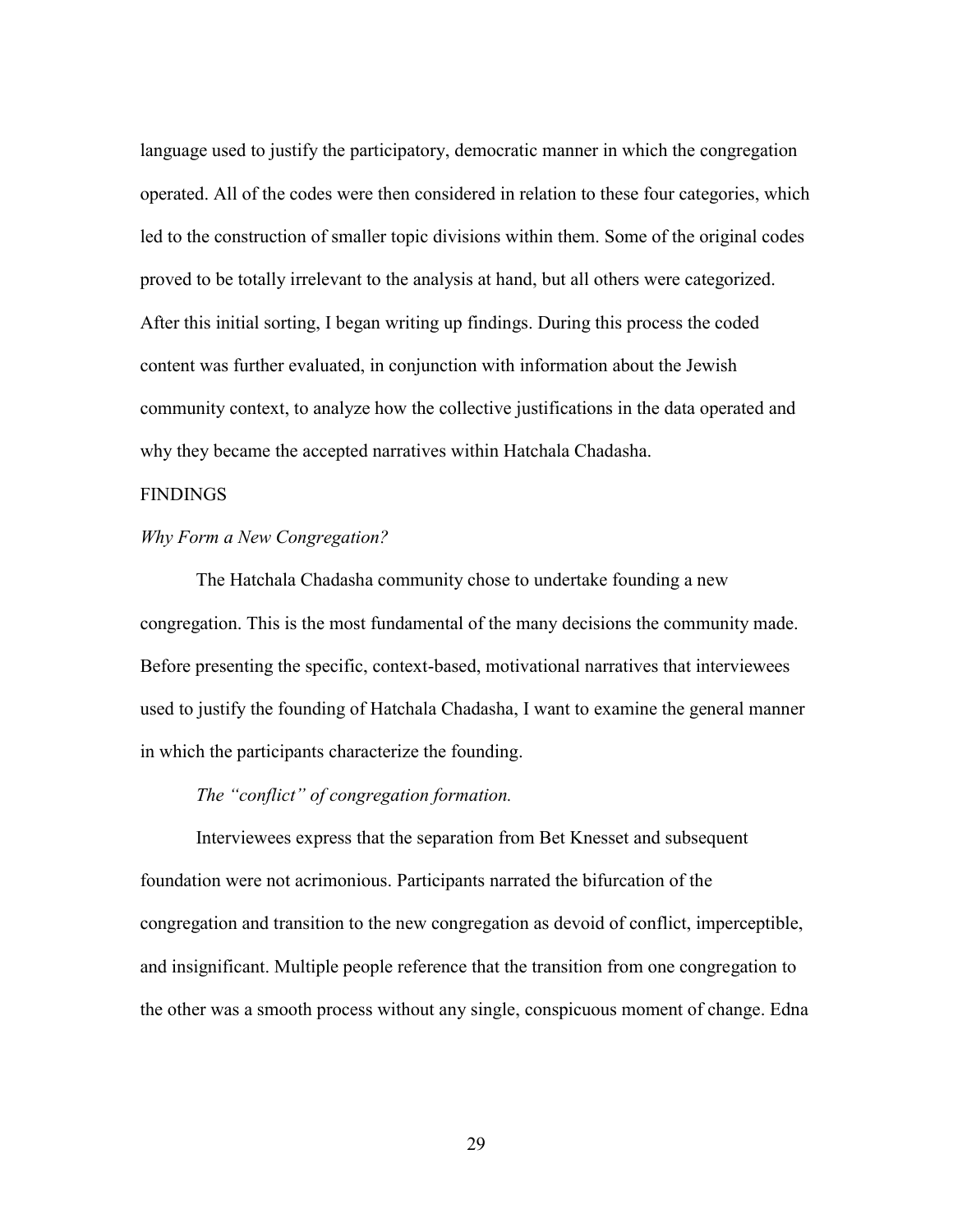Frankel,<sup>9</sup> one of the two eldest interviewees, remarked that, "there was no... all of the sudden now we're Hatchala Chadasha we're not Bet Knesset…" Saul Kessler, who was an early member of the congregation's board, explained, "we kept the ball rolling, nothing stopped by virtue of our taking over, it just was in our own hands." Motivational accounts that denied the existence of transitional difficulties were common among the interviewees, as well as those that disavowed any conflict. One of the informants, Sharon Hecht, objected to calling the break from Bet Knesset a "split." She characterized the issue as such: "I never really saw it as splitting, quote, the congregations as much as people simply making a choice that was offered to them of which way they wanted to go." The narrative account that the navigation of the transition was simple was repeated by other informants. Martha Cohn referred to her participation as a founding member of the congregation as being, "along for the ride."

The narrative characterization of the transition as straightforward by interviewees is a collective justification for the process of separation and the foundation of the new congregation. Realistically, there is no way that choosing to leave and creating a new organization from scratch was not a difficult process. However, a collective characterization of their actions as simple worked to diminish the amount of community scrutiny the action merited. Part of the reason this justification is accepted within the Hatchala Chadasha community is that the members believed that other Jewish individuals, outside their community, would be convinced. The high secularity of the US Jewish community would have encouraged members to incorporate this motive language.

 $\overline{\phantom{a}}$ 

<sup>&</sup>lt;sup>9</sup> All names used are pseudonyms.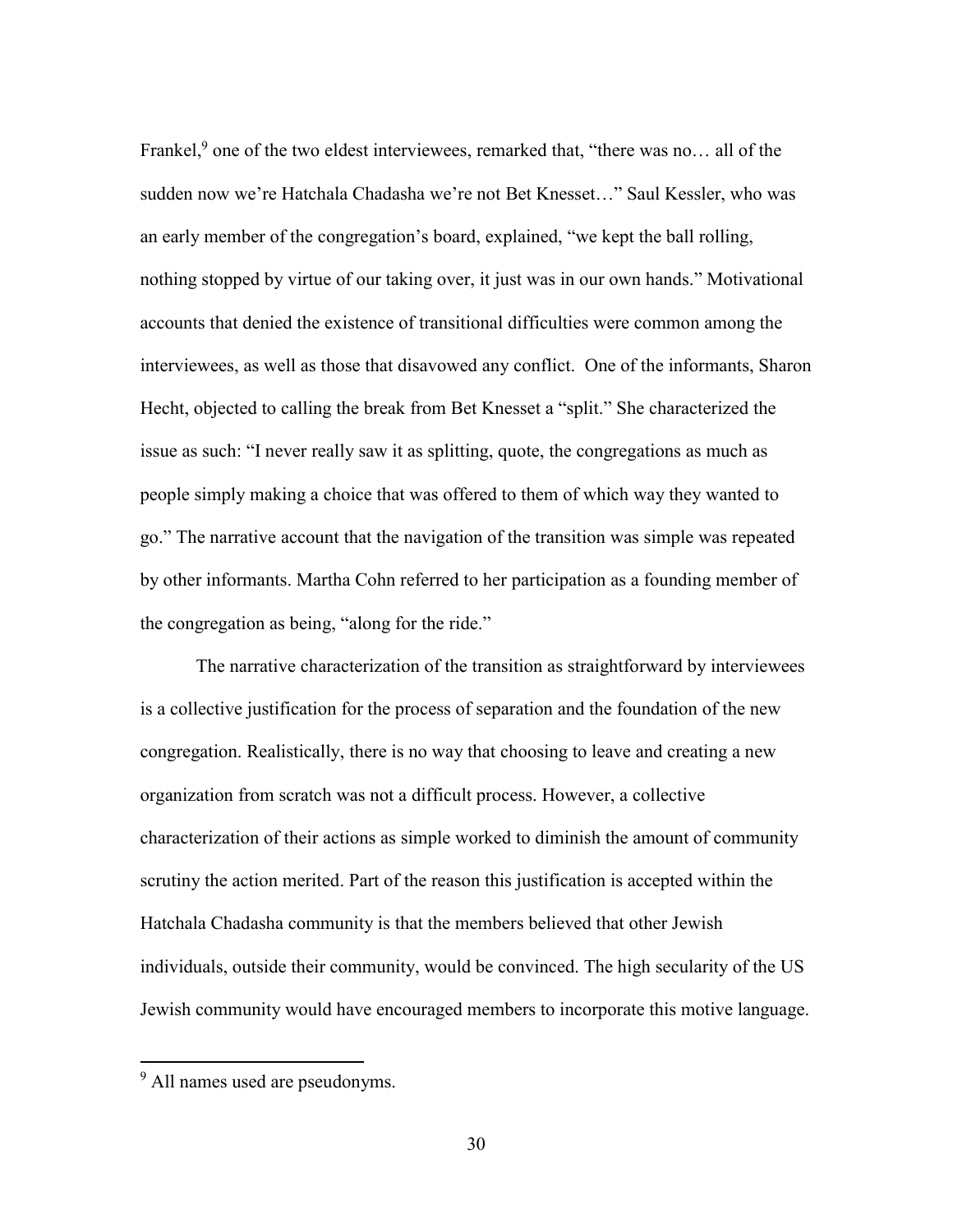Kosmin and Keysar found that the US Jewish community is highly invested in religious pluralism because it protects their minority religious interests (2012).

A motive narrative that casts the conflict as simple transition avoids any perception that the Hatchala Chadasha community was casting aspersions against the religious choices of Bet Knesset. The minimization of disruption, in particular, presents Hatchala Chadasha as a capable religious organization, deserving of the same religious acceptance commanded by the more established congregations in Margaret. These narratives validate both Hatchala Chadasha as an institution and the decision of each individual to join the organization. Founding and early members had to justify joining Hatchala Chadasha instead of choosing to maintain membership at Bet Knesset, join another local congregation, or cease belonging to a congregation altogether. The motivational narratives of simple transition and organizational stability provide reasoning for the behavior of both the organization and its members.

# *Interest in atypical Jewish religious practice.*

One motive narrative used to explain why the informants did not remain at Bet Knesset or sought out a different area synagogue is that their religious devotion was limited or out of the ordinary. Individuals stated that they were not typically religious. One member described that he would prefer a goyish (secular) funeral and another remarked: "I have to witness that the religion is okay, not that I'm reverent." These two participants make a motivational claim that they do not interface with the religion in a manner that would be typically common.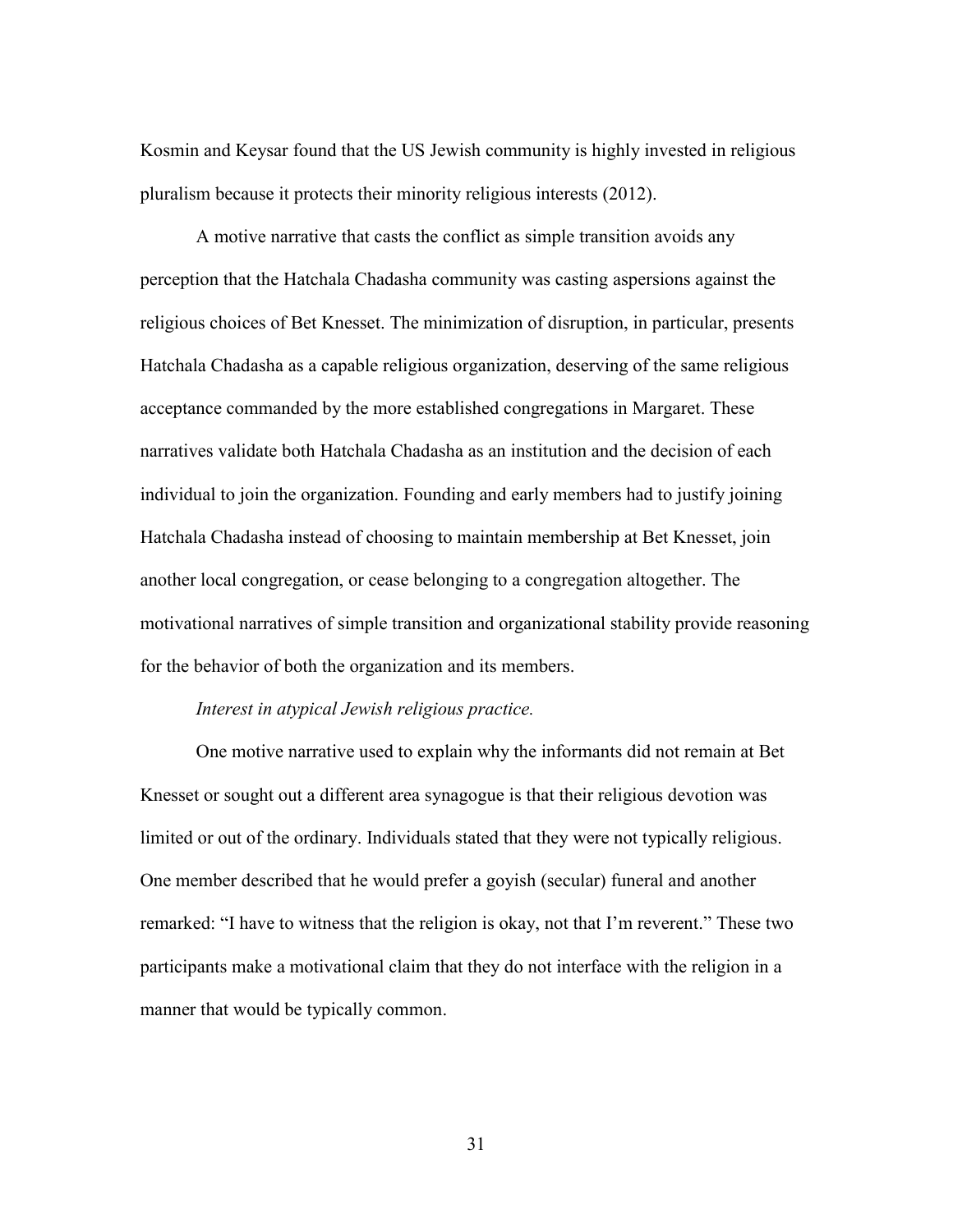Narratives which positively convey the abnormality of the congregation were shared by other informants, particularly in regards to specific practices within Hatchala Chadasha. The interviewees point out that the congregations' early spiritual leader, its music, its High Holiday traditions, and its approach to prayer were all out of the ordinary. A statement by Martha Cohn best exemplifies these narratives:

There was something very appealing about that, that there was nothing regular about this synagogue.<sup>10</sup> In the beginning, it was all, everything was different. We had a non-ordained rabbi [for] our spiritual leader. We renamed a synagogue. We were sort of in the hood.

Cohn begins by claiming the congregation's difference as a positive point, and then enumerates some of the ways that Hatchala Chadasha was doing things differently than other Jewish congregations. The congregation's collective justifications for their behavior in relation to suburbanization, political action, and organizational structure will be explored in depth in subsequent sections.

A lot of the informant accounts of atypical worship center on the congregations' first spiritual leader, Marcus Scher. Scher was a Russian, Jewish child-immigrant, who became prominent in the field of education in Margaret, where he served in high level positions in both Jewish and State Universities. Joseph Glick provides a narrative of the atypical approach Scher's took in his spiritual leadership:

He would find writing about the Torah portion, and he would have distributed these to the members of the congregation, and each of us would read these passages, these critiques,

 $\overline{\phantom{a}}$ 

<sup>&</sup>lt;sup>10</sup> I have used the word "congregation" to identify Jewish worship organizations, and "synagogue" to refer to the buildings which house these organizations. The interviewees often use "synagogue" and "congregation" interchangeably to refer to Jewish worship organizations. They will then also use "synagogue" to refer to the buildings which house these institutions. In this quote Cohn first uses synagogue to refer to the organization as a whole and then in the line after to refer to the building.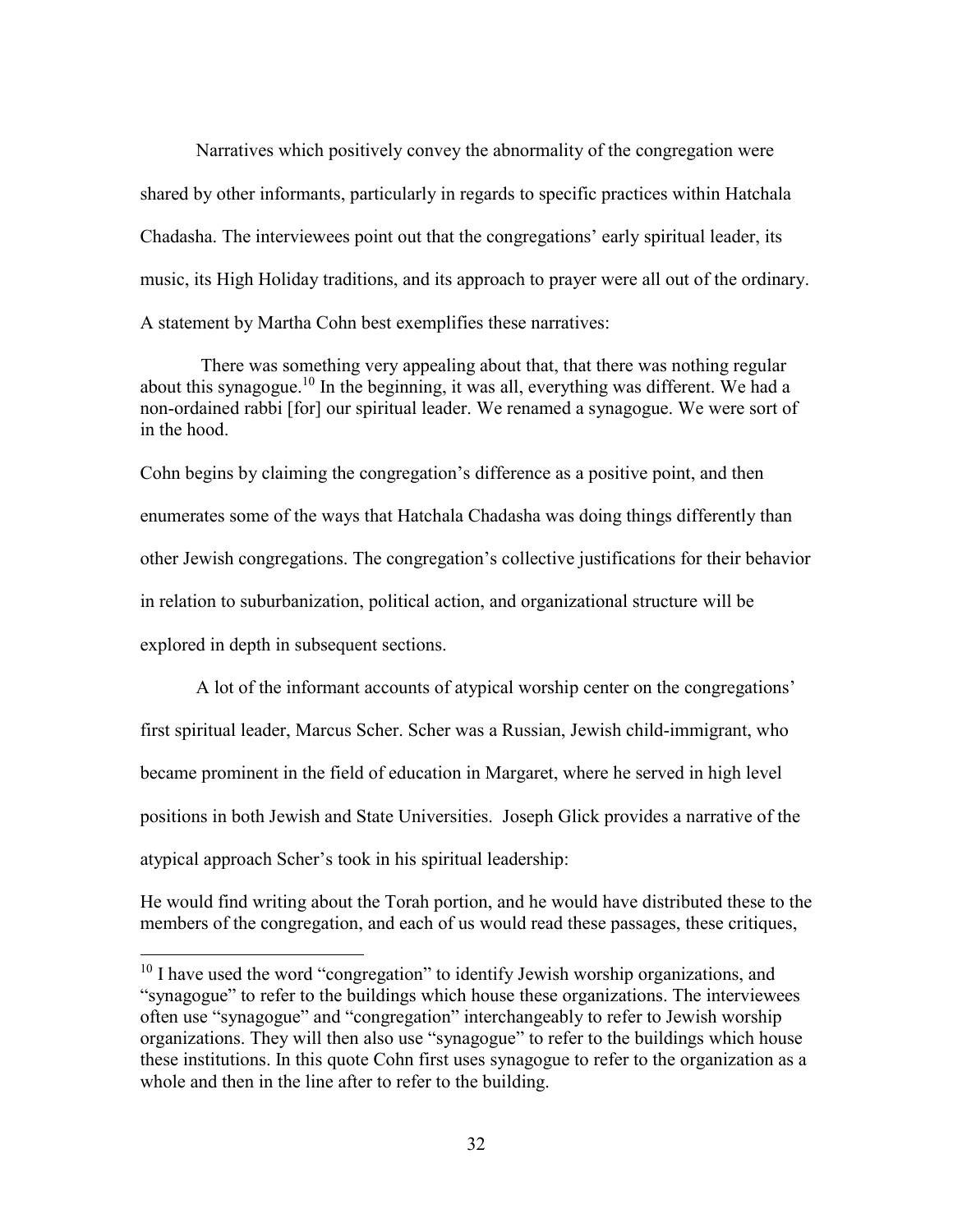ideas, and challenges, to the Judaism, as we had been practicing it, and then he would entertain questions, there was a dialogue…What it succeeded in doing was attracting Jewish people from across the religious spectrum.

Glick characterizes Scher's intention to challenge the congregants' religious beliefs as a positive goal. He also positively characterizes another irregularity, which is that Jews who had been previously affiliated with a variety of denominations participated in this single religious enterprise.

Member motivational language is united in recognizing that Hatchala Chadasha is not a standard religious institution and that this is a positive. No interviewee voiced disappointment about the congregation's non-normative behavior. In 1970, Jews that had a college or post-graduate education were more likely to form social ties based around interests instead of common ethnicity or religion, which had been the standard in the past (Wilder 1996). These more educated, younger Jews would have presented collective narratives to the generation above them to justify their participation in social circles with norms outside of the Jewish standard. Thus, narratives that positively interpret communities, atypical by Jewish standards, would have been common. Hatchala Chadasha members were aware of this and collectively produced a similar narrative of positive difference.

# *Discontent with other area congregations.*

The collective justifications of simple transition and positive difference have an external focus. They work to rationalize the members' behavior within the contexts of the broader Jewish community. Hatchala Chadasha members also needed to collectively tell the story with an internal perspective, which is how narratives of dissatisfaction come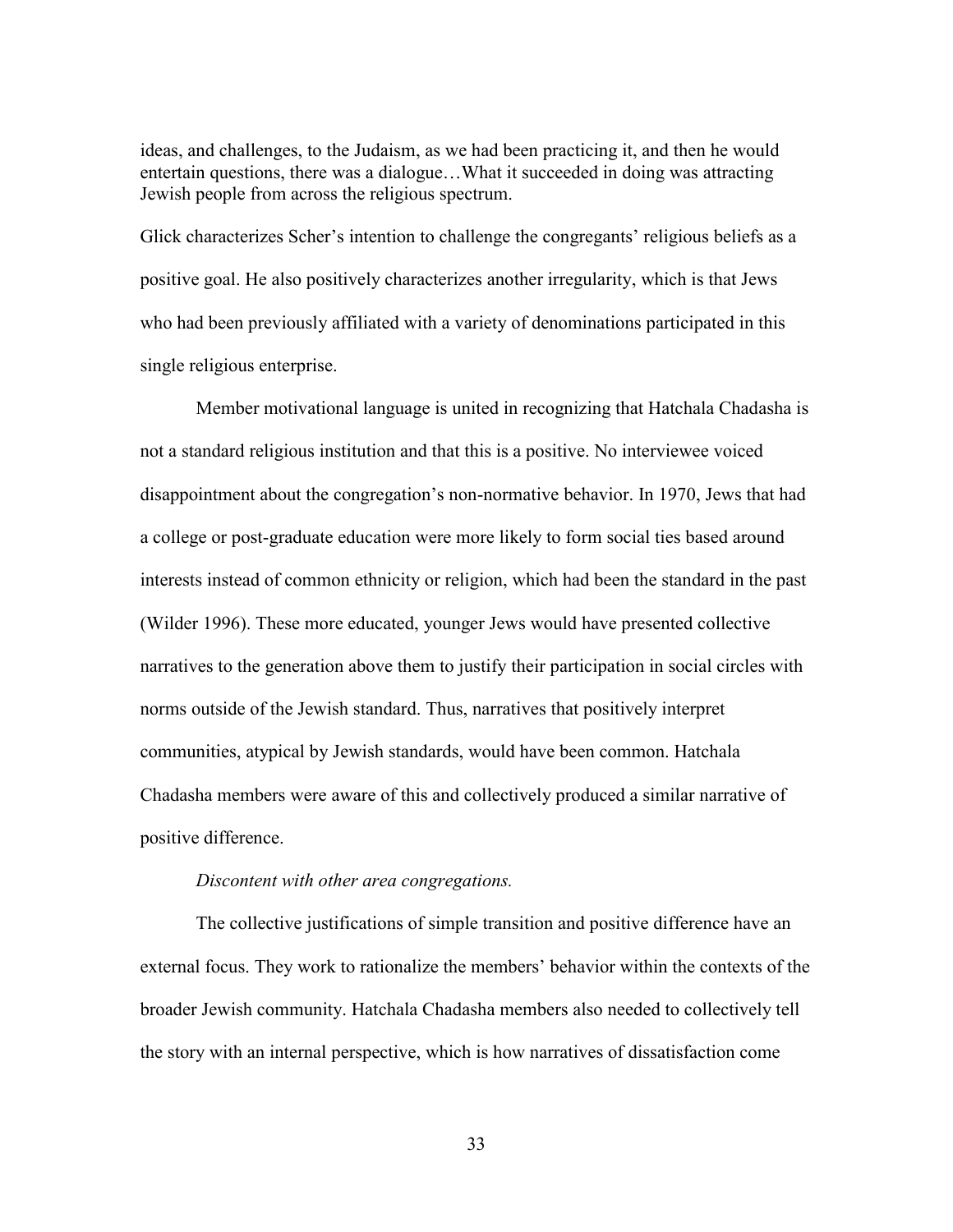into play. Multiple informants related motivational statements that pointed out disapproval of either the specific congregation they had previously belonged to or other Margaret congregations in general. Harold Danziger shared that he and his wife had been attending services elsewhere and "weren't thrilled with it." When asked why she joined Hatchala Chadasha, Rebbecah Lewin replied, "Well, I wanted the opposite of what I had at [my prior congregation]." Those narratives of displeasure are specific to the prior congregations these interviewees attended. Other participants shared general narratives about disinterest in area congregations at large. Sharon Hecht describes trying to find a suitable congregation to join: "In part because of our young couples' age, they recommended we try these other synagogues, which we did, and we were not particularly impressed." Martha Cohn points out what she termed a "reverse snobbery" that encouraged her, and other Margaret residents, to look down upon the other congregations that moved into Verda County.

Narratives of displeasure were less commonly shared by the informants and a majority did not relate motive statements of displeasure at all. I suggest that this is due to the implied broad audience of the interviews, which were collected with the intent of being incorporated into a celebratory video. The collective justification that something was missing from Margaret congregations had to be accepted within Hatchala Chadasha, otherwise there would be no reason to exist. However, this justification would have been meant with disbelief and resentment from the broader Jewish community and been ineffective in convincing that external audience.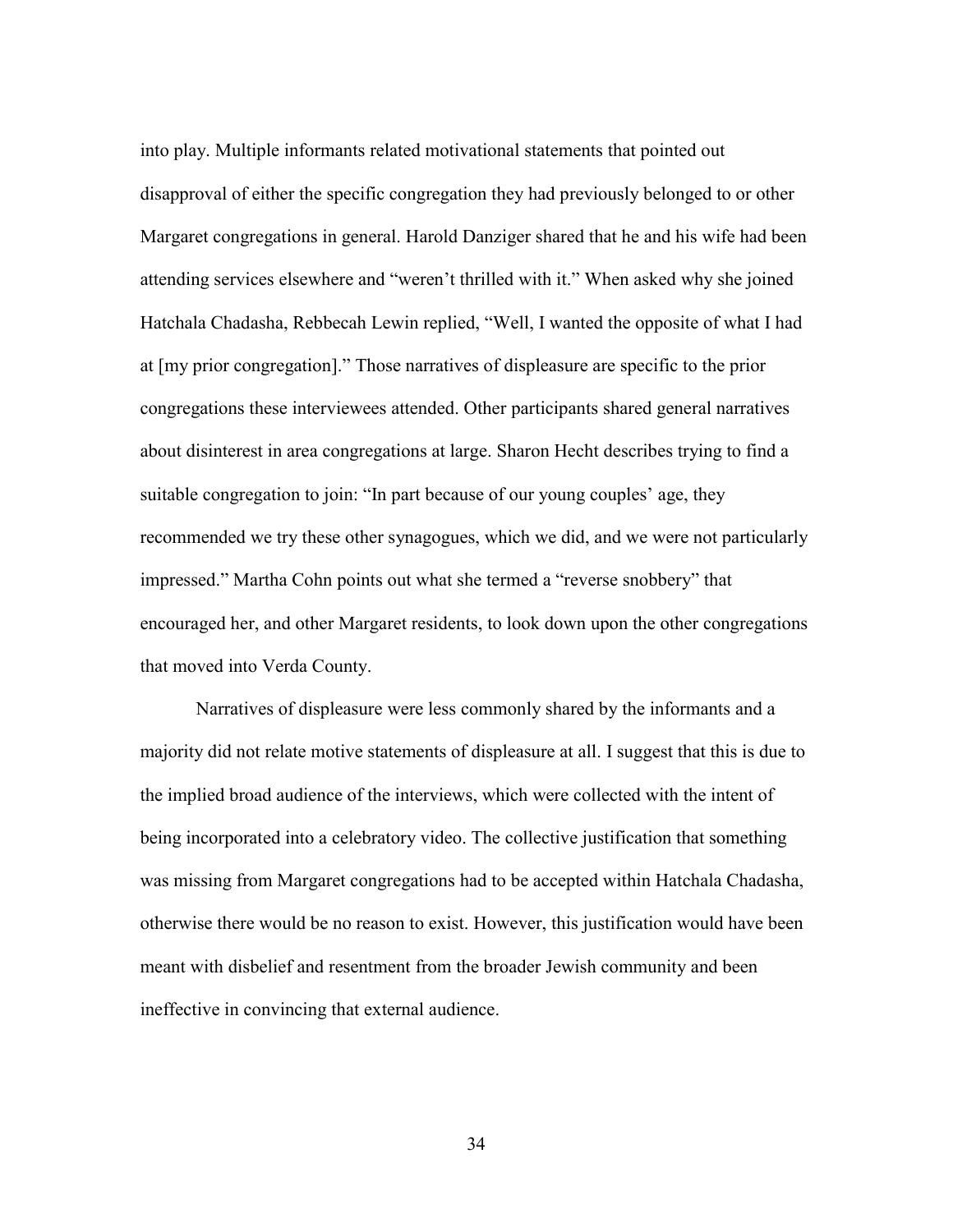The informant motive statements examined in the last three subsections were meant to respond to the question: Why form a whole new congregation? To answer this, interviewees shared motivation declarations of lack of conflict, positive variance, and discontent. These patterns of similar statements within the interviews show that these are the justificatory accounts that are accepted within the Hatchala Chadasha community. Considering other research into Jewish communities in the 1970s, it is apparent that the justification narratives of lack of conflict and positive difference were designed to convince an external audience. In contrast, the collective narrative of displeasure was less common in informants' responses because it was designed with an in-group audience in mind.

#### *Should Jewish Congregations be Urban or Suburban?*

As described in the section on the case, Hatchala Chadasha took over a synagogue building from Bet Knesset, in a historically Jewish neighborhood that was rapidly transitioning to a majority Black residency. In the interviews, members shared motives to explain why they made this location choice, which was so dissimilar from that of the rest of the suburbanizing Jewish congregations. When participants explained choosing the urban location generally, they drew on motivations that were personally emotional and professional. When they explained choosing the specific location, they developed a narrative that involved the general Jewish community.

# *Personal emotional investment in Margaret.*

Informants explained Hatchala Chadasha's urban location by highlighting their personal emotional interest in Margaret. Statements of personal, emotional motivation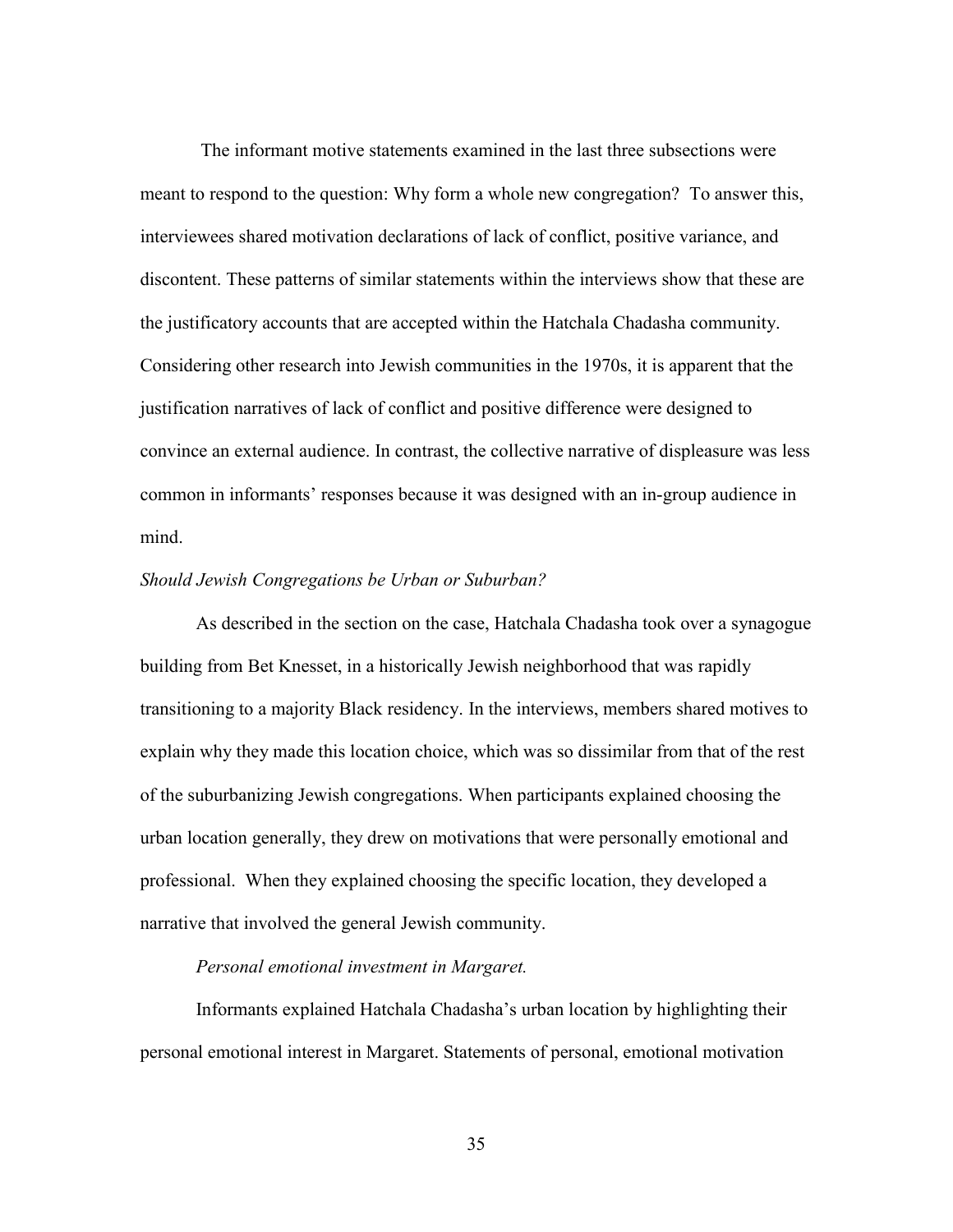included: "My personal life was Margaret," "I just happened to like the city," We were devoted to the city," and "The city was important to us." These statements suggest that the particular member has a long standing relationship with Margaret, and the implication is that they seek to maintain this relationship. Samuel Berger, a member of Margaret's labor bureau, narrated this relationship on a larger scale: "if you looked at the list of original members, there were at least fifteen couples who were involved… who cared about the city, cared about the renaissance of the city." The fact that all of these interviewees told narratives of prior personal investment is evidence that previous emotional connection to Margaret was an accepted justification for Hatchala Chadasha's urban location.

The community developed this collective justification to differentiate the level to which they cared about the city from other area Jews. Northern Jews were vocally in support of civil rights, but also left neighborhoods when Black residents entered, in reaction to the risk of economic loss (Greenberg 2012; Fobanjong 2002). The Hatchala Chadasha community needed to explain why they were not willing to do the same. Establishing the collective narrative that they had an intense personal, emotional connection to Margaret helped justify why they would overlook the threat of economic insecurity. However, this narrative was faulty on the grounds that there were congregations that moved to the suburbs and maintained an urban focus, so arguably Hatchala Chadasha could be suburban and maintain a Margaret focused identity (Berman 2012).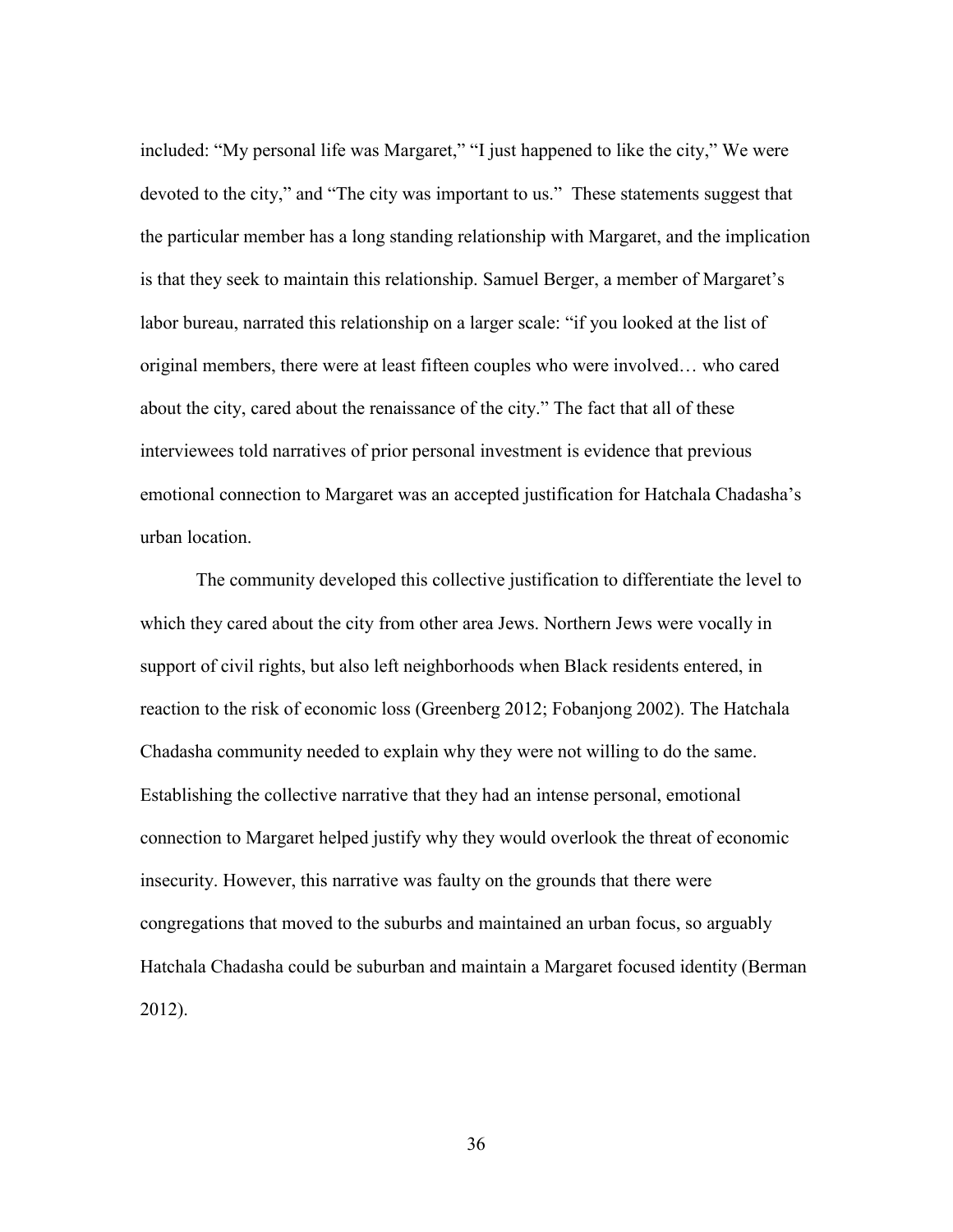# *Professional investment in Margaret.*

Therefore, Hatchala Chadasha needed a more extensive justificatory narrative. To this end, interviewees also shared motivational statements that focused on members having professional responsibility in the city. Ruth Abramson remarked, "There are a lot of people who had very important positions in the city, Isaac Iskowitz, a lot of politicians…" Simon Muraskin, who worked for the Margaret urban planning bureau used his professional position to strengthen this narrative. He states: "I was a fairly new low level bureaucrat in the government… and there were a number of other people who were members who were, I viewed as being, high ranking officials in the city…" Members' professional ties to the city are an additional agreed upon collective justification for why the congregation would maintain an urban location.

This justification resembles the arguments made by other congregations as to why they needed to suburbanize. Kargon, in his research into the architecture of new synagogue construction, found that many congregations had a private, interior focus on supporting their own membership (2014). The majority of congregations sought to be relevant to their members' day-to-day experience by moving to where their community resided (Stanger-Ross 2006). The Hatchala Chadasha members did move into places of residence farther from the Forrest Circle synagogue, (see maps on the following page,) but their members' careers continued to be in and about Margaret. The justification provided by the Hatchala Chadasha community substitutes being relevant to members' professional lives in place of being relevant to their home lives. This developed as an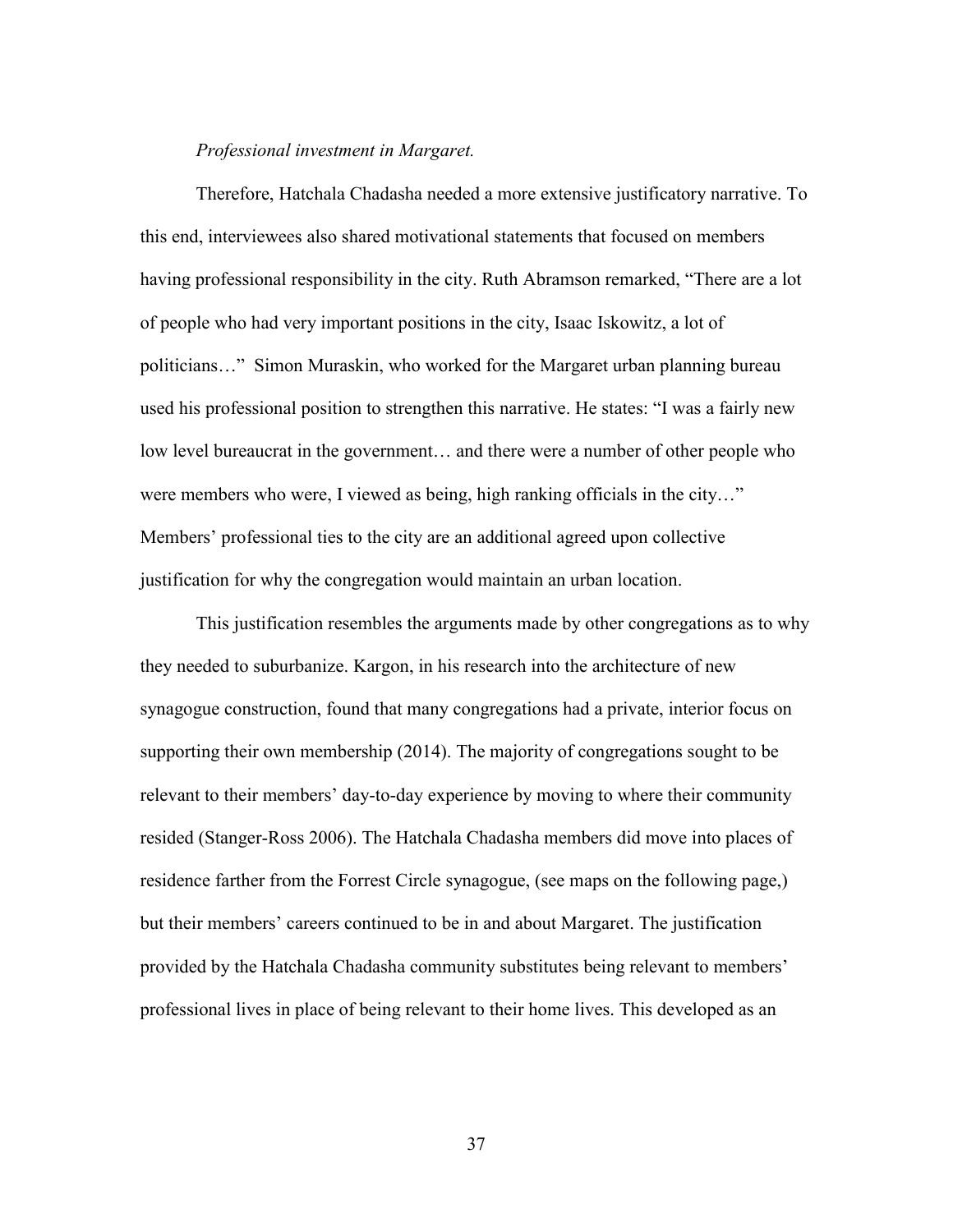acceptable justification within Hatchala Chadasha because it aligned with the kind of justification other area synagogues were making to explain their location.



The community also likely developed these collective justifications, based in the members' personal and profession investment in the city, because they were observable facts for the members. It is impossible to establish the members' emotional relationship the city, but the available data does reflect their professional and financial investment in the city. Of the thirteen

interviewees, six were either civil servants or political operatives in Margaret. The maps illustrate where the informants lived as children and where they lived at the time of the interviews<sup>11</sup>. The majority of members have maintained personal financial involvement in Margaret. The Hatchala Chadasha community would have been



<sup>·</sup> Approximate Location of

 $\overline{\phantom{a}}$  $11$  Of the eight members who were born in state and specified the location of their childhood home, all lived within the city. All but one of the informants lived in the northeast center of the city, in neighborhoods with a high concentration of Jewish residents. Margaret covers around ninety square miles, and these seven individuals all lived within two square miles of each other. The outlying location is one of the more suburban areas within the city, which was a destination for residents who wanted to move into a wealthier area without moving out of the city.

The map of members' residences in 2017 reflects this move. Two of the members now live in Verda County. None of them live in the historically Jewish neighborhoods, and all remaining city dwellers have moved into neighborhoods in the wealthier centralnorthern corridor and suburban north-east.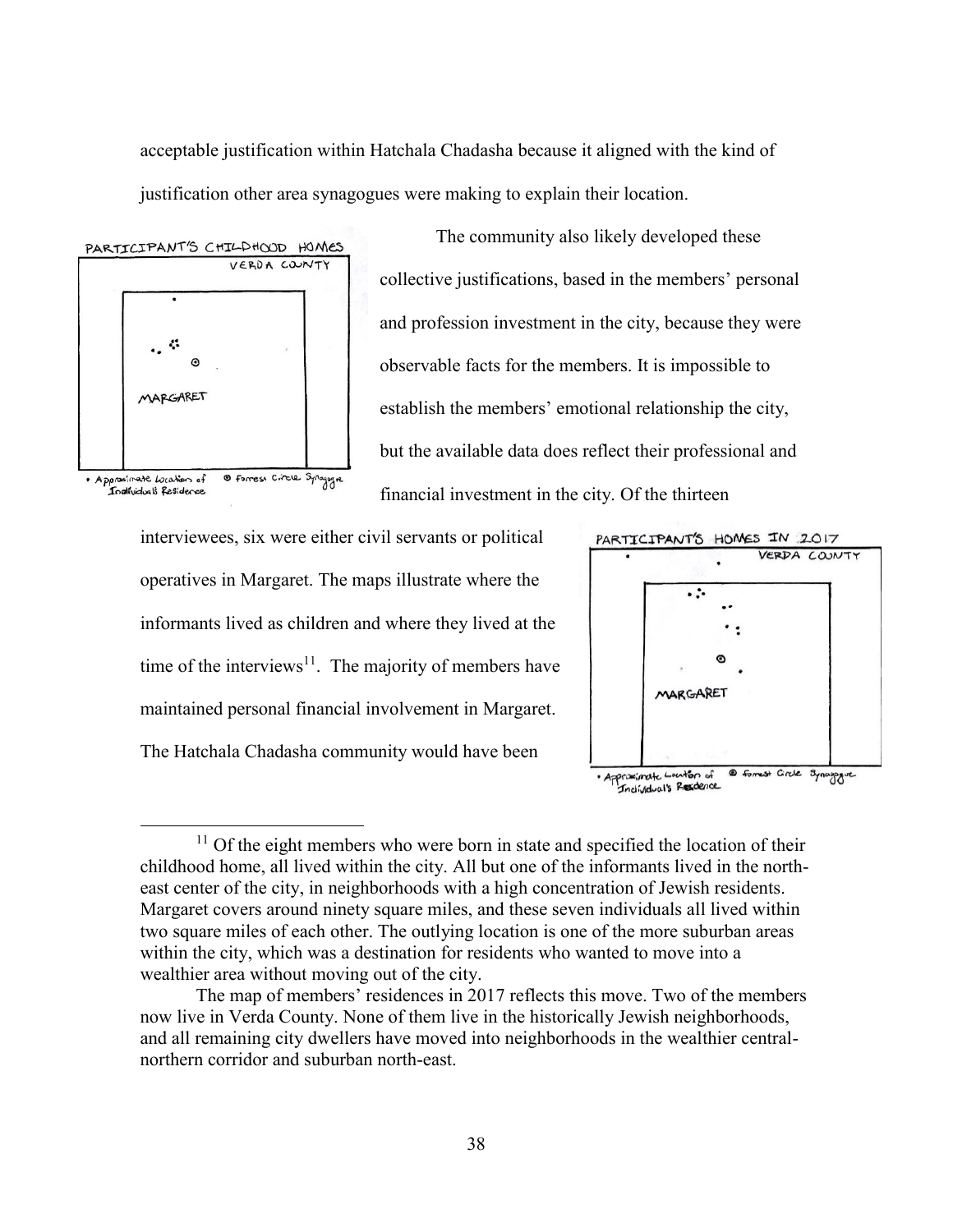aware of the facts of members' lives. The justifications that became most acceptable in the community, members' emotional relation to the city and professional ties to the city, were successful in-part because these facts were known to members and could be employed as evidence of the justifications' credibility.

## *Reciprocal community relationship with the synagogue building.*

Members needed to further explain why they chose their particular urban location in Margaret. The concept of maintaining an existing relationship between the building and the general Jewish community was used as a motive statement by many of the interviewees. Samuel Berger stated, "For my part, it was important to me that we keep this building a synagogue," and claimed members felt "loyalty" to the building. Multiple interviewees stated that they "loved" the building. In addition to narrating their own relationship to the building, interviewees told stories about the strong historical relationship that others had with it. Multiple informants mentioned the ties that one very involved, early member, Gerald Stein<sup>12</sup> had to the building. Martha Cohn told the story as such:

I think that Gerald, part of Gerald's commitment to the synagogue, related to his father… I think he may have made a promise to his father…that the building would always remain a synagogue, and I think all of us were engaged, we were committed to that principle. Samuel Berger claimed an even closer relationship, stating: "Gerald and the building are one." Saul Kessler pushed the narrative of a relationship with the building further, saying, "The building itself… is important and the building itself has a memory," implying that

 $\overline{\phantom{a}}$ 

<sup>&</sup>lt;sup>12</sup> Gerald Stein was Marcus Scher's son-in-law. He married Miriam Scher, who was also very involved in founding Hatchala Chadasha.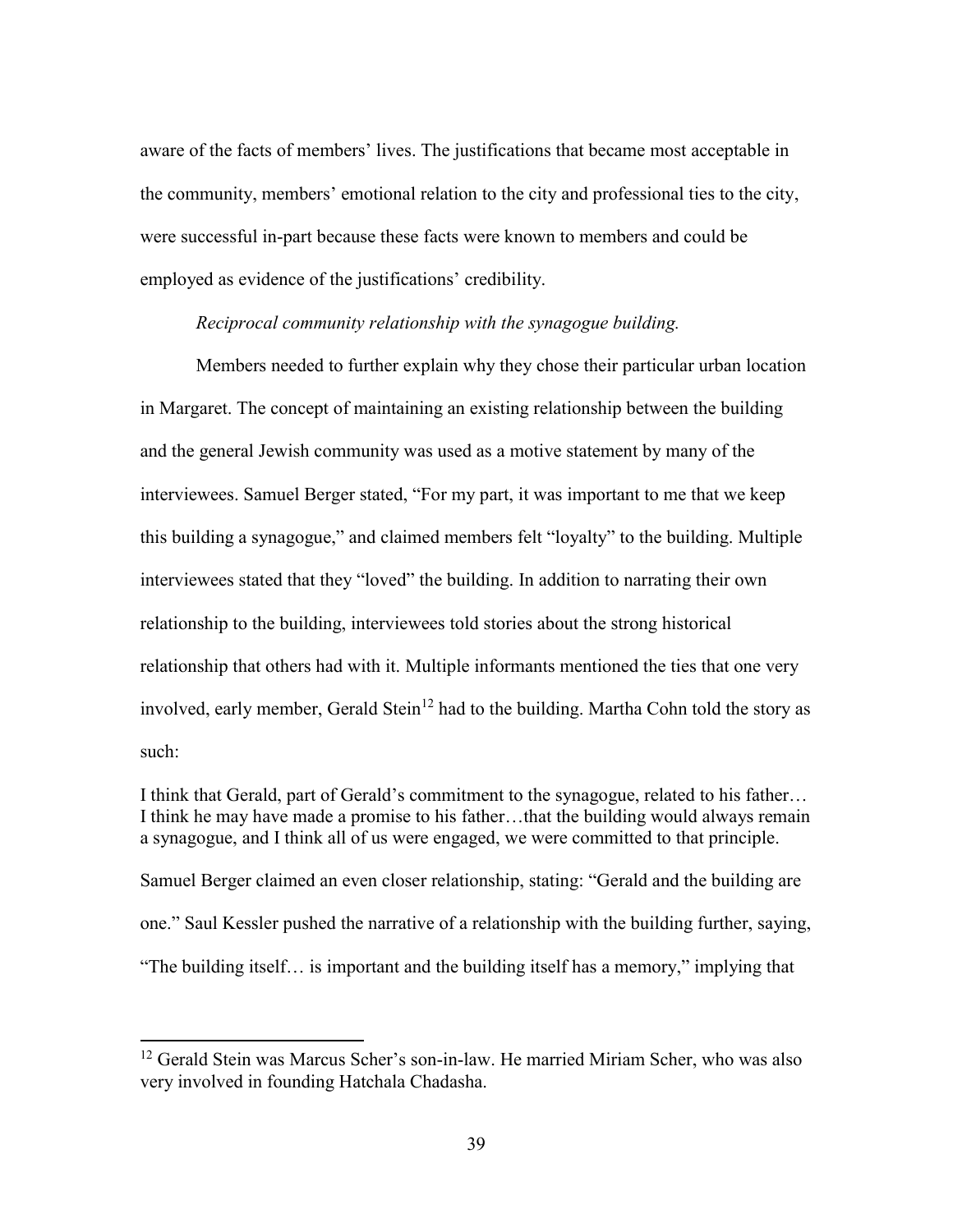the structure has an active relation to the Jewish community that has been housed in it. Clearly a collective justification of maintaining the relationship between the Jewish community and the building was accepted within the Hatchala Chadasha community.

This justification builds on the Jewish community's growing interest in historical preservation. Lance Sussman identified the 1970s as the period in which the Jewish community re-evaluated its disavowal of pre-war, Jewish architectural construction (1985). The congregations in the Margaret area that moved into Verda County, and constructed new buildings, did so prior to 1970. The collective justification for their new construction was that they were making buildings that would serve the future of US Jewish communities (Sussman 1985). Hatchala Chadasha founded during the 1970s, after the change in architectural interest. Logically, the community built a collective justification for its location that aligned with the broader Jewish community's renewed interest in historical preservation.

# *How Should Jewish Congregations Act Politically?*

The collective justifications around personal and professional investment in Margaret and maintaining a relationship with the building explain Hatchala Chadasha's choice of location. Because of the context of civil rights, racial segregation in Margaret, and the particular shifting racial demographics of the Forrest Circle neighborhood, Hatchala Chadasha further needed to clarify if their location decision was or was not political. The first following section establishes that they did collectively justify the decision as political, and the second will reveal the specific political justification for their location.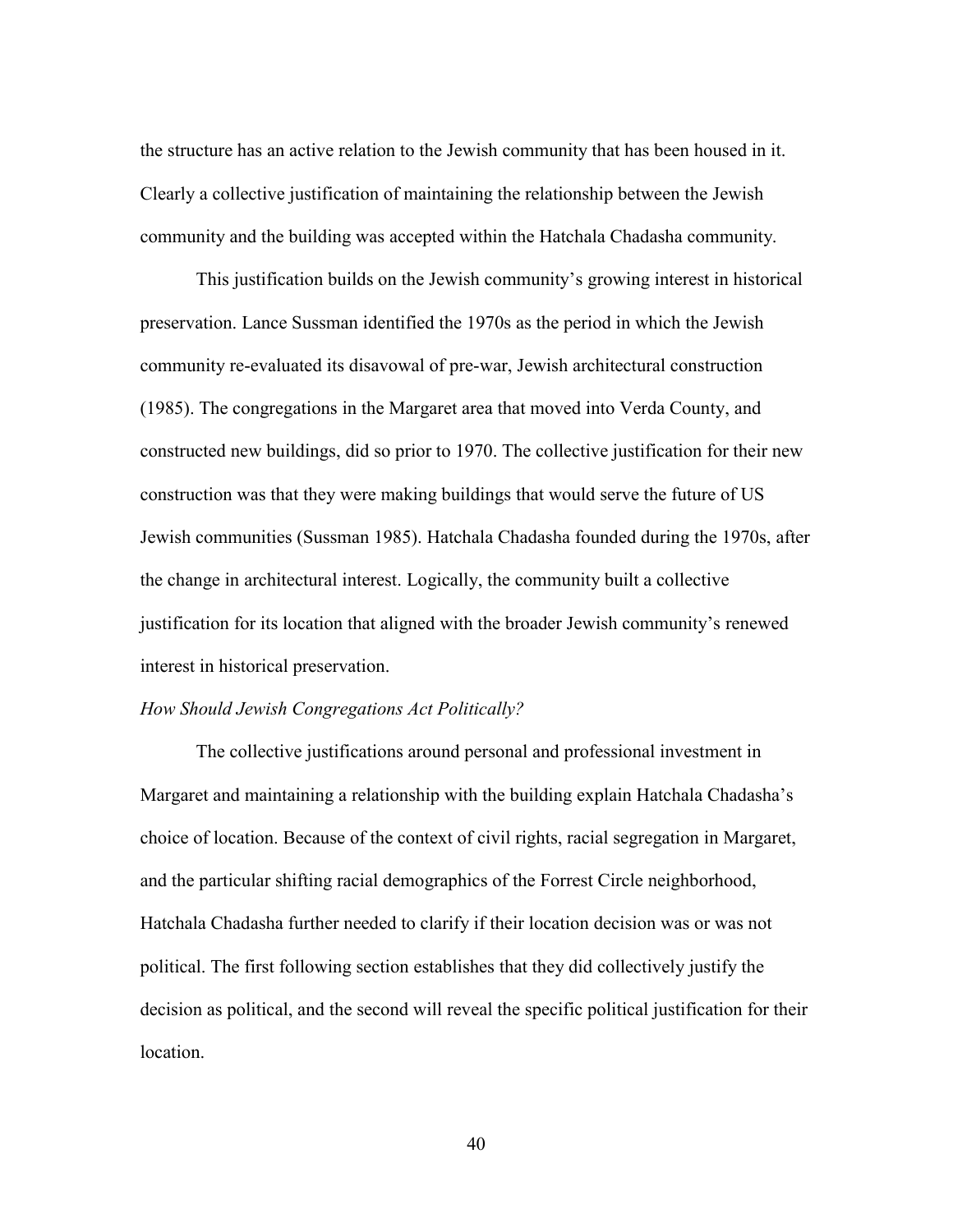# *Establishing a liberal perspective.*

Members shared motivational language that positioned liberal politics as a reason for the congregation's cohesion and purpose. When characterizing Margaret in the 1970s, several of the contributors shared that they were pleased the government was undertaking major redevelopment efforts. Samuel Berger states, in a previously mentioned quote, that the early members were people who, "cared about the renaissance<sup>13</sup> of the city." At the time, being in support of reconstruction efforts was taking a politically liberal position. Multiple informants explicitly state that Hatchala Chadasha was formed to have a liberal perspective. Sharon Hecht shared a narrative that this liberal politics, as carried out by Marcus Scher, was a major draw of people to the congregation. She stated that, "Scher was very liberal in his thought, and his preaching, and his sermons… His political views, his outspokenness...were the major force in attracting people to Hatchala Chadasha." She also connects this liberal politics back to the members' investment in Margaret. She notes that, "people that stayed wanted to be sure that there was a Jewish presence still, in downtown Margaret, and one that was liberal in its philosophy."

The members did not need to justify their liberal position, because it was common within the Jewish community at this point in time. The US Jewish community was heavily politically aligned with secularism, pluralism, and freedom of choice (Kosmin and Keysar 2012). These communal values placed the majority of the US Jewish community squarely within liberal politics (Kosmin and Keysar 2012). Liberal politics

 $\overline{\phantom{a}}$ 

<sup>&</sup>lt;sup>13</sup> In the context of Margaret in the 1970s, renaissance refers to the massive demolition and reconstruction efforts that were being undertaken to refurbish the dilapidated, postindustrial areas of the city-center.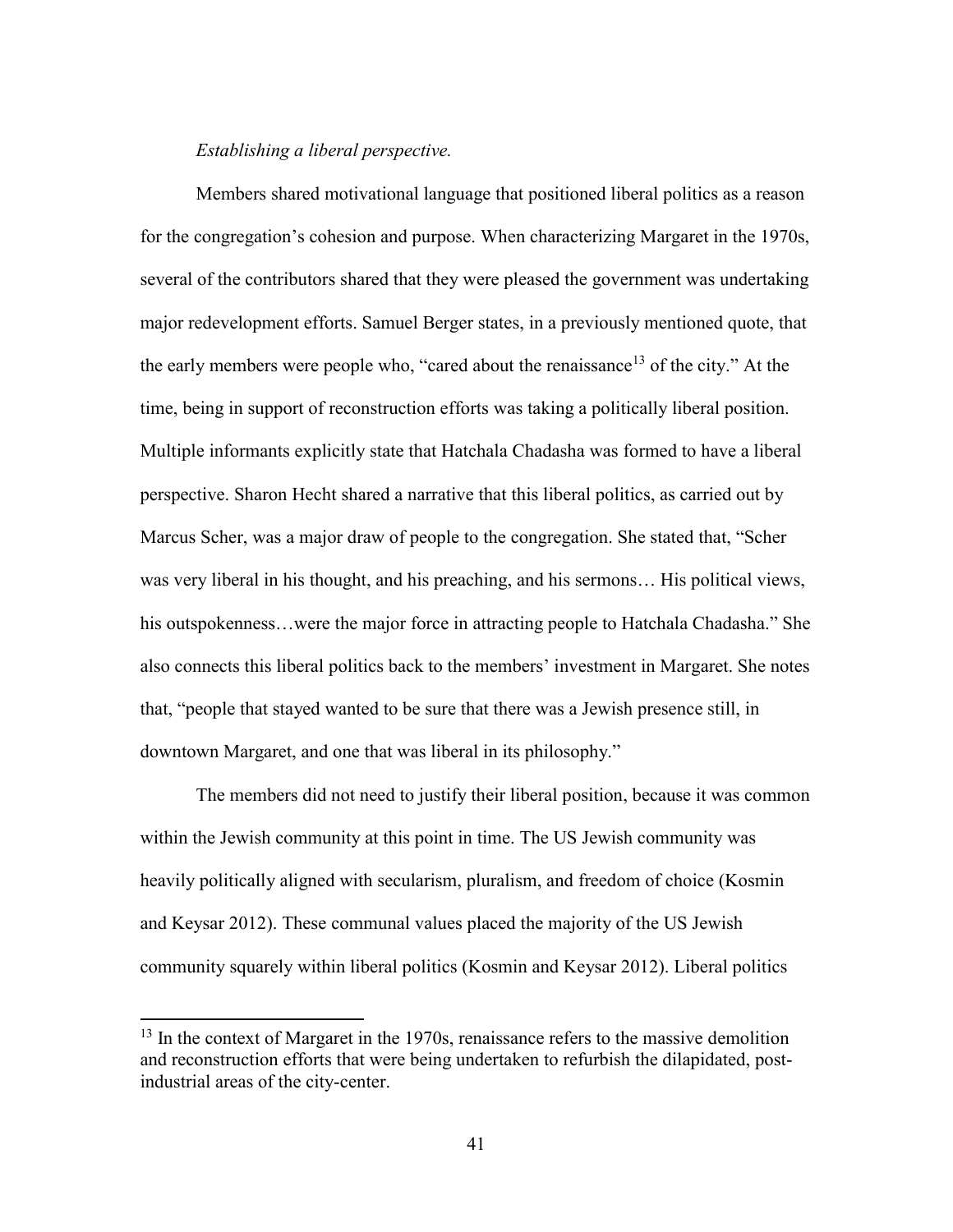was an established commonality within the broader Jewish community. In the individual motive narratives, shared by interviewees, liberal politics is identically established as a bond between the members. Hatchala Chadasha easily formed a collective justification for their cohesion around being liberal because it was a collective justification common to the broader Jewish community.

### *Choosing an urban location for broad and symbolic politics.*

The majority of congregations were behaving in a manner their congregants believed to be liberal, without maintaining an urban location. The Hatchala Chadasha community needed to justify their location choice as an effective political decision. In comparison to the general Jewish community which was liberal broadly and from afar, Hatchala Chadasha was liberal broadly from within. Members share narratives that describe disinterest in a liberal, revitalizing intervention within the Forrest Circle neighborhood. Martha Cohn identified that remaining in the neighborhood was not about renewal on a local level. She stated: "I don't think that people thought we were going to become a stable institution within Forrest Circle." Harold Danzinger shared: "I didn't think about keeping up the neighborhood… the neighborhood would just go on." Multiple other respondents compared the high level of Hatchala Chadasha's community outreach now, to a lack in the earlier years. Sharon Hecht explained, "It's… a little more neighborly than we probably were before," and Edna Frankel stated, "before in the beginning… [there] wasn't much neighborhood [integration]." Members share the narrative that they were not motivated by an interest in local political action.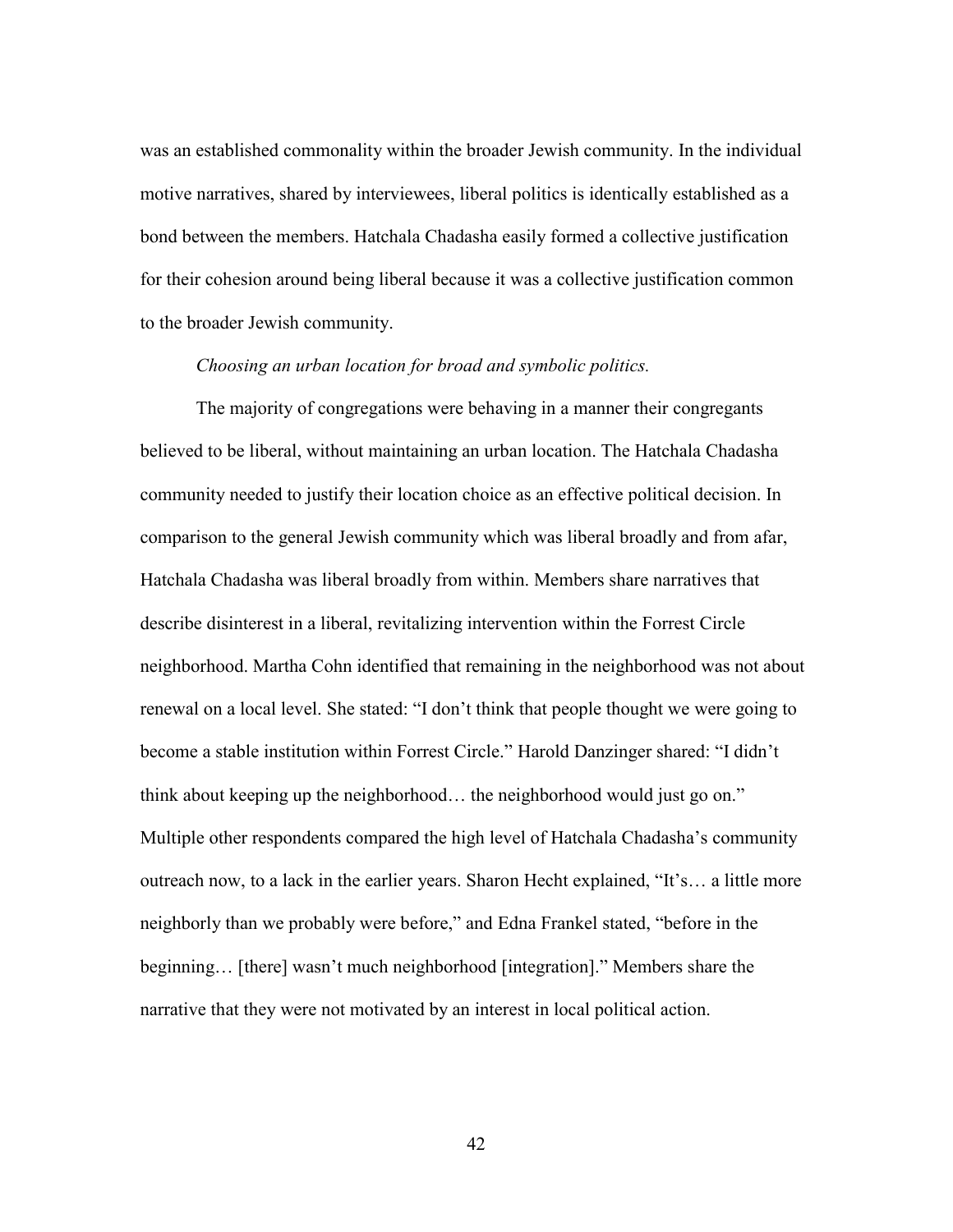From this collection of motive statements it is apparent that the Hatchala Chadasha community did not accept local political intervention as a collective justification for their location. This lack of successful justification for local action is informed by the behavior of congregations in the broader Jewish community. Lila Berman found that suburban Chicago congregations maintained an urban focus, through a broad policy-centered activism instead of a local approach (2012). Cheryl Greenburg reported a similar effect across the entire US Jewish population. She found that Jews would interact with the civil rights movement politically in a liberal manner, but would not support civil rights locally by maintaining residential integration (2012). Direct, local liberal action was not a tenant of the Jewish community's values, and thus the Hatchala Chadasha community refrained from claiming their location decision was in anyway justified as local political action.

Instead, when members constructed narratives to justify the city location for political purposed, they share accounts that foreground a broader political interest. Isaak Iskowitz stated:

I thought it was important that Jews maintain a presence in Margaret… when Bet Kenesset moved out to the suburbs and for a while maintained two congregations simultaneously, I thought it was important to support the Forrest Circle congregation. I thought it was imperative that a synagogue be in, maybe not the absolute heart of the city, but close to the heart of the city, at its roots

Iskowitz describes explicitly wanting a emblematic Jewish presence in the city. The Forrest Circle location, beyond being somewhat central, is otherwise irrelevant. The motivation statement notably implies an audience larger than the broader Jewish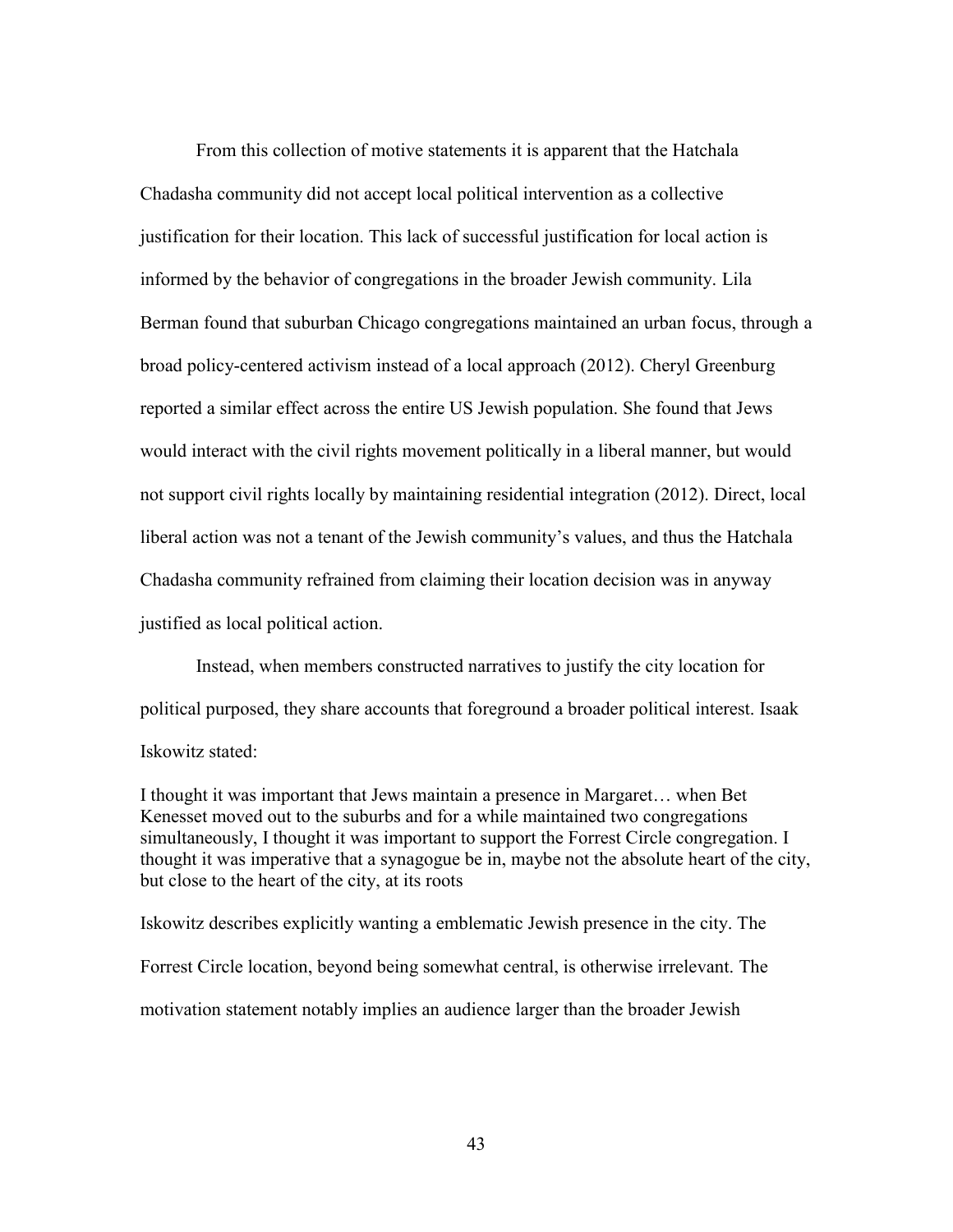community. Sharon Hecht shares a similar account and also gives a more specific idea of who this outside audience might be:

I think there was a certain commitment that our age group had to keep something downtown. We went through, we lived through the 68' riots in Margaret, and there was [intention], partly because Scher, but also because the inclination was there, to be more involved in the civil rights movement and in Hatchala Chadasha or even Bet Knesset downtown being very welcoming and open. [A] synagogue that didn't make distinctions among people particularly, so that was part of our reason…at that time.

Hecht describes the Jewish community as a political player and denotes maintaining a city location as a symbolic political action.

This justificatory angle is built on the broader Jewish community's common support for a general liberal politics, but from there it diverges. The root of the accepted collective justification is that Hatchala Chadasha's location is an effective symbolic political action. This justification is very similar to that of Mikveh Israel, one of the two congregations in Jordan Stanger-Ross' Philadelphia based study (2006). Mikveh Israel justified its urban location through asserting it would be an aspirational symbol of Jewish interests for a national or global audience (2006). The narrative element of a wider audience, than just the US Jewish community, is also apparent in Hatchala Chadasha's justification. This idea of a larger audience is crucial to the acceptance of the justification within Hatchala Chadasha. This justification is not capable of convincing the external Jewish audience. As stated before, the broader Jewish community had a general liberal politics and believed their suburban locations were adequate. This collective narrative is designed specifically to justify conduct to in-group members, on the grounds that the location decision will be understood politically by the appropriate audience.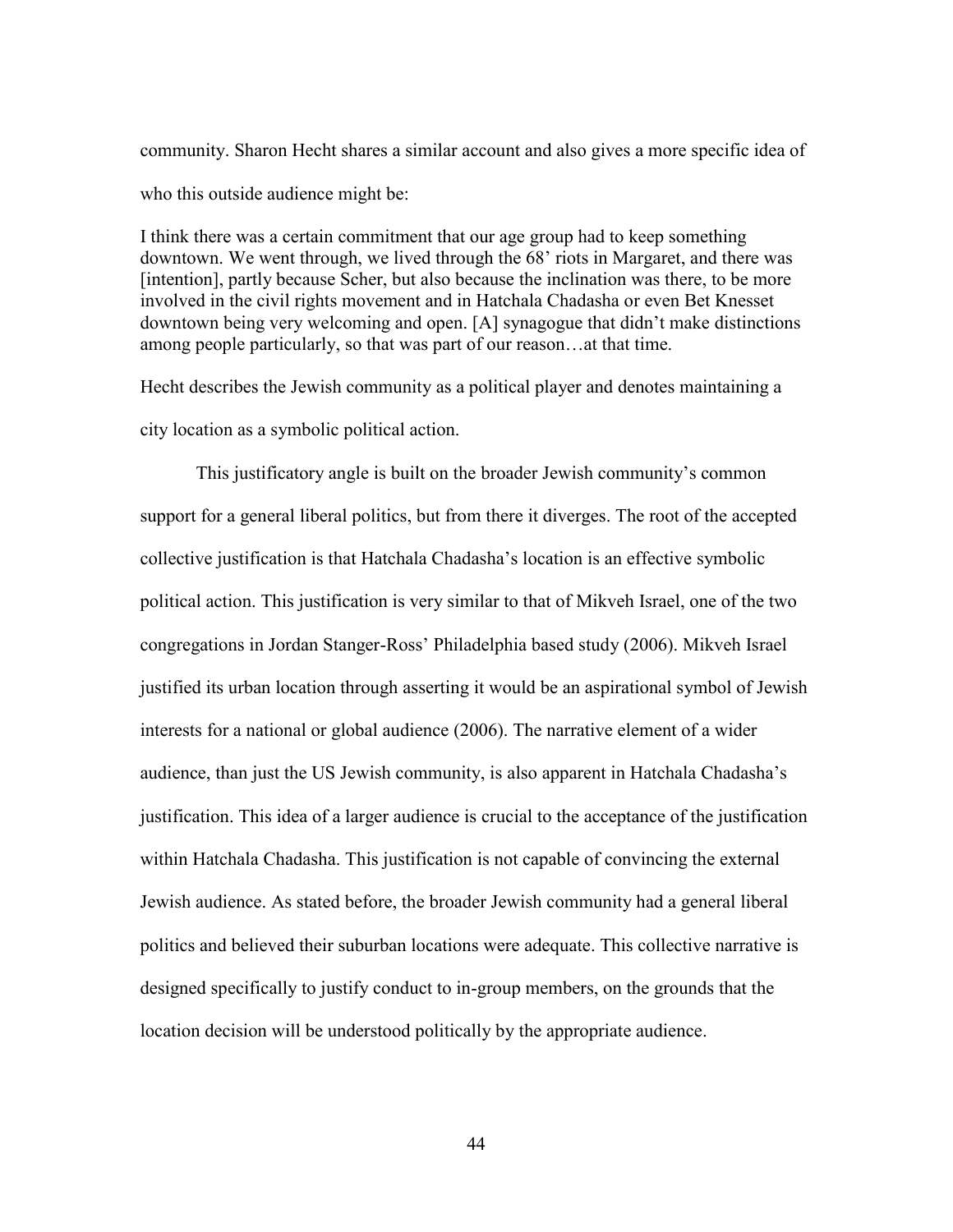# *How Should Jewish Congregations Be Organized?*

Similarly to the justification of the congregation's location as symbolic political action, the justifications for the manner in which the congregation should operate are shaped by an in-group focus. Hatchala Chadasha developed a very different organizational structure, one that was more democratic, which would allow minority stances, similar to the choice to remain urban, to be meaningfully addressed. In the same way that the area Jewish congregation felt they were doing liberal politics in their suburban locations, they also felt that the structure of their organization was the correct method. There was no point to developing a justification to convince the external community, but to maintain an invested membership Hatchala Chadasha needed an internal justification for why their choices would produce better results. The two collective justifications that emerged in this data, to do this work, are that selfdetermination will result in the best religious organization, and that guidance through discursive methods will achieve that self-determination.

## *Self-determination will result in the best religious organization.*

Many informants shared motivations that revolved around the self-determination of the members. Saul Kessler tells the story of the congregation's naming, and points to the value members saw in having personal control over the congregation:

The name was made by Dr. Scher's wife, Harriet Scher, who said since this is going to be a house of the people... Hatchala Chadasha, was house of the people<sup>14</sup>, and that's the name given and that's the name that stayed, and when people heard that and said we'll be

 $\overline{\phantom{a}}$ 

<sup>&</sup>lt;sup>14</sup>As stated before, Hatchala Chadasha, the pseudonym used in this paper, means "new beginnings" in Hebrew. The congregation's actual name translates to "house of the people."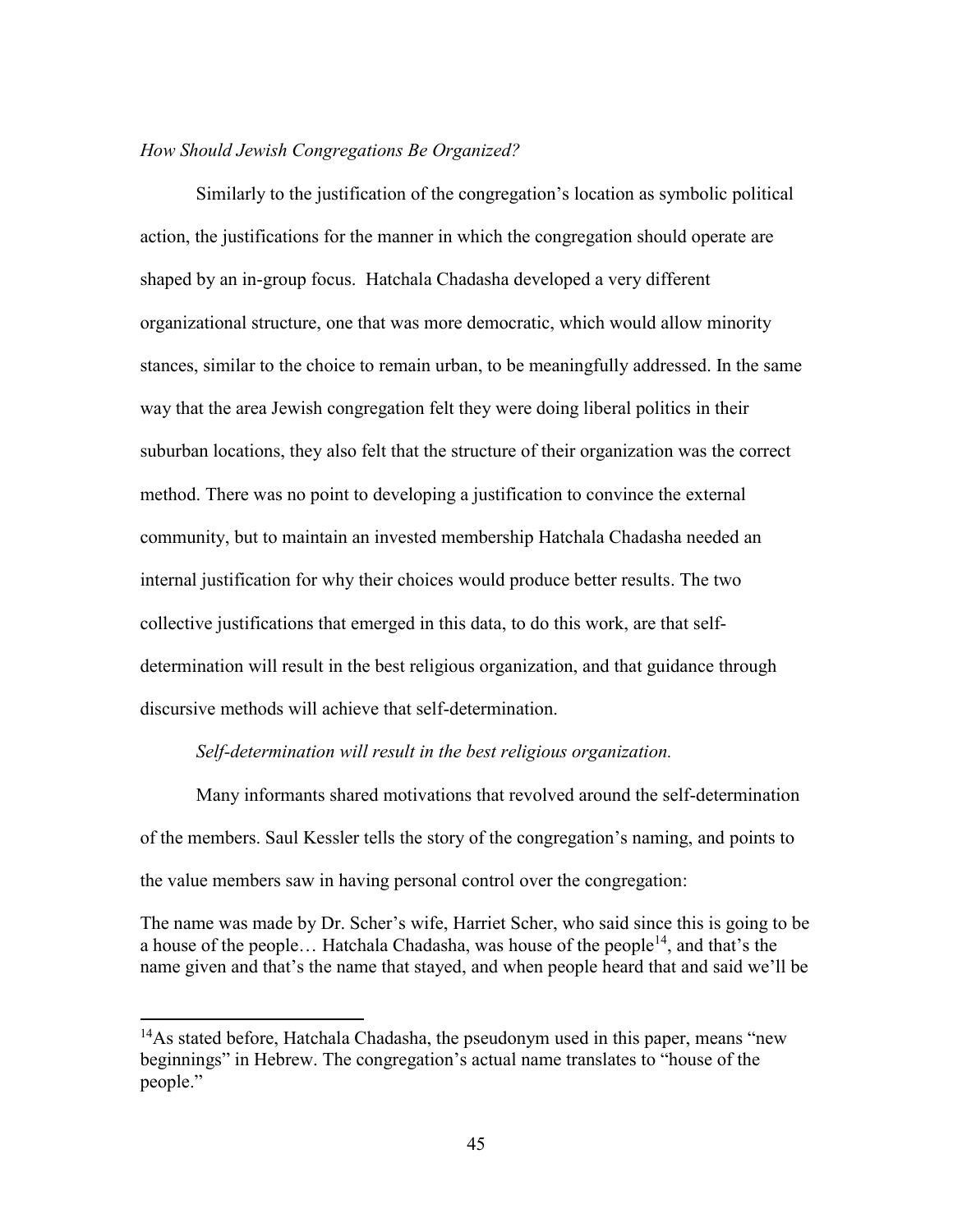in charge of our own religious destiny and fate in terms of what we provide and what we can do.

Kessler clearly accounts for the congregation's formation via a logic of selfdetermination. Informants also shared motive statements, about the importance of the community's membership, that tangentially contribute to the narrative of selfdetermination. They said, "the people are very important to me," "it was a very distinct community of people," and "we thought of almost everyone there as part of an extended family." These statements act as a narrative short hand for the impact of the membership on the congregation.

Sharon Hecht shared a more clear account of this connection in her response to a question asking the congregation's biggest strength: "It's members. The people that are active and involved and care about the synagogue are committed. It's an elective congregation… It's a congregation…willing to take on tasks that need to be done." Multiple informants echoed this idea by calling the congregation a "do-it-yourself" or "volunteer" organization. Saul Kessler provided an extended version of this narrative: "Well, when Hatchala Chadasha was created, it was created to serve a group of people who were, I would say, like minded. They wanted to belong to a religious organization that appealed to them in the sense that it would be Jewish [and] it would be volunteer."

The organizational structure that these narratives imply is that of Penny Edgall's category of community congregations (1999). These are congregations that are invested in having a flat power structure where congregants "figure out together" how their organization should progress (Edgall 1999). As previously noted, Edgall describes community congregations as, "a pluralistic democracy, emphasizing tolerance, diversity,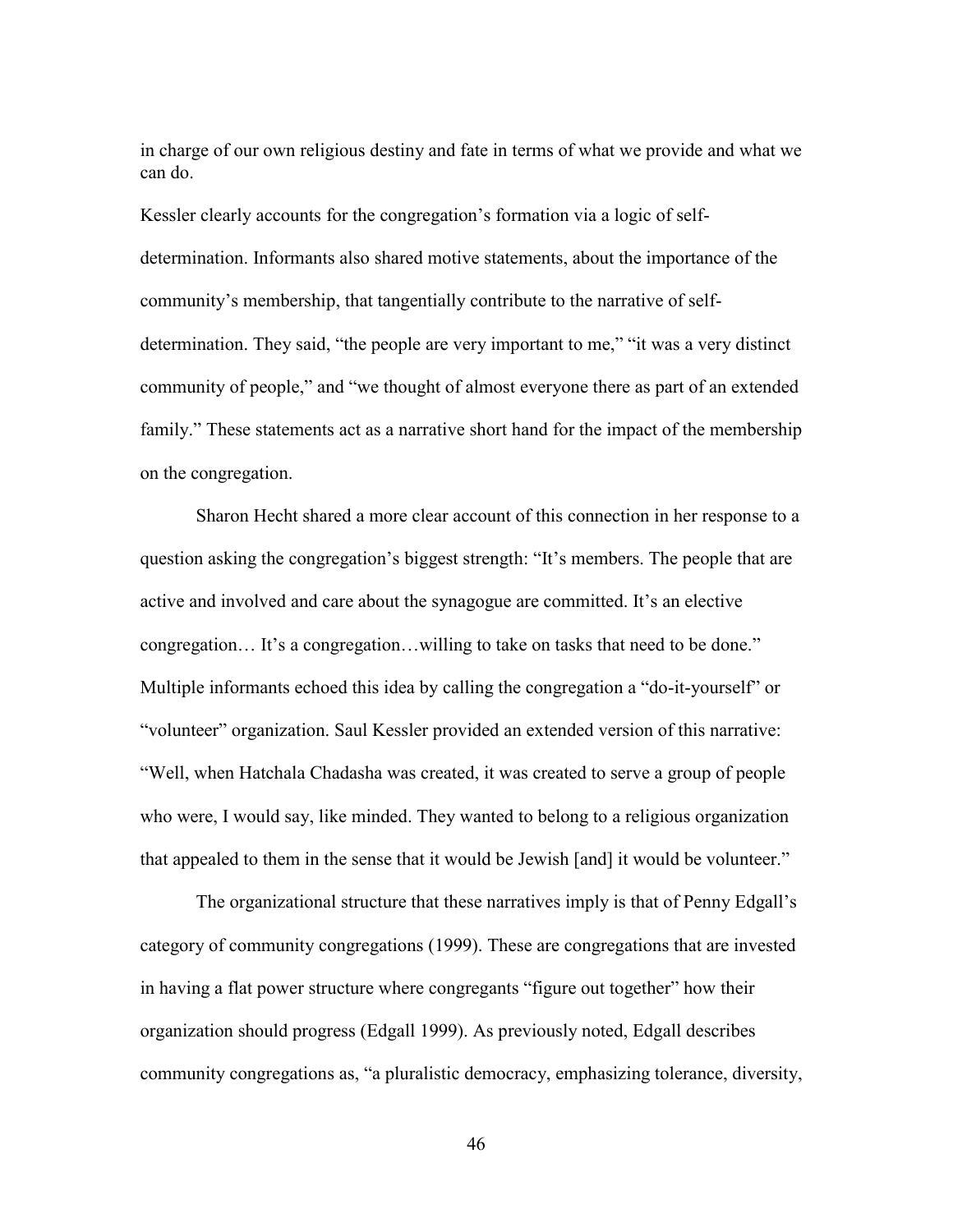and wide spread participation…" (1999: 122). Hatchala Chadasha's collective justification for this organizational structure focuses on pluralistic democracy and participation. Part of why pluralistic democracy became collectively accepted as part of the narrative justification is that it resonates with the US Jewish community's secular interest (Kosmin and Keysar 2012). The high participation was also central to Hatchala Chadasha's justification because it is the element of difference from the bureaucratic and socially focused structures of newly-suburban, Jewish congregations, which would allow the congregation to have a different kind of result (Sussman 1985). The combination of pluralistic democracy and participation in one justification narrative asserts to the community members that Hatchala Chadasha has chosen a different approach, which will lead to a result that is actually more aligned with Jewish consensus, than the approach of other congregations.

### *Representing participatory democracy as a religious organizational method.*

Hatchala Chadasha collectively justifies that self-determination based in democracy and participation would result in a better organization. The remaining contention is whether this organizational structure, common to governments, is appropriate for a religious group. Members' accounts answer this question by representing democratic and participatory practices as a discursive method led by a spiritual leader, resulting in an intellectual approach to worship. Multiple members gave accounts that implied ample discussion. Edna Frankel shared that at Hatchala Chadasha, "you can express your opinions about anything." Isaak Iskowitz recounted that there was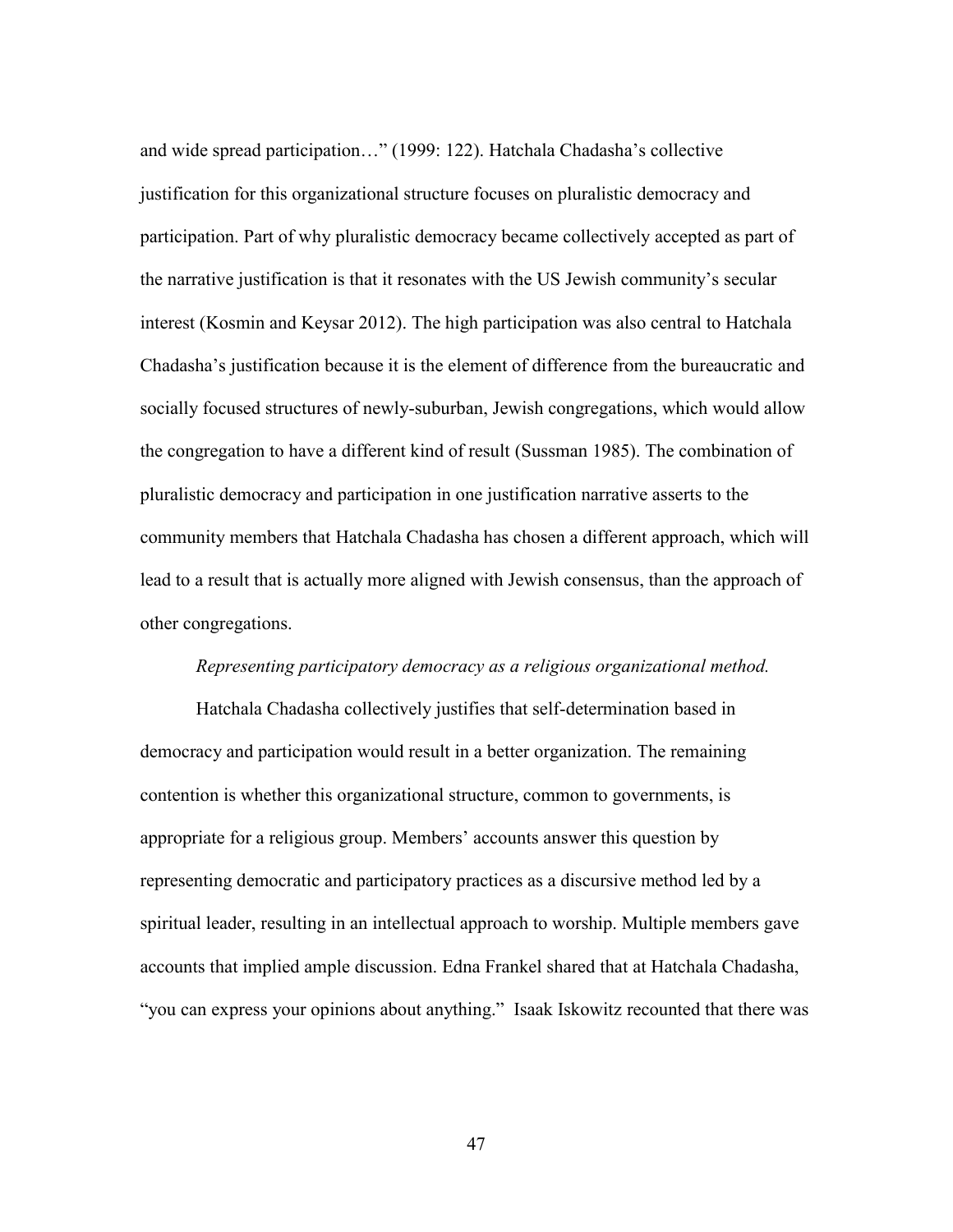"more politics at Hatchala Chadasha than in the [state] senate." Judith Edelman directly stated the congregation had a discursive practice:

You're allowed to discuss, especially at the open forum, you're really allowed to discuss your view and what you think, and the person who's conducting it, whoever it may be, is very excepting…In many cases, after the discussion, whatever somebody wanted is implemented, as it was in my case.

This discursive activity is represented as a scholarly approach occurring under the tutelage of a spiritual leader. Five of the informants referred to a part of their experience at Hatchala Chadasha as "intellectual." Eva Jacobson recounted an anecdote where a prominent Jewish intellectual visiting the congregation shared that, "not only did [Scher] make you think, but he made you think higher." Saul Kessler gave an account that Scher "shepherded" the congregation and then "handed off the leadership." Isaac Iskowitz gives a narrative that represents the membership's relationship to Scher as scholastic and enlightening: "He was really spellbinding in his approach… He ran Beth Am, as its Rabbi mentor, [for] many of us, [and] had no fee... He was really a very generous, wonderful, brilliant person..." Joseph Glick gives an account with nearly identical content. He relates that Scher, "began to talk about a different way to handle Jewish liturgy, and he talked about [how] we're gonna substitute learning for ritual…and we went to lecture after lecture."

The Hatchala Chadasha community collectively justifies their organizational structure through the narrative that their willingness to discuss is a scholarly approach directed by their spiritual leader. The most immediate example of participatory democracy for members would have been the Margaret, State, and federal governments. The community needed to frame the interaction within their approach as appropriately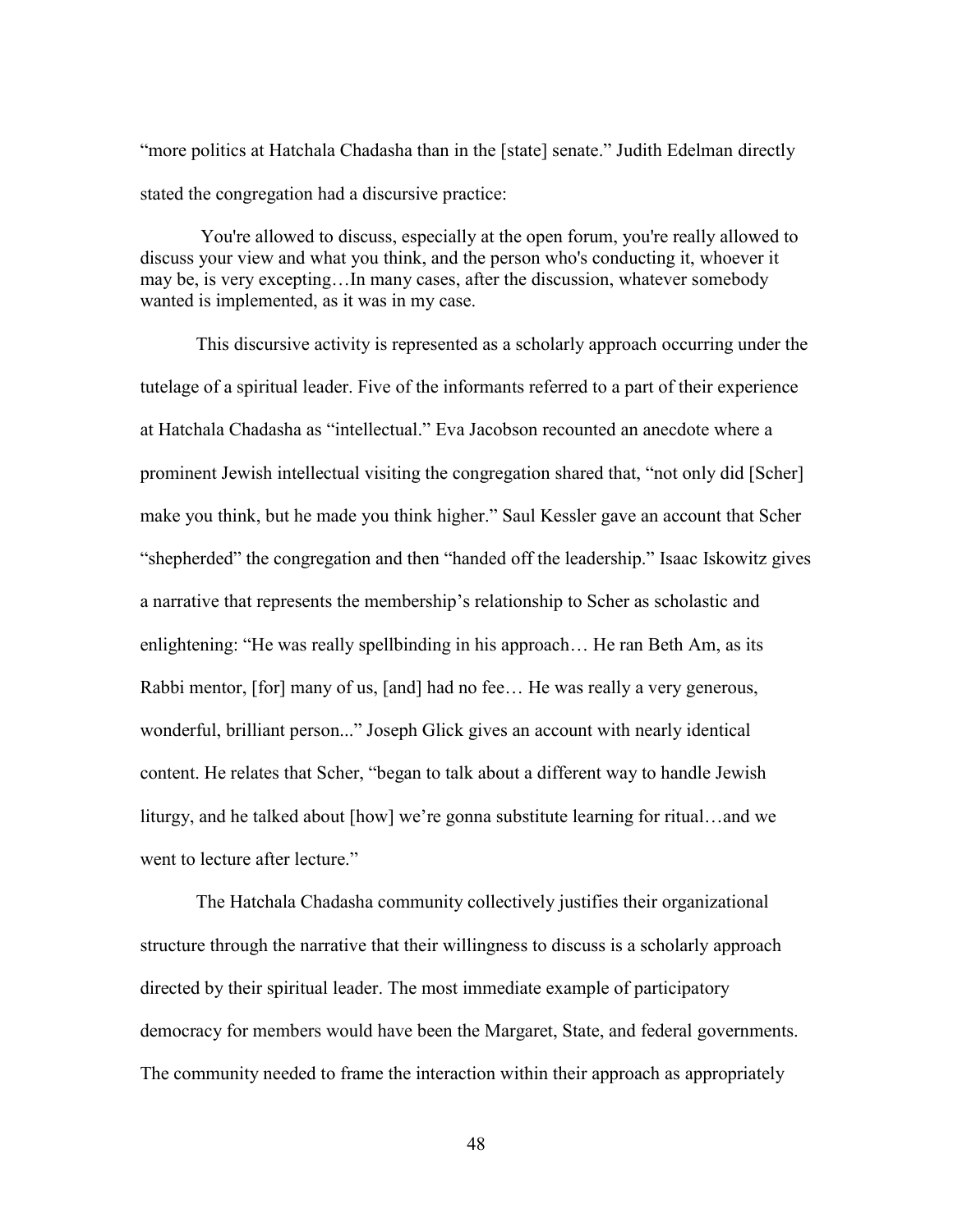religious, and thus as different from the often hostile interactions common in government procedure. The narrative construction of discussion as an enlightening approach, led by a spiritual leader justifies its usage as the structure of their religious organization. The presence of a distinguished, spiritual leader resembles the structure common in most other Western religious communities. The positioning of discussion as a scholarly enterprise redefines the community's interactions as intellectual growth rather than conflict. This narrative was accepted within the Hatchala Chadasha community because it justified to members the legitimacy of the community's organizational structure.

# DISCUSSION

## *How Do Atypical Cases Function?*

My original curiosity was how this Jewish congregation was able to behave so differently from other congregations in the area. I wanted to know how and why the community was able to break away from convention. More generally, I wanted to know how this atypical community managed to function within the broader culture's conflicting standards. Organizations that act counter to the standard are anomalies. They require that a significant number of individuals turn away from convention. This research exposed the rhetorical justification process of one particular atypical case. The overall structure of the entire justificatory project reveals strategies integral to the development of atypical cases generally.

The collective justifications clumped around particular points of contention. These points, the congregation's founding, location, political activity, and organization fall into two groups. The congregation's founding and location are highly visible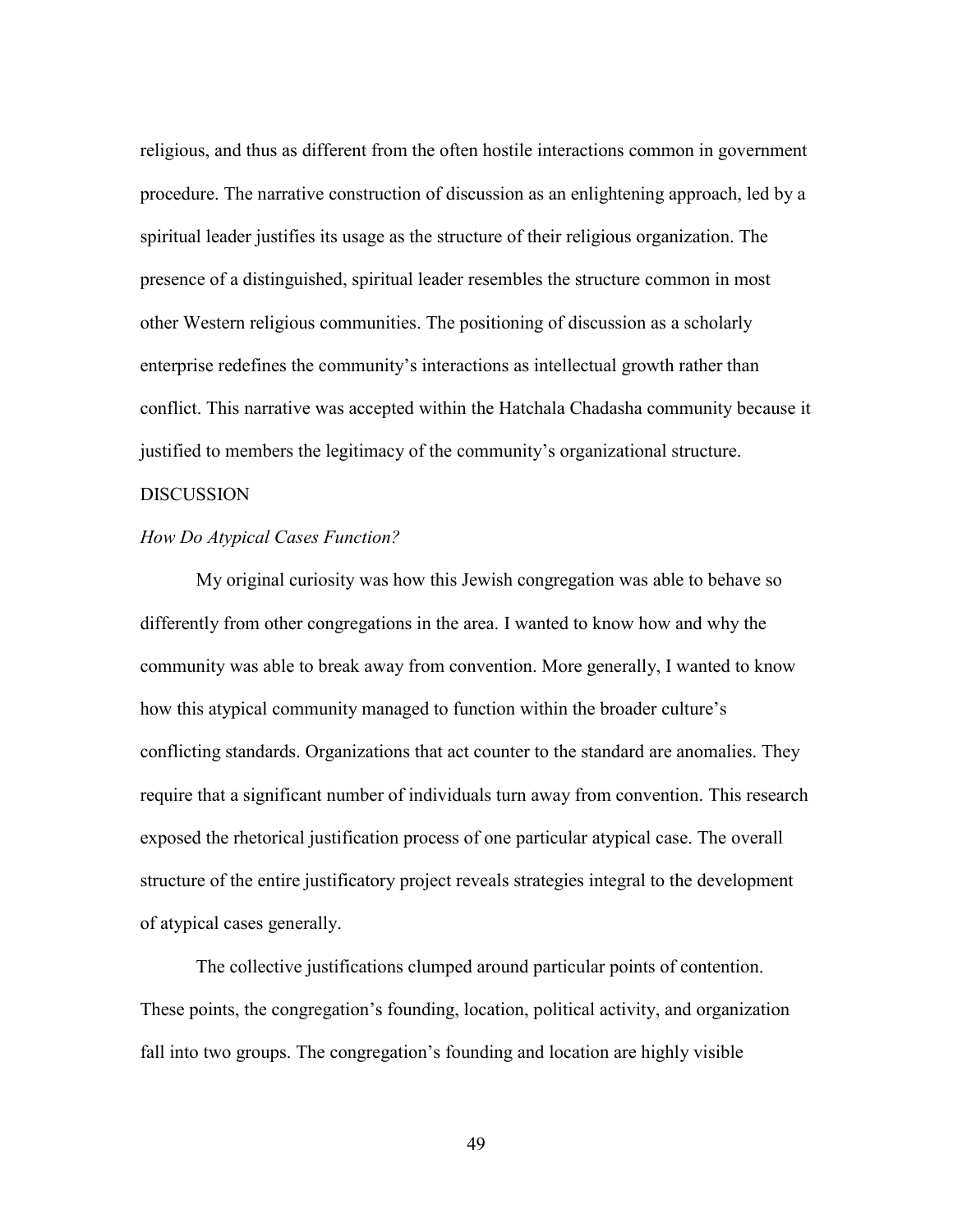decisions. These behaviors needed to be justified because they were visible to, and at risk of being challenged by, the broader Jewish community. The congregation's political activity and organizational structure were very contentious choices. One of the justifications for each of these behaviors stops short of being convincing to the external Jewish audience. Instead, the point of these justifications is to convince the internal membership of the community that their side, of the discrepancy in behavior, is the correct one. Atypical cases must build justifications around their behaviors which are most likely to be challenged, either explicitly by an outside audience or implicitly in the minds of community members.

The justification project was also characterized by having one most central justificatory enterprise, which many of the other collective narratives peripherally supported. The location of the congregation is justified by four separate collective narratives, and justifications for the congregation's other behaviors also work to sustain this essential justificatory initiative. Two of the justifications for founding the synagogue are that the members seek an atypical religious experience and that they are dissatisfied with other options. The narrative of avidly seeking difference further justifies the atypical location. The collective justifications for the congregation's organizational structure champion self-determination, which also justifies the congregation's decision to locate where they wanted. All of these collective justifications work to affirm a single piece of the organization's behavior. The membership perceived the location of the congregation as the behavior that was most likely to be challenged. The justifications for this behavior likely became accepted within the community first. Justifications for the congregation's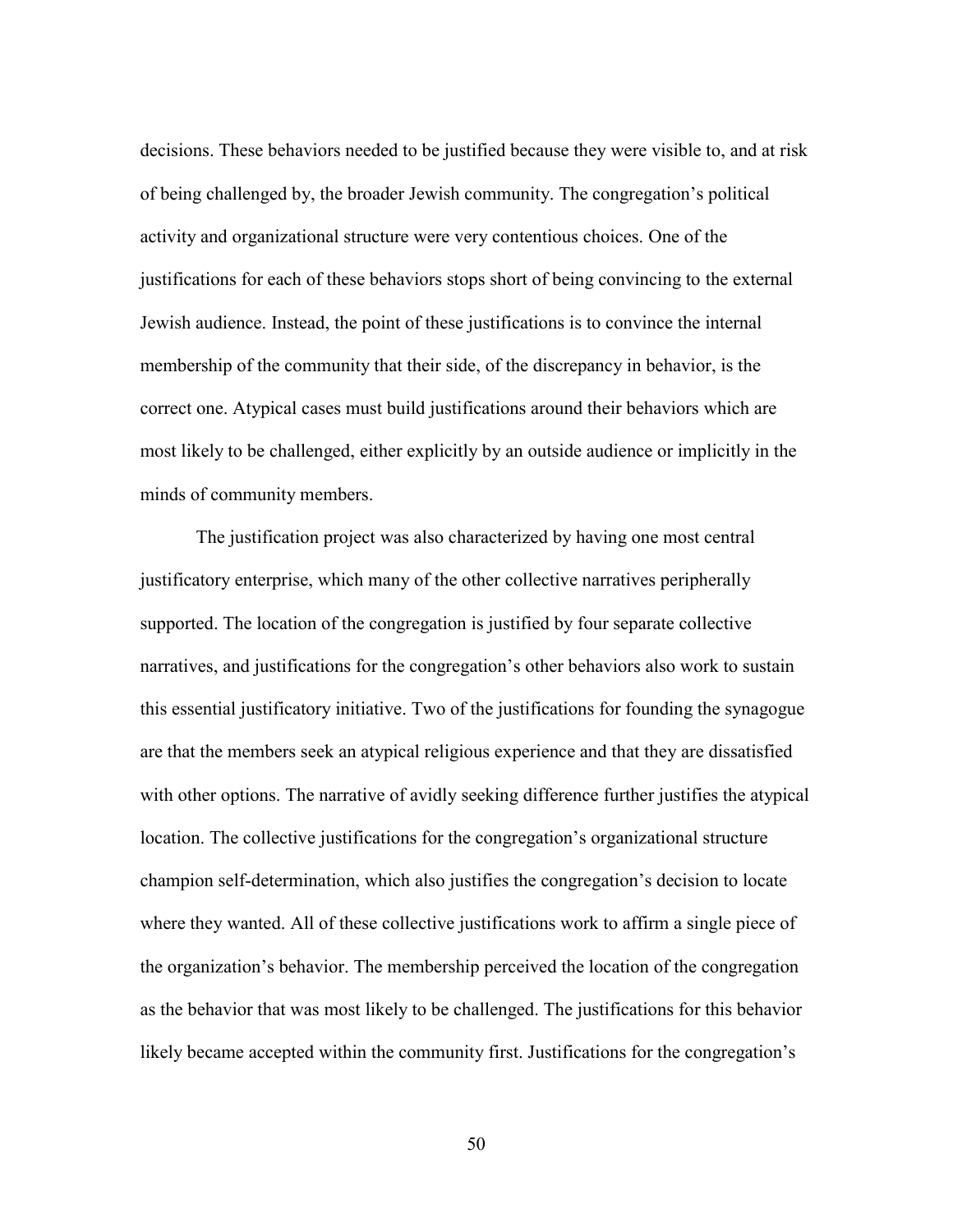other behaviors then had to develop so they would align with the narratives that already existed. The justificatory projects of atypical cases are likely to have this structure. The narrative initiative, to justify one most central choice will affect all other narratives built within the community.

In this case the justifications for the congregation's central issue, its location, are that members are emotionally invested in Margaret, members' professional lives are located in Margaret, the Jewish community's relationship to the building should be maintained, and that the location will be a politically symbolic. These are the narrative that directly justify the congregation's location, but all of the other justifications also align to substantiate this behavior because it was seen as the most contestable. The narrative that the transition was easy, which was used to justify the organization's founding, also implies that remaining in the urban location was not difficult and that the motivations given, to do so, easily outweigh any complications the congregation faced. The dual narratives that the members were looking for a different religious experience and were dissatisfied with other options, which were mostly intended to justify the organization's founding, also imply that the membership was seeking different behavior and that an urban location would be in the community's best interests. These justifications broadly support the narratives around the congregation's location.

Other justifications more specifically contribute to one of the location narratives in particular. The justification of liberalism as a cohesive force directly supports the narrative of the location as a political symbol. If the community will be made stronger by taking political strides together, then they should base their location in a political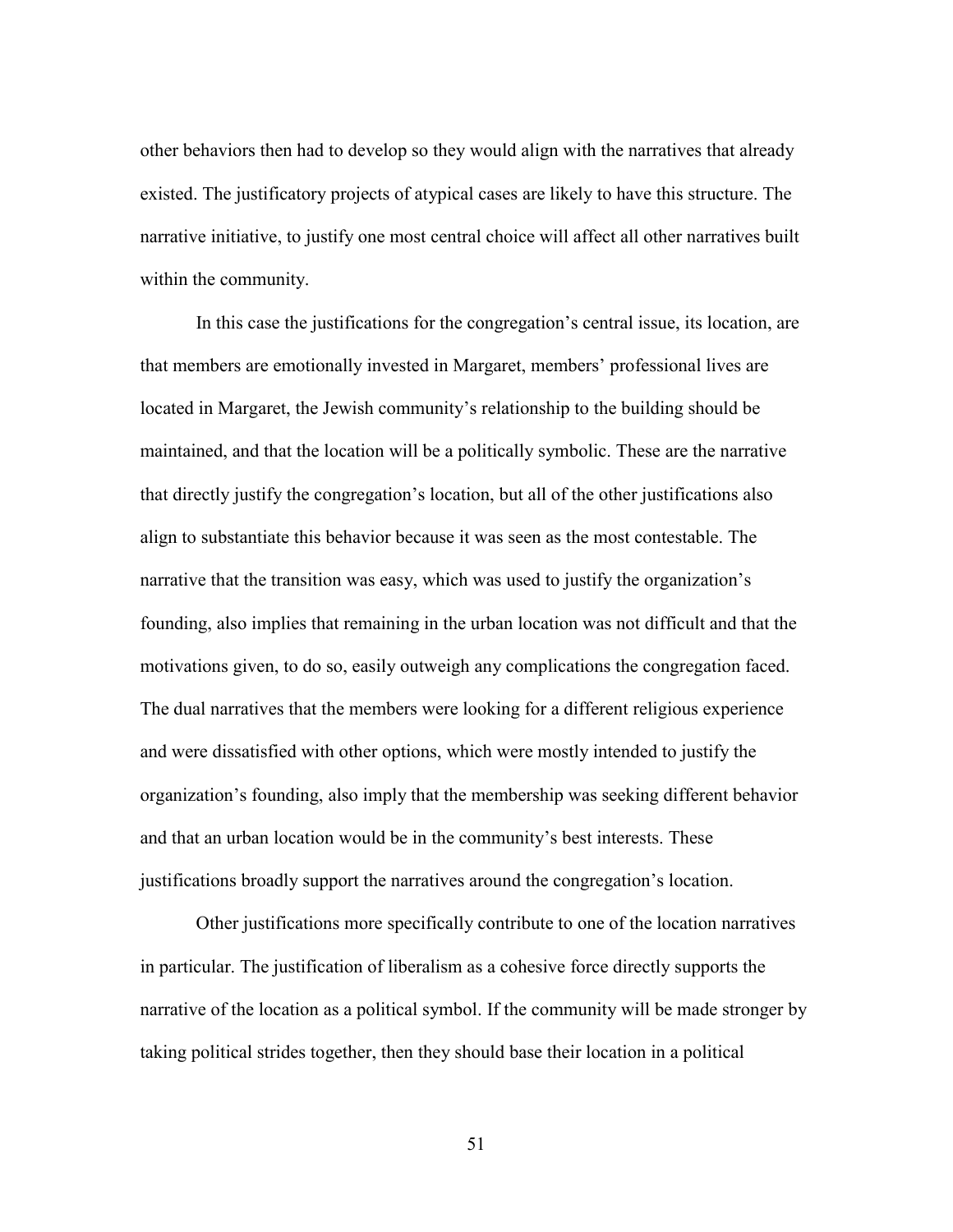purpose. The narratives that self-determination will result in the best organization and that participatory democracy is a religious method both contribute directly to the weight of the justification that members are emotionally invested in Margaret. The narratives imply that if the majority of members want to be invested in Margaret, then the community should be invested in Margaret.

The entire justification project of the community was shaped by the community's perception of what behavior was the most likely to be externally challenged. The congregation's location, the behavior the community viewed as most contentious, was established as the center around which all other narrative components must function. The individual justifications were then shaped by the broader community context within which the organization was located. Behaviors that were highly visible, including the congregation's founding and location, had to be justified with a higher level of attention to the external community. Internal behaviors, like the congregation's organizational structure could be justified with less attention to the external context. The imperative to form collective narratives was the community's perception that its behaviors would be judged as atypical by an external or internal audience. The community is then tasked with building a narrative structure which best justifies these behaviors.

# *Identical Context Results in Identical Justificatory Narratives*

Both what is classified as atypical behavior and the adequate justifications for atypical behavior are influenced by the predominate, external culture. Terri Orbuch refers to the process whereby individuals within a community discover what accounts are acceptable to that community as an "aligning action." I posit that the same thing is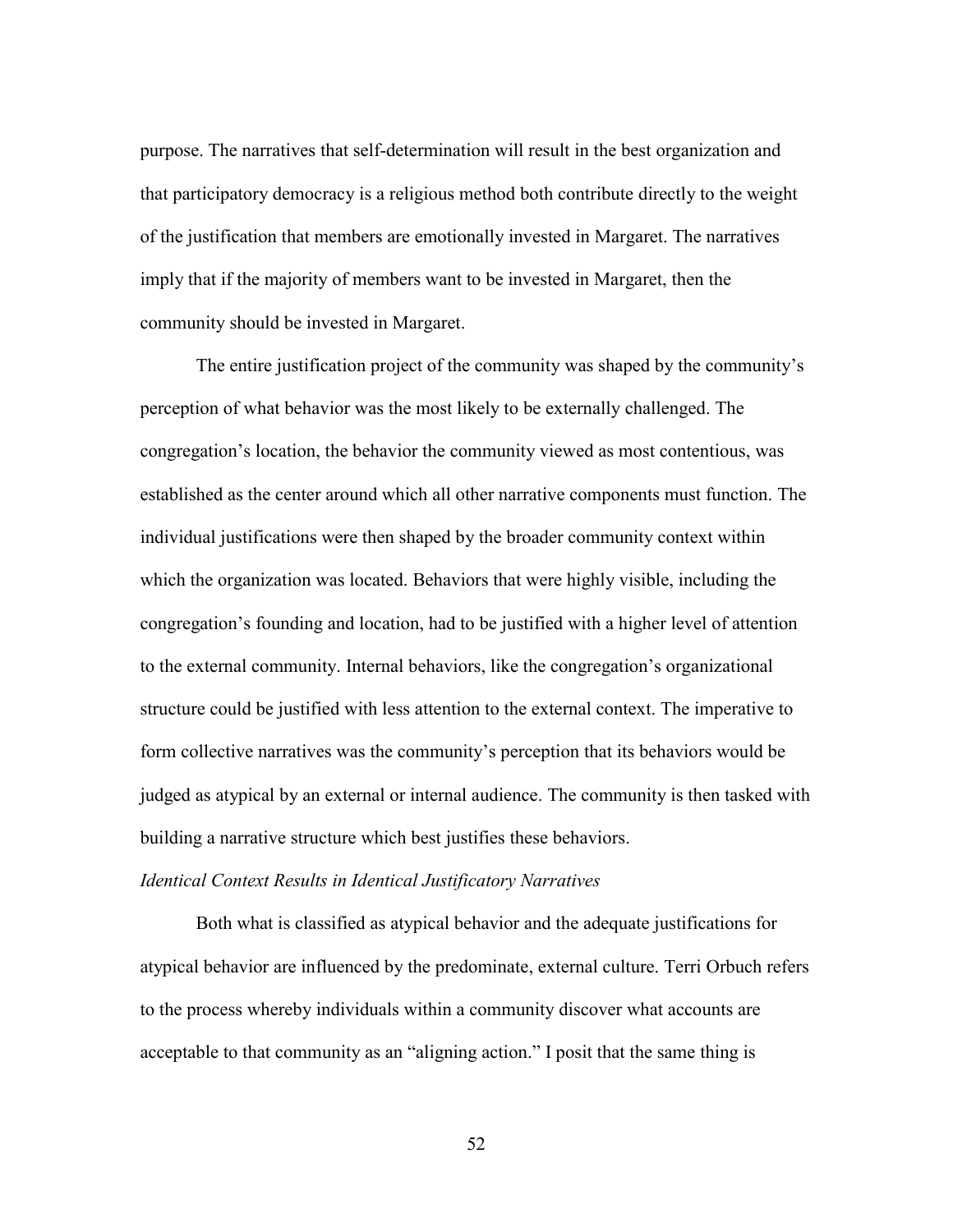happening one scale up with atypical communities. The nature of a community's atypically is defined by the external culture. Any other Jewish congregation in the 1970s would have had to justify moving into an urban location because the standard of the broad Jewish community was that congregations would suburbanize.

Some of Hatchala Chadasha's justifications for its location, like maintaining the Jewish community's relationship to the building, are very specific to the individual context, but others, like members seeking a new kind of religious experience could be common to other cases of the same behavior. The narrative that justified Hatchala Chadasha's location as a symbolic political act is nearly identical to the narrative that Jonathan Stanger-Ross identifies within the Mikveh Israel congregation in Philadelphia (2006). Hatchala Chadasha's narrative that self-determination will lead to the best congregation is duplicated in all of the six community congregations that Penny Edgell identified in her research (1999). For all that Hatchala Chadasha is atypical, its particular atypicality resembles and is handled similarly to that of other cases.

Atypical cases develop in a more controlled fashion than what might be assumed. The constraints for atypical communities' behavior are provided by external culture. The amount to which these constraints can be successfully broken is dependent upon the resolve of the community to justify its difference. The collective justifications communities build, to support the atypical behaviors they seek to participate in, then develop in a structured manner around the behavior the community perceives as most likely to be challenged by the external cultures. Additional narratives, designed to justify other atypical behaviors, are then produced in line with the most central justification. In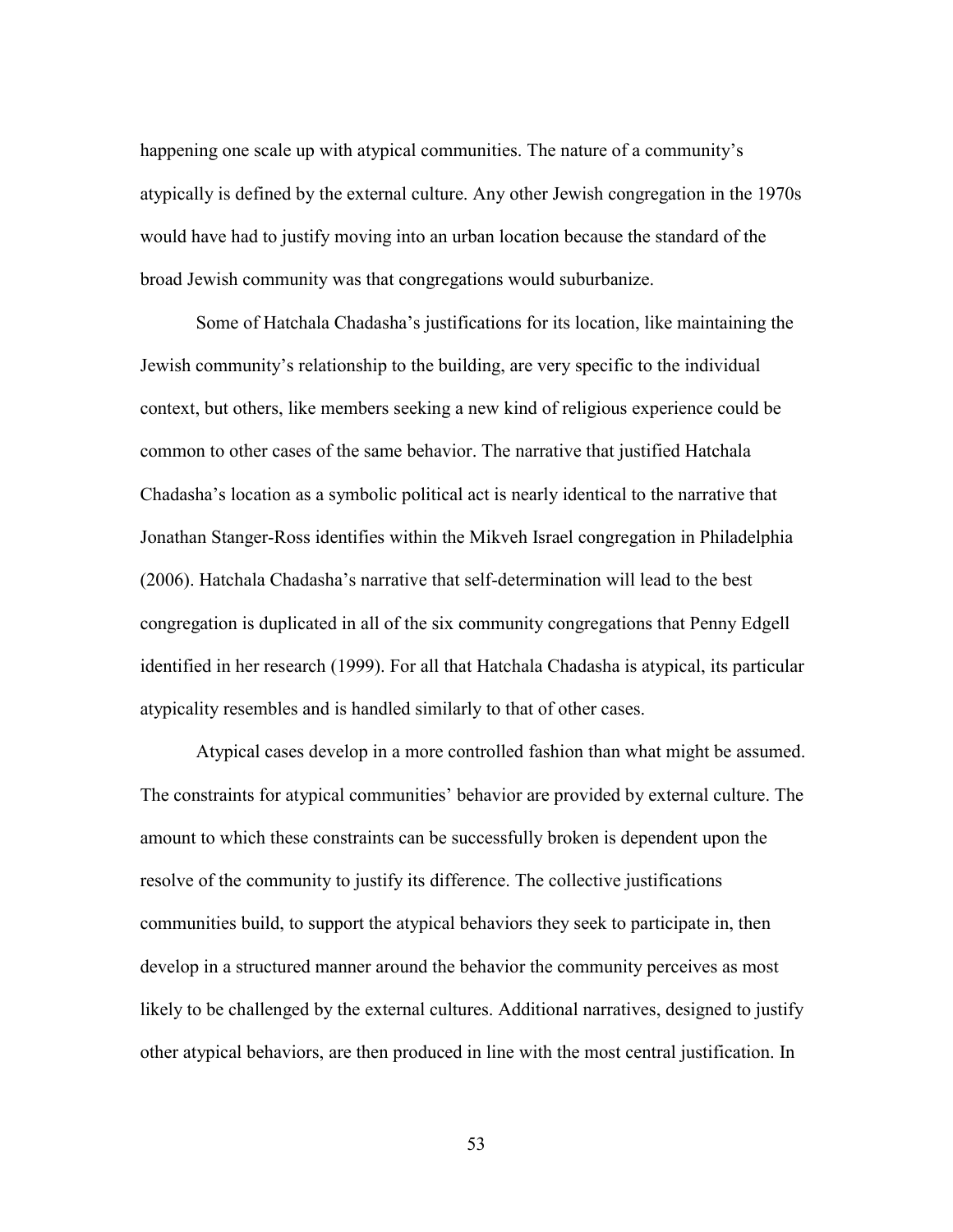many cases these narrative also continue to be directly shaped in reference to external culture. The nature of what is atypical and the justification for atypical behavior are both influenced by external culture. The justificatory enterprises of different atypical cases may be constrained by analogous external cultures and can then be expected to share similarities.

# **CONCLUSION**

### *Justification for Atypical Behavior within a Predominant, Normative Culture*

The informants shared accounts which grouped around four justificatory enterprises. These collective, narrative enterprises supported the congregation's decision to form, to be urban, to act politically, and to be a participatory democracy. Many of the collective justifications accepted within the community were informed by the values and behavior of the Jewish community in general. However, some were likely impacted by the normative understandings of communities outside the scope of this research, and some were enterprises fully internal to the community which did not need to align as closely to external standards.

The collective justifications for the congregation's founding were that the split and foundation were not a conflict, that members sought a different religious community, and that members were dissatisfied with other available options. The first two justifications were constructed to function for both an internal and external audience. The broader Jewish community was meant to accept that the founding had been a simple action and that the founding members were looking for a different religious practice much like the younger generation sought out new practices. The final justification, of dissatisfaction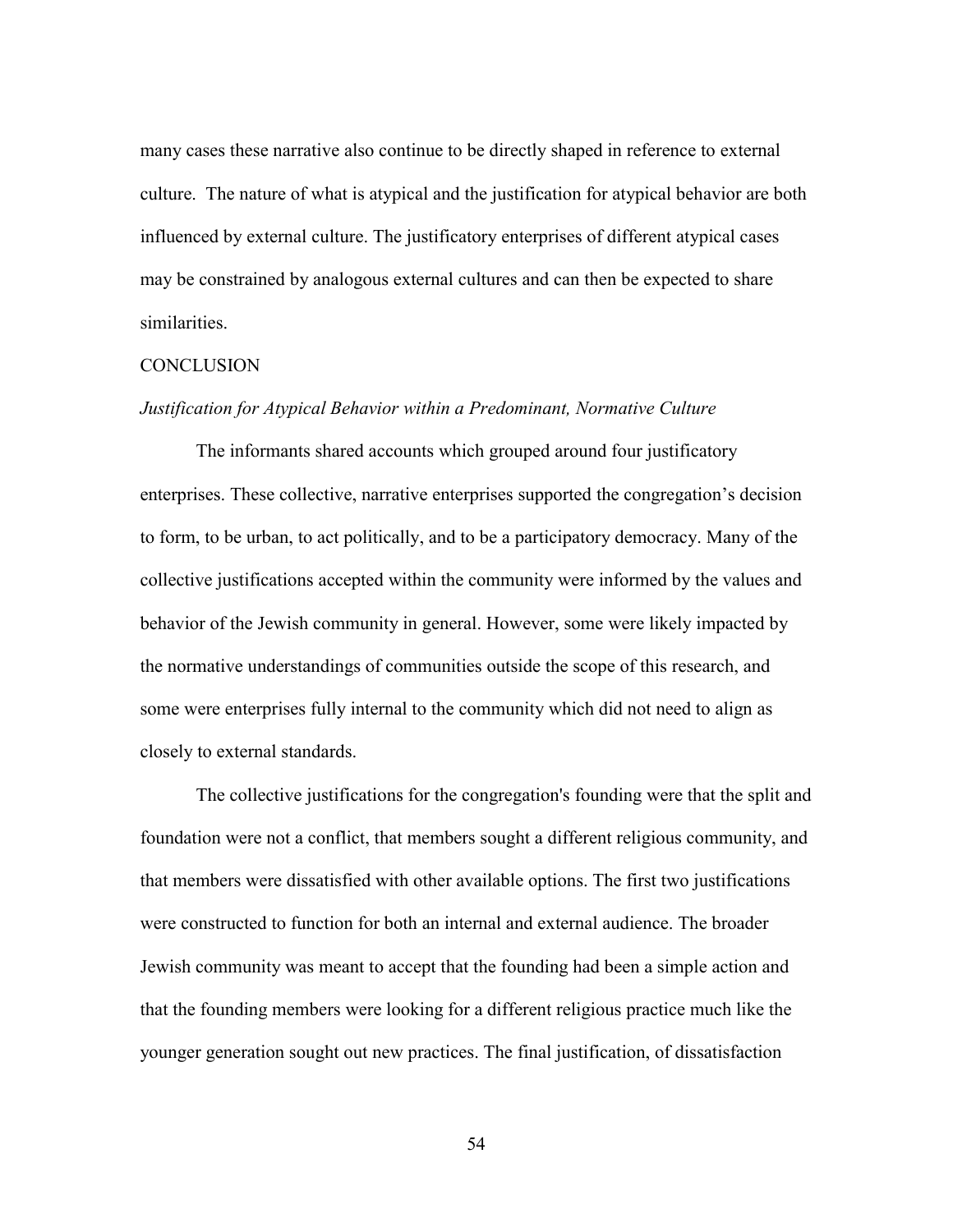with what existed, is instead designed to be highly motivating within the Hatchala Chadasha community.

All of Hatchala Chadasha's justifications for its urban location were designed to function for both the community members and the broader Jewish community. The narratives that the members were emotionally and professionally invested in Margaret generally justify maintaining an urban location. Both of these justifications mirror reasons for the behavior of other Jewish congregations at the time. These congregations remained invested in urban politics and had the same intention to support the community in which their constituency had significant investment. The justification narrative of wanting to maintain the Jewish relationship to the building was also very in-line with the broader Jewish community's renewed interest in historical Jewish architecture. The decision to remain urban is the most contentious of the behavioral changes Hatchala Chadasha made. It is understandable why all three of the accepted justificatory narratives for the behavior would be so tightly aligned with the values within the general Jewish community.

The next section included another justification for the congregation's location, specifically for the location choice as a symbolic political action. This narrative was designed for the members of Hatchala Chadasha and for an audience external to the broad Jewish community. This is where this research's focus on the Jewish community context leaves out other external cultures that informed why this justification became accepted within the Hatchala Chadasha community. However, the general liberal justification for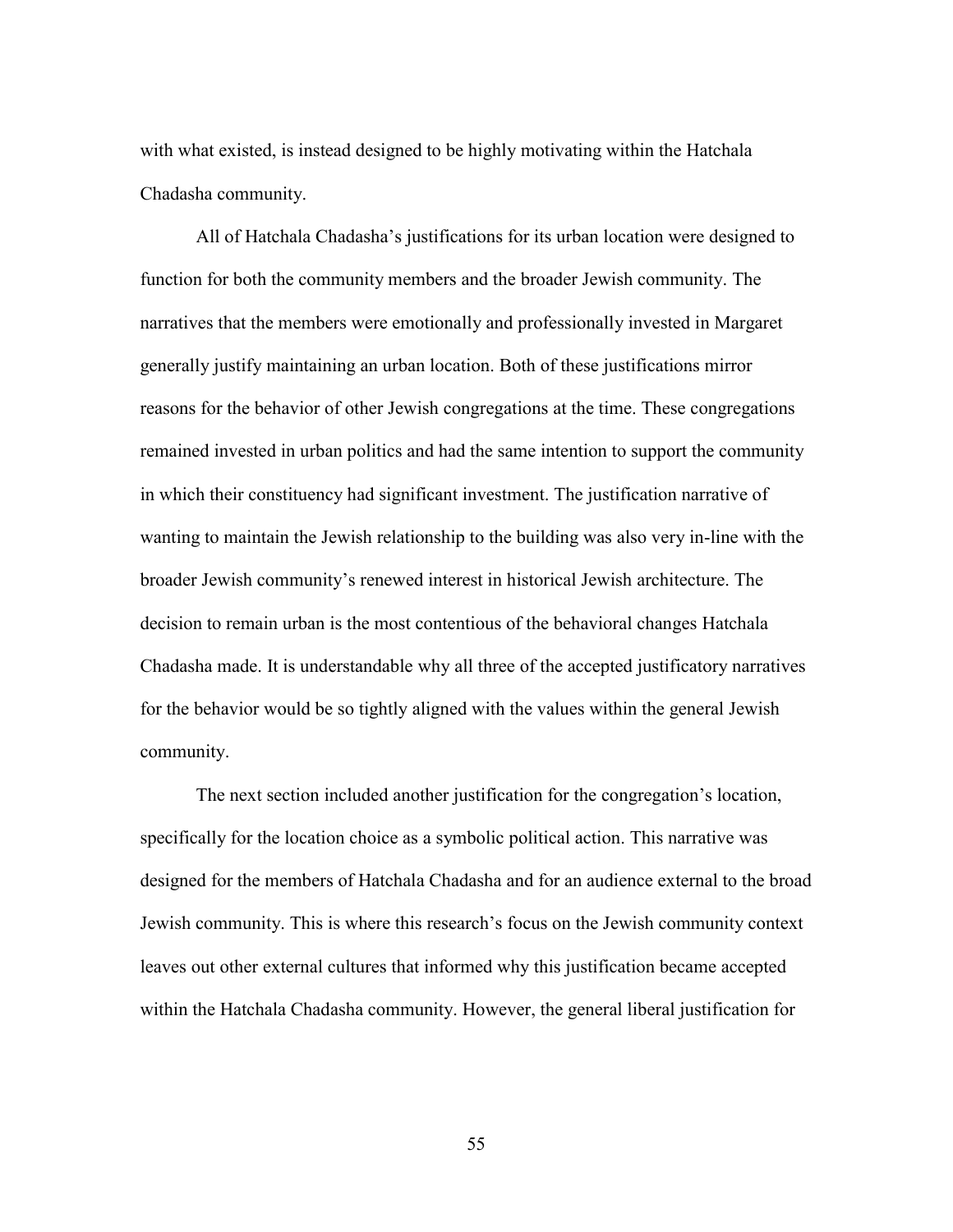the community's cohesion and purpose was aligned with the values of the broad Jewish community.

The final justificatory enterprise revolved around the community's organizational structure. These justifications were wholly internal as the only audience that needed to be convinced was the congregants. That said, the narrative that self-determination would lead to the best outcome was influenced by the value attributed to pluralism by the general US Jewish community. The other narrative, which redefined the community's participatory democracy as a leader guided scholarly method, was informed by general Western, and Jewish, understandings of what the interactions within a religious organization are supposed to be.

#### *Limitations of this Research*

This research considered the impact of external cultural influences from the US Jewish community, the Margaret Jewish community, the civil rights movement (and the movement against it) in Margaret, and Western religious culture in general. There is a high likelihood that other external communities were a part of what Hatchala Chadasha members interpreted as their broad cultural context. Members would have likely been cognizant of the Israeli Jewish community, which might have baring on the way they understood Jewish heritage. The anti-Vietnam War movement was in full swing and could have contributed to members' conceptions of how White communities should behave when occupying non-White areas. Many external communities, which were not considered in this research, may have been a significant part of what shaped Hatchala Chadasha's justifications. Future research into the behavior of Jewish institutions in the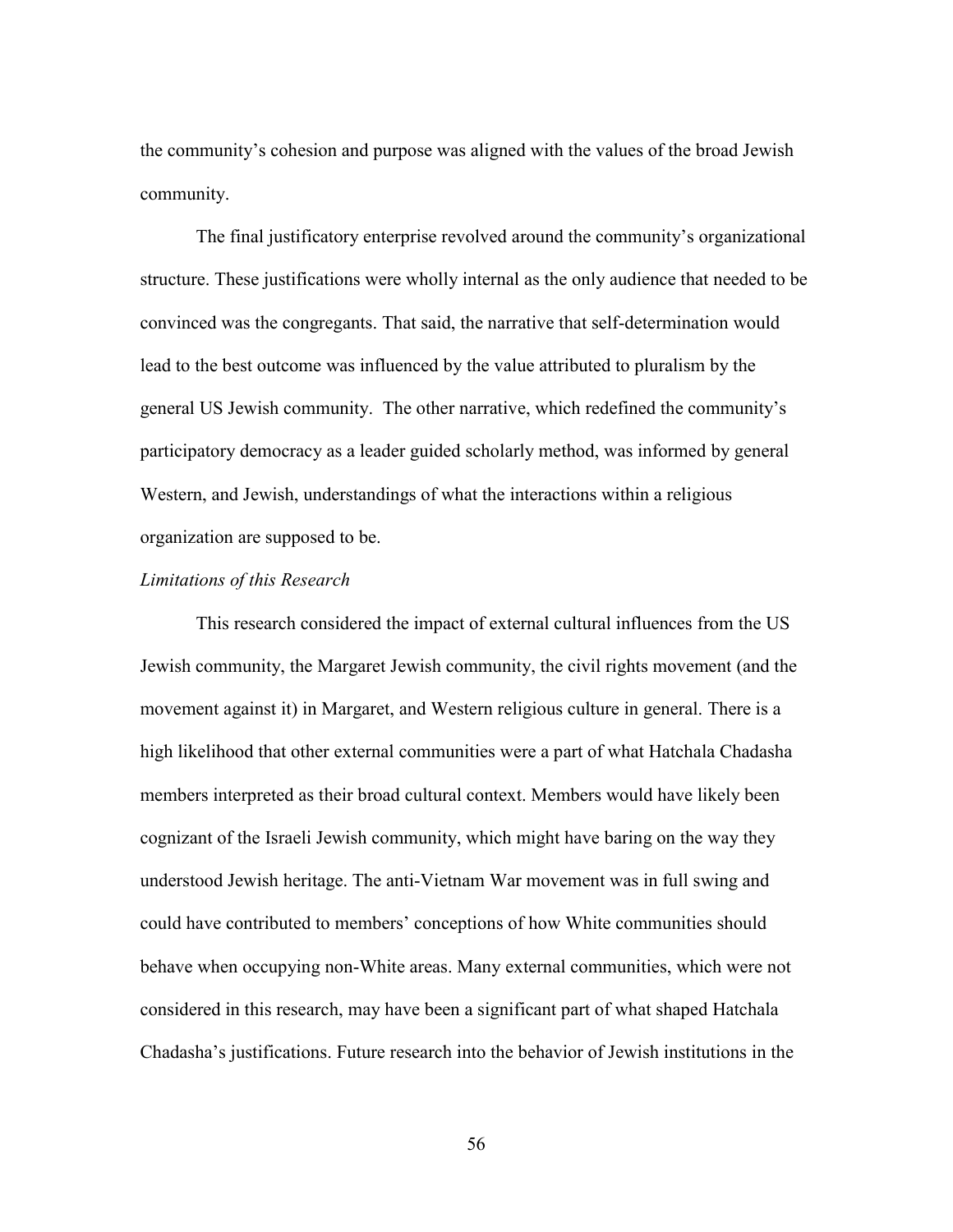mid-20<sup>th</sup> century would be benefited by asking participants open ended questions about the communities and movements that impacted their life at the time. Particular attention can then be paid to the cultures the participants identify during the data analysis.

This research is also limited by the members that were interviewed. Some of the other members, who joined in the early years of the community, declined to participate. One reason these members might have declined is if they knew that the account they would tell would be misaligned with the motivational forces identified by most members. A preselection of the most accepted version of the justifications may have occurred prior to the interviews ever taking place. Further, the only members asked to participate were those who were still members of the congregation. Accounts told by members who joined early on and later left would likely be different from the accounts of those who have stayed with the congregation for decades. The list of possible participants for the oral history collection was created within the institution. This is yet another moment where a further pre-selection could have occurred. Future research into the manner in which atypical organizations collectively justify their behavior should strive, when possible, to interview a much more randomly selected portion of the organization's population.

The pool of interviewees was also limited to individuals who had participated in the original events around which the justificatory accounts were meant to function. The Hatchala Chadasha community currently has multiple younger generations. The motive statements of younger members around these same issues may be very different. In fact, the behaviors that the participants in this research worked to justify may not be perceived by the younger generation as questionable. This may be in part because the justificatory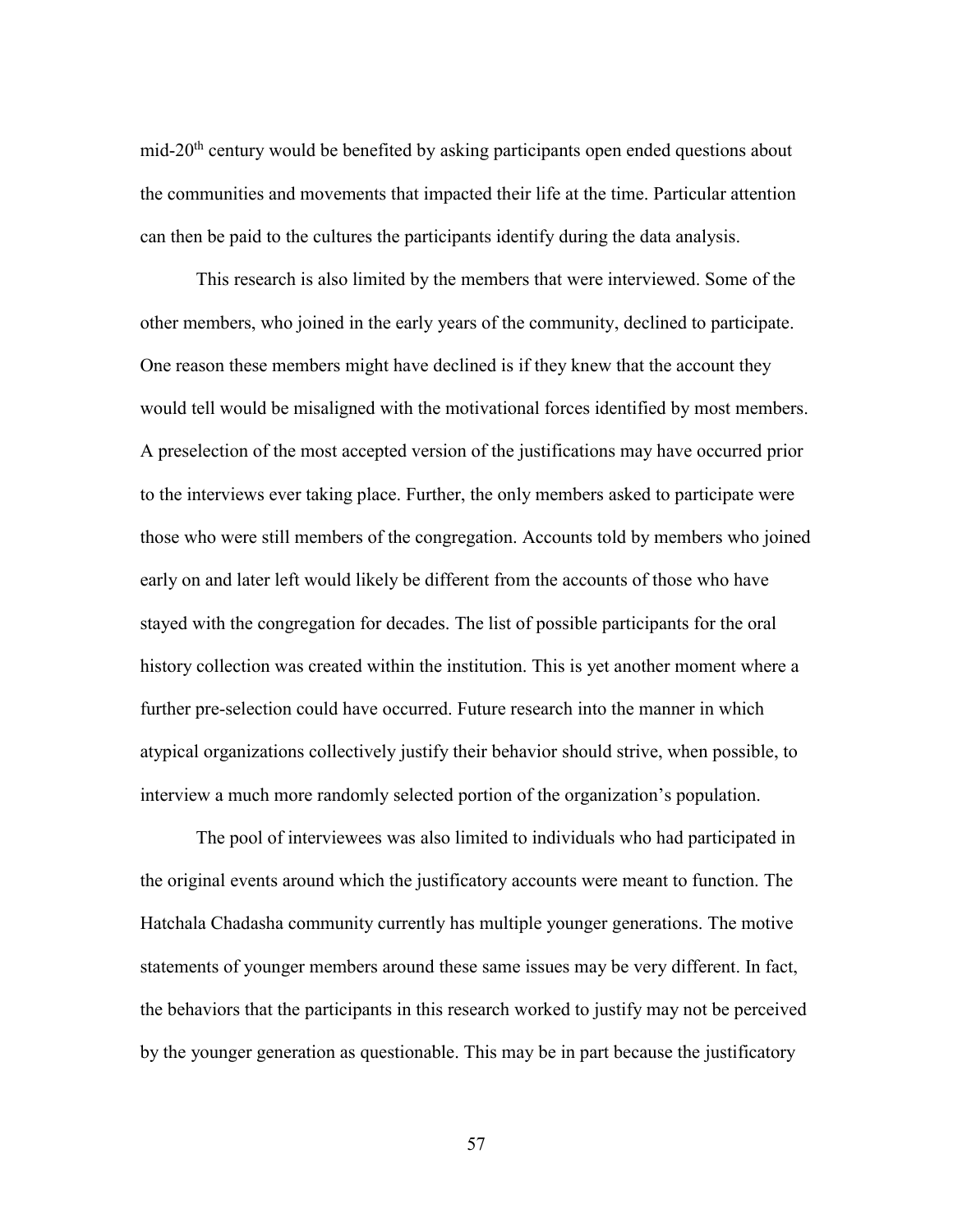enterprise of the older generation is fully accepted by newer members of the congregation, but it may also be because changes in the beliefs of the broader Jewish community or other contextual communities have changed the way the, previously atypical, behaviors are understood.

Future research into the justificatory enterprises of anomalous organizations may seek to interview organization members with varying lengths of membership. Interviewing a more random sample, with higher temporal diversity will likely reveal more discrepancies between the motivational accounts told by participants. Attention to the correlation between demographic variables and certain justificatory narratives would be a fruitful analysis. However, there is a trade-off between sample diversity and the level of clarity the data can provide about community-wide justifications. This research revealed the justificatory enterprise of a very particular cohort of individuals. This analysis provides specific detail about how one group of Jews in a Mid-Atlantic city perceived and navigated the standards at play in their experience of the 1970s. The consistency of the participants' narratives is an effect of the extent to which they were a tight cohort. This is what made it possible to detect a very detailed and comprehensive justificatory enterprise in the data.

# *Directions for Future Research*

The incorporation of new method strategies will produce a more complete study of motive within an atypical organization. I also suggest that a component of evaluation be introduced to understand the level of impact a successful justification project can have on the future of an organization. This research established that Hatchala Chadasha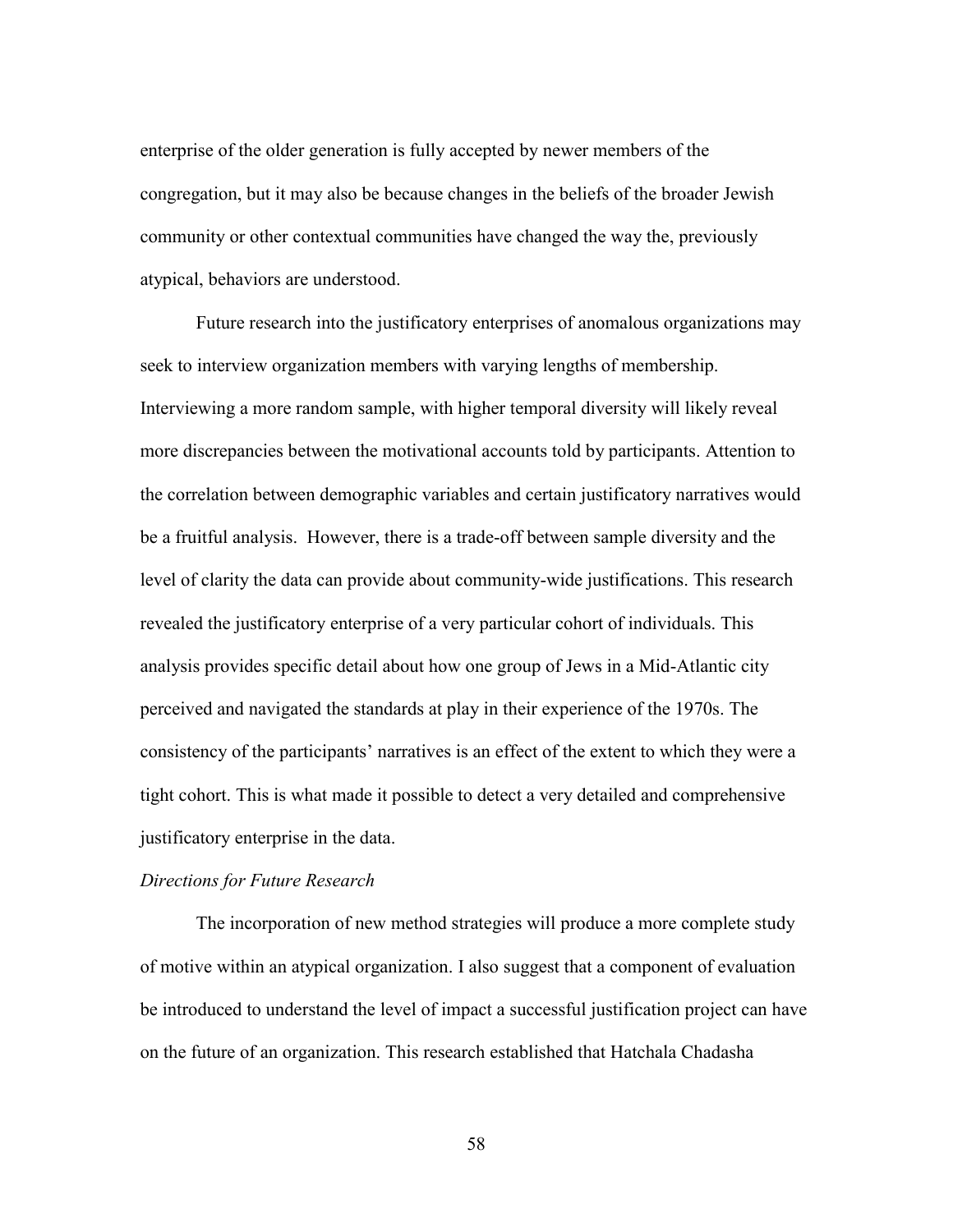behaved atypically in the 1970s and built a network of collective justifications to support their behavior. These justifications suggested that the congregation sought to develop in a manner different from that of other area congregations. I would like to know the extent to which Hatchala Chadasha's current behaviors and justifications differ from that of other comparable congregations. Was the justificatory enterprise simply a rhetorical tool, which explained a small chunk of behavior, and is the congregation now typical? Does the community remain slightly atypical in comparison to the broader Jewish community? Or, has the divergence of the community from the standard grown? Future research should examine the extent to which having a collective justification for developing differently leads to further justifications for some level of behavioral difference.

Elfriede Wedam's research implies that subcultural reinforcement will reproduce the race and class demographics of a congregation, regardless of whether the organization seeks to allow difference (2003). This would imply that the current membership of the congregation would still resemble the founding White, middle-class Jewish population and be largely similar to the current populations of other Margaret area Jewish congregations, regardless of differences in behavior. However, Roseanne Murphy found that religious institutions that most readily requested member input changed most rapidly (1966). The importance of member input was a key component of the narratives that Hatchala Chadasha used to justify its atypical organizational structure. Would this result in greater difference from the current standard? Further, David Olson found that members who newly join a congregation are the most invested and argued that more invested members produce more rapid change (2006). It would follow that a congregation of only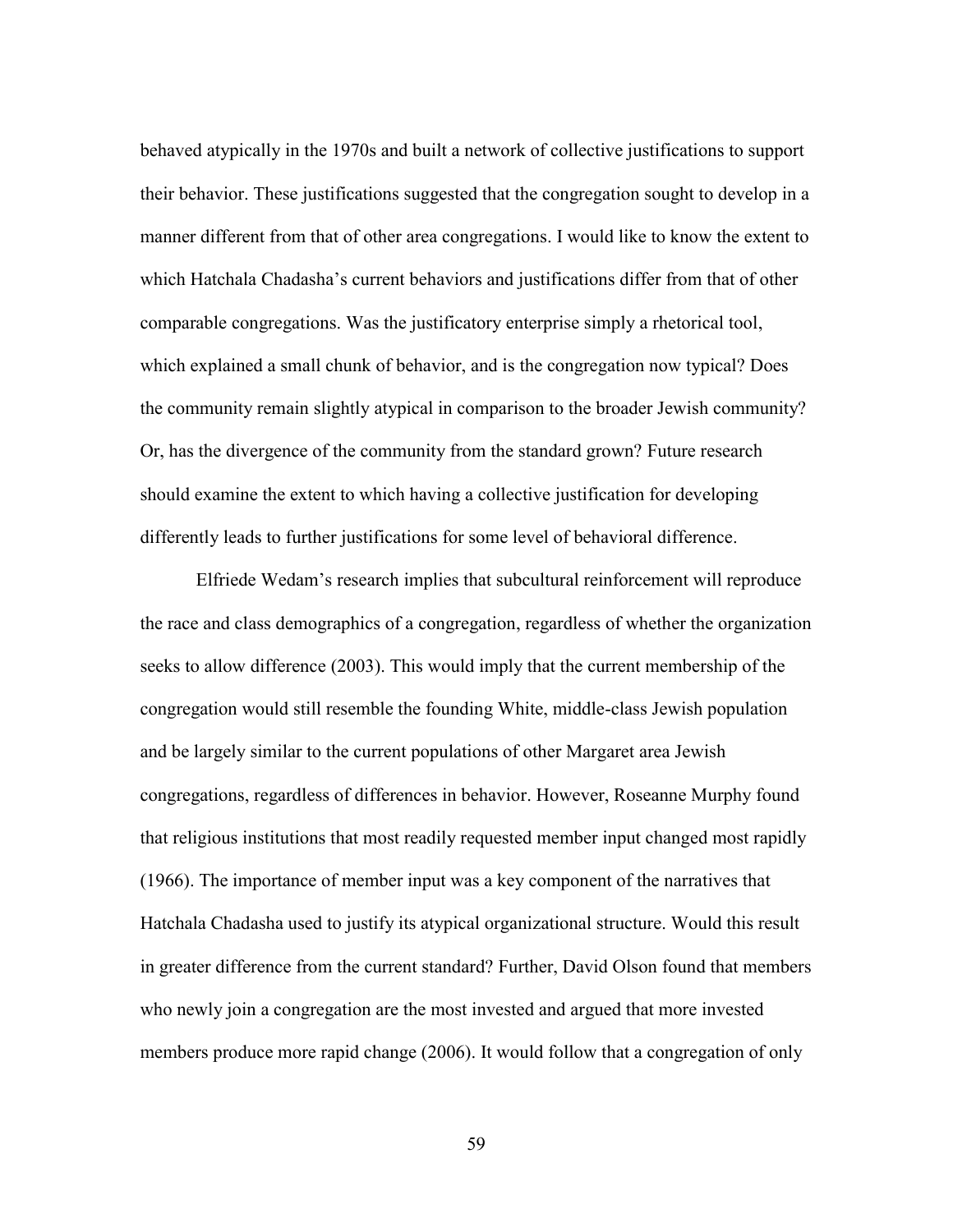new, invested members would have the potential to continue to diverge from the standard.

It would also be insightful to research similar cases with attention to the extent to which they differ from each other. The justifications for Hatchala Chadasha's behavior are very specific to its time and place. Just ten years before, the Jewish community was still very actively moving away from historic Jewish architecture. The choice to develop in an existing synagogue building would have been even more suspect. Or, if a similar congregation founding was attempted, in the 1970s, in a similarly sized city with a smaller percentage Jewish population, the pressure from the area Jewish community to maintain unity might have been stronger. Of course, in the same exact way these other situations would make room for new justifications. Ten years earlier, many more Jews still lived in Margaret. A new synagogue in the city could have justified its existence as serving that community. The justifications for a similar case in a city with a smaller portion of Jewish population might be entirely about the symbolic political impact that an urban location would produce. External contexts constrain and enable atypical behavior.

This research considered the justificatory enterprises in the context of the time and place in which they developed. An approach that included the current behavior and current collective justifications, in addition to discerning the collective justifications for prior atypical behavior, would be able to evaluate the reverberating impact of the prior justifications. Research into analogous cases would indicate the specificity and complexity of justification projects, and more fully reveal how atypical cases function. This research effectively revealed how a community's collective justifications for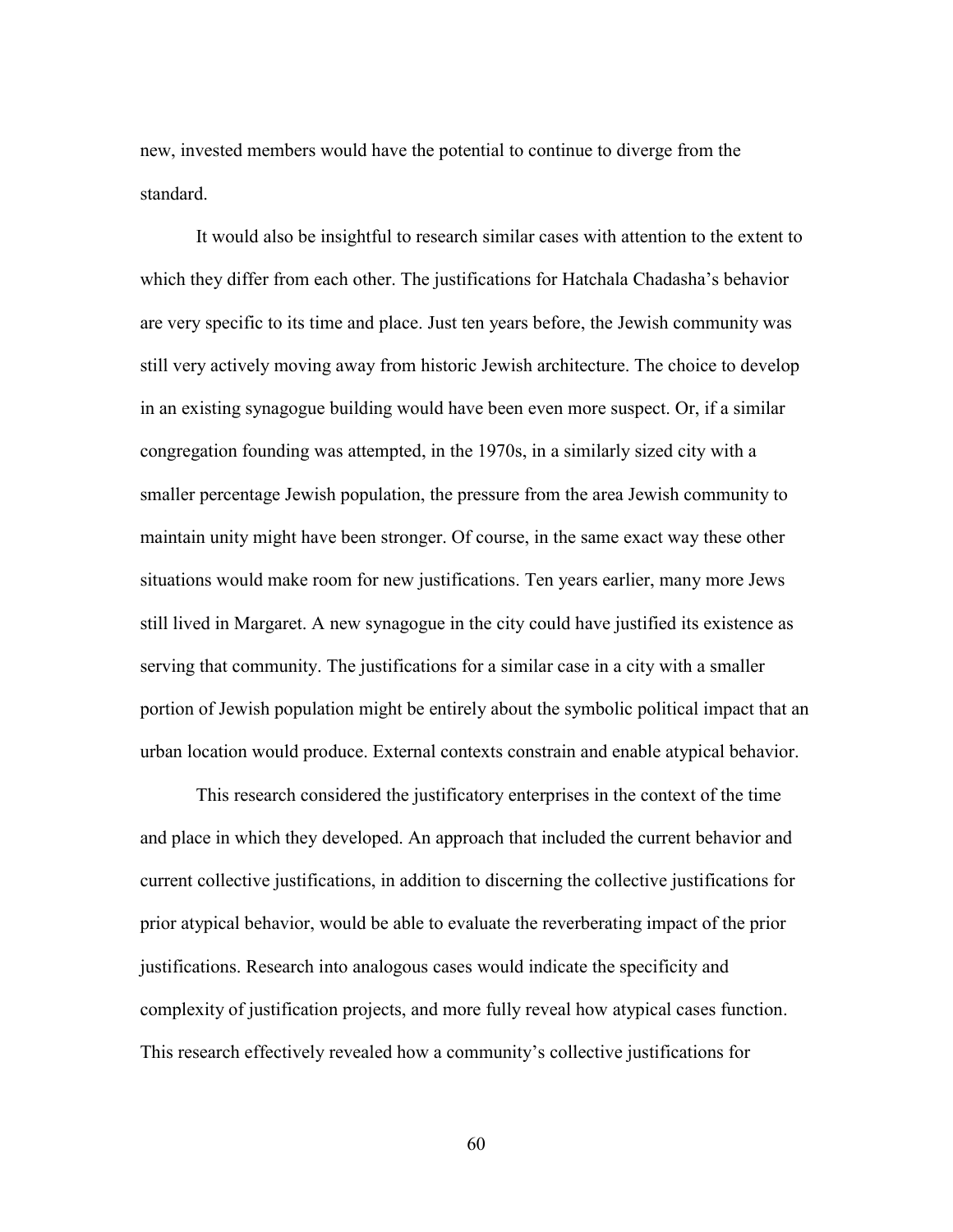atypical behavior were structured in relation to the broader context of this particular case. This is major step towards unraveling the full question of how anomalous cases develop, function, and progress when they are surrounded by a culture that resists their development.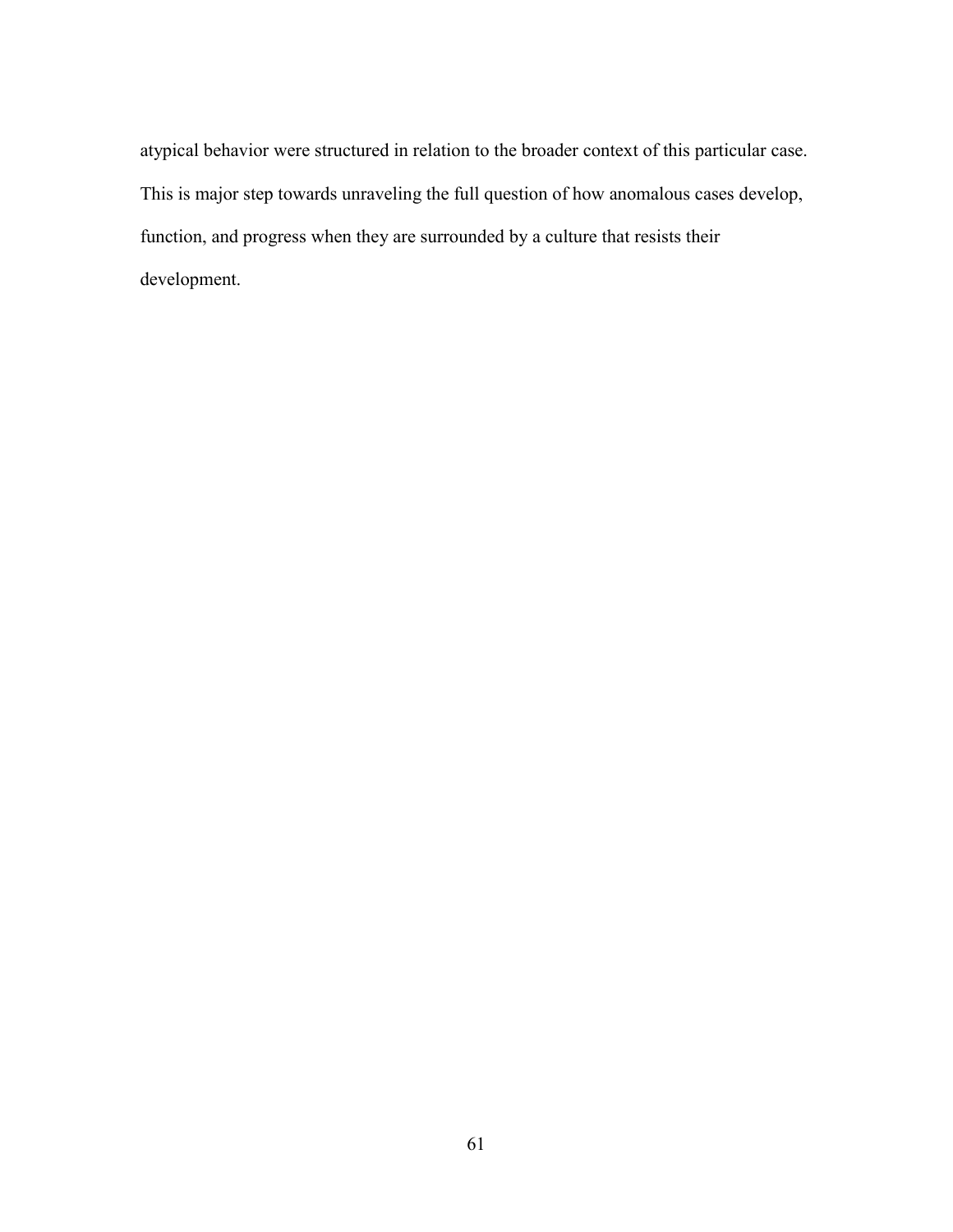### REFERENCES

- American-Israeli Cooperative Enterprise (AICE). N.d. "Jewish Virtual World: Baltimore, Maryland." Jewish Virtual Library. Retrieved: April 4, 2019 (https://www.jewishvirtuallibrary.org/baltimore-jewish-history-tour#relig).
- Berman, Lila Corwin. 2012. "Jewish Urban Politics in the City and Beyond." *The Journal of American History* 99(2):492–519 (https://doi-org.ccl.idm.oclc.org/10.1093/jahist/jas260).
- Campbell, Colin. 1991. "Reexamining Mills on Motive: A Character Vocabulary Approach." *Sociological Analysis* 52(1): 89-97 (doi: 10.2307/3710717).
- Campbell, Colin. 1996. "On the Concept of Motive in Sociology." *Sociology: The Journal of the British Sociological Association* 30(1):101-114 (http://ccl.idm.oclc.org/login?url=https://search-proquestcom.ccl.idm.oclc.org/docview/216027005?accountid=10141).
- Dollinger, Marc. 2019. "Black Power, Jewish Politics: Reinventing the Alliance in the 1960s." Presented at Broad Auditorium of Pitzer College, Claremont, CA: April 3.
- Edgell, Penny. 1999. *Congregations in Conflict: Cultural Models of Local Religious Life.* Cambridge: Cambridge University Press. Retrieved March 16, 2019 (https://wwwcambridge-org.ccl.idm.oclc.org/core/books/congregations-inconflict/EC9F7F3AD9EFAC2AA818BE4970E69579).
- Fobanjong, John. 2002. "Local Rifts over Jewish Support for African Americans in the Pre-Civil Rights Era." *Western Journal of Black Studies* 26(3):125-133 (http://ccl.idm.oclc.org/login?url=https://search-proquestcom.ccl.idm.oclc.org/docview/200357135?accountid=10141).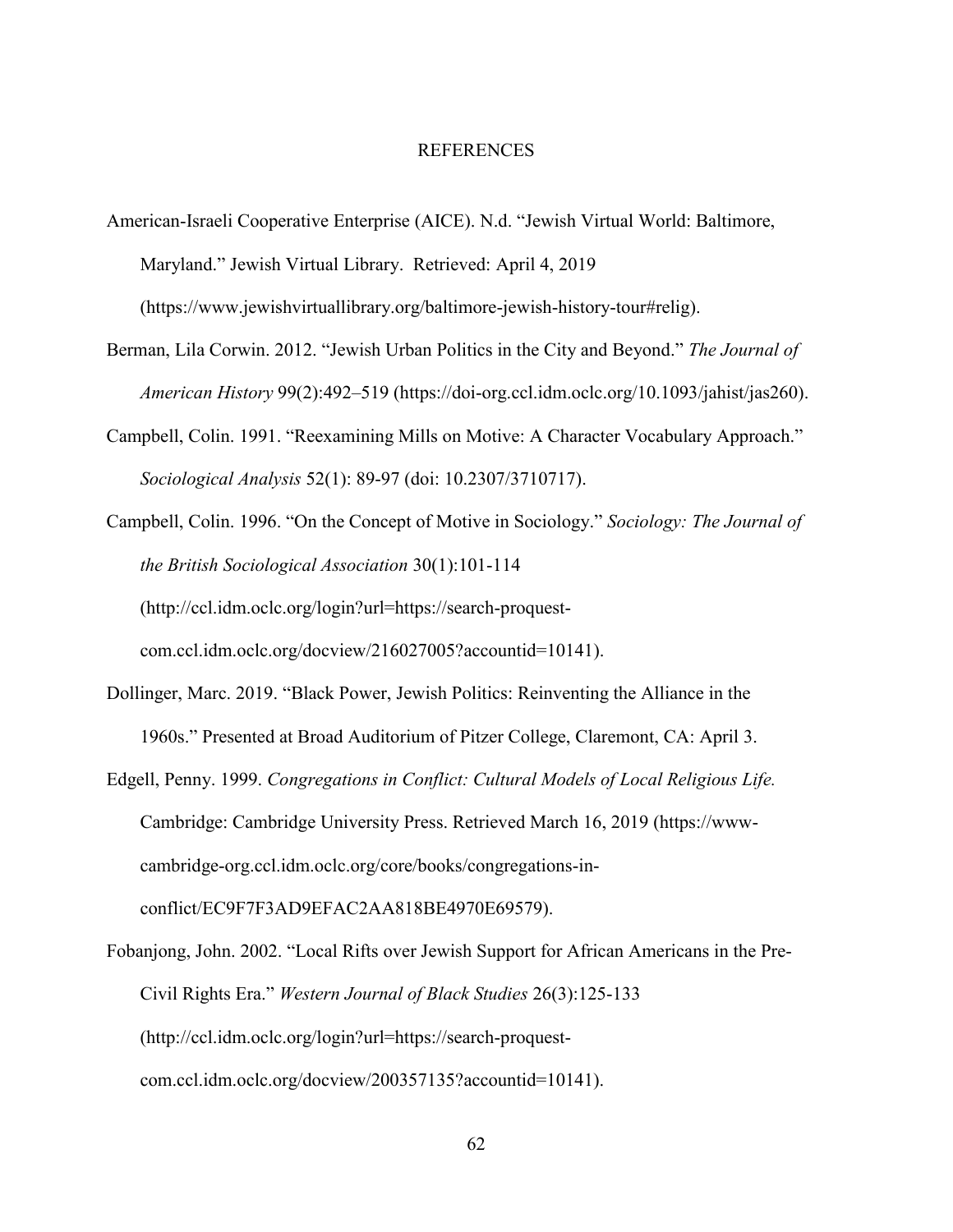- Gold, Steven J. 1997. "Transnationalism and Vocabularies of Motive in International Migration: The Case of Israelis in the United States." *Sociological Perspectives* 40(3): 409 (http://ccl.idm.oclc.org/login?url=https://search-proquestcom.ccl.idm.oclc.org/docview/61245230?accountid=10141).
- Google. N.d. "Baltimore." Retrieved Apr. 5, 2019. (https://www.google.com/maps/place/Baltimore,+MD/data=!4m2!3m1!1s0x89c803aed6f 483b7:0x44896a84223e758?sa=X&ved=2ahUKEwiSpsrIh-

LhAhUICXwKHSCgDhUQ8gEwIXoECAsQCA).

- Greenberg, Cheryl. 2012. "Liberal NIMBY: American Jews and Civil Rights." *Journal of Urban History* 38(3): 452–466 (https://doi.org/10.1177/0096144211427129).
- Gu, Chien-Juh. 2014. "Contextualizing Vocabularies of Motive in International Migration: The Case of Taiwanese in the United States." *International Migration* 52(2):158-177 (http://ccl.idm.oclc.org/login?url=https://search-proquestcom.ccl.idm.oclc.org/docview/1507758892?accountid=10141).
- Honig, Emily. 1997. "Getting to the Source: Striking Lives: Oral History and the Politics of Memory." *Journal of Women's History* 9(1):139-157 (http://ccl.idm.oclc.org/login?url=https://search-proquestcom.ccl.idm.oclc.org/docview/203245722?accountid=10141).
- Horowitz, Bethamie. 2015. "The Importance of a Navigational Perspective in the Study of Contemporary American Jews: Response to the Sklare Lecture." *Contemporary Jewry* 35(2):137-145 (doi: http://dx.doi.org.ccl.idm.oclc.org/10.1007/s12397-015-9142-5).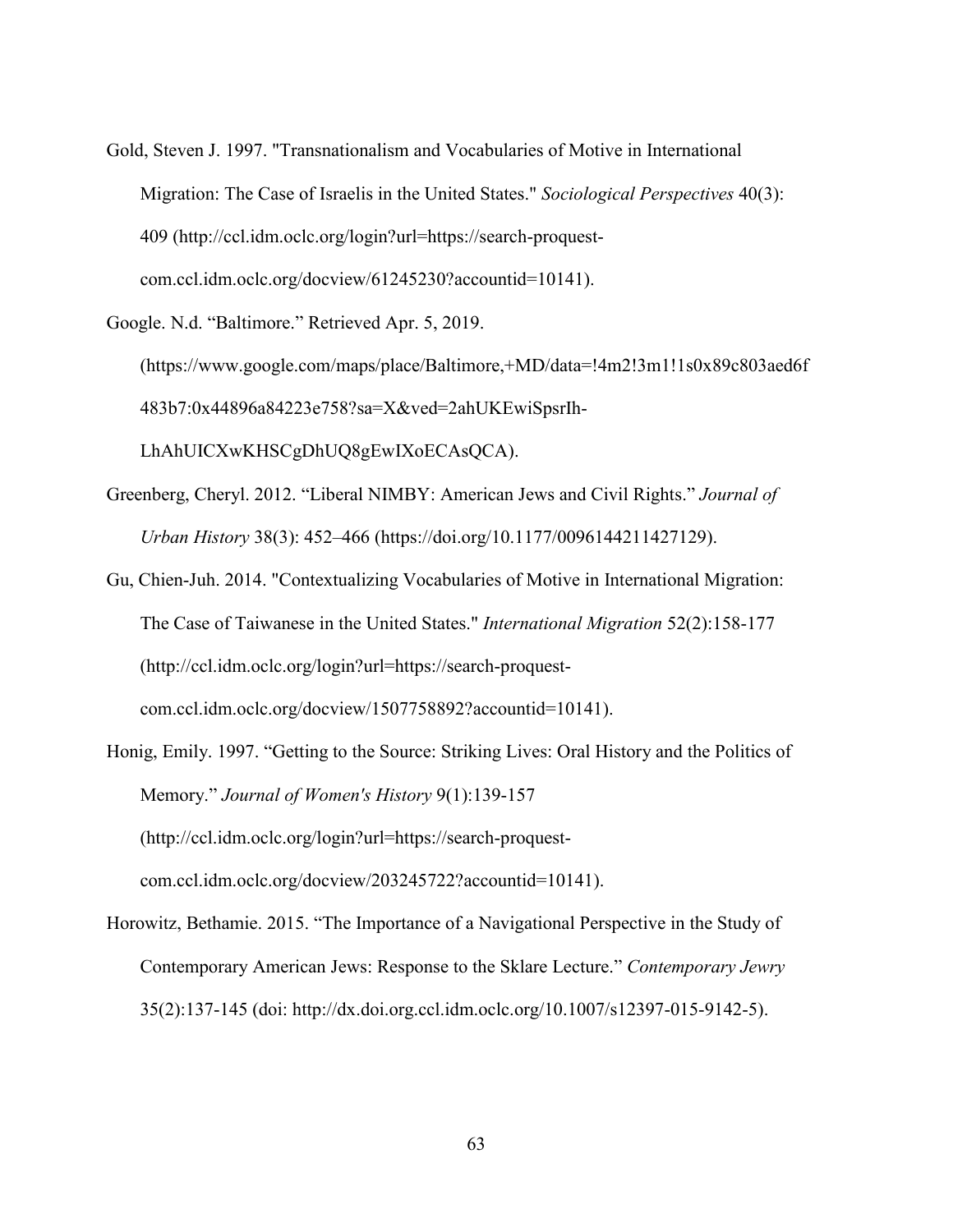Kargon, Jeremy. 2014. "A Symbolic Landscape for Suburbia: Baltimore Chizuk Amuno's 'Hebrew Culture Garden'." *Journal of Urban History* 40(4):762-791 (doi: http://dx.doi.org.ccl.idm.oclc.org/10.1177/0096144214524339).

KCI Technologies. 1999. "Suburbanization Historic Context and Survey Methodology." *Maryland Department of Transportation State Highway Association.*  (https://www.roads.maryland.gov/OPPEN/The%20Suburbanization%20Historic%20Cont ext%20and%20Survey%20Methodology.pdf).

- Kosmin, Barry and Ariela Keysar. 2013. "American Jewish Secularism: Jewish Life Beyond the Synagogue." In: Dashefsky A., Sheskin I. (eds) *American Jewish Year Book 2012*. American Jewish Year Book, vol 109-112. Springer, Dordrecht.
- Levy, Peter and Katherine Kulbicki. N.d. "Mapping the Baltimore Riots." Baltimore, MD: University of Baltimore, Retrieved April 2, 2019 (https://archives.ubalt.edu/bsr/archivalresources/documents/mapping-the-baltimore-riots.pdf).
- Mills, C. Wright. 1940. "Situated Action and Vocabularies of Motive." American Sociological Review 5(6): 904-913 (https://www.jstor.org/stable/2084524).
- Murphy, Roseanne. 1966. "Factors Influencing the Developmental Pace of Religious Communities." Sociological Analysis 27(3):157-169 (http://ccl.idm.oclc.org/login?url=https://search-proquestcom.ccl.idm.oclc.org/docview/60622944?accountid=10141).
- Olson, Daniel. 2008. "Why do Small Religious Groups have More Committed Members?" *Review of Religious Research* 49(4):353-378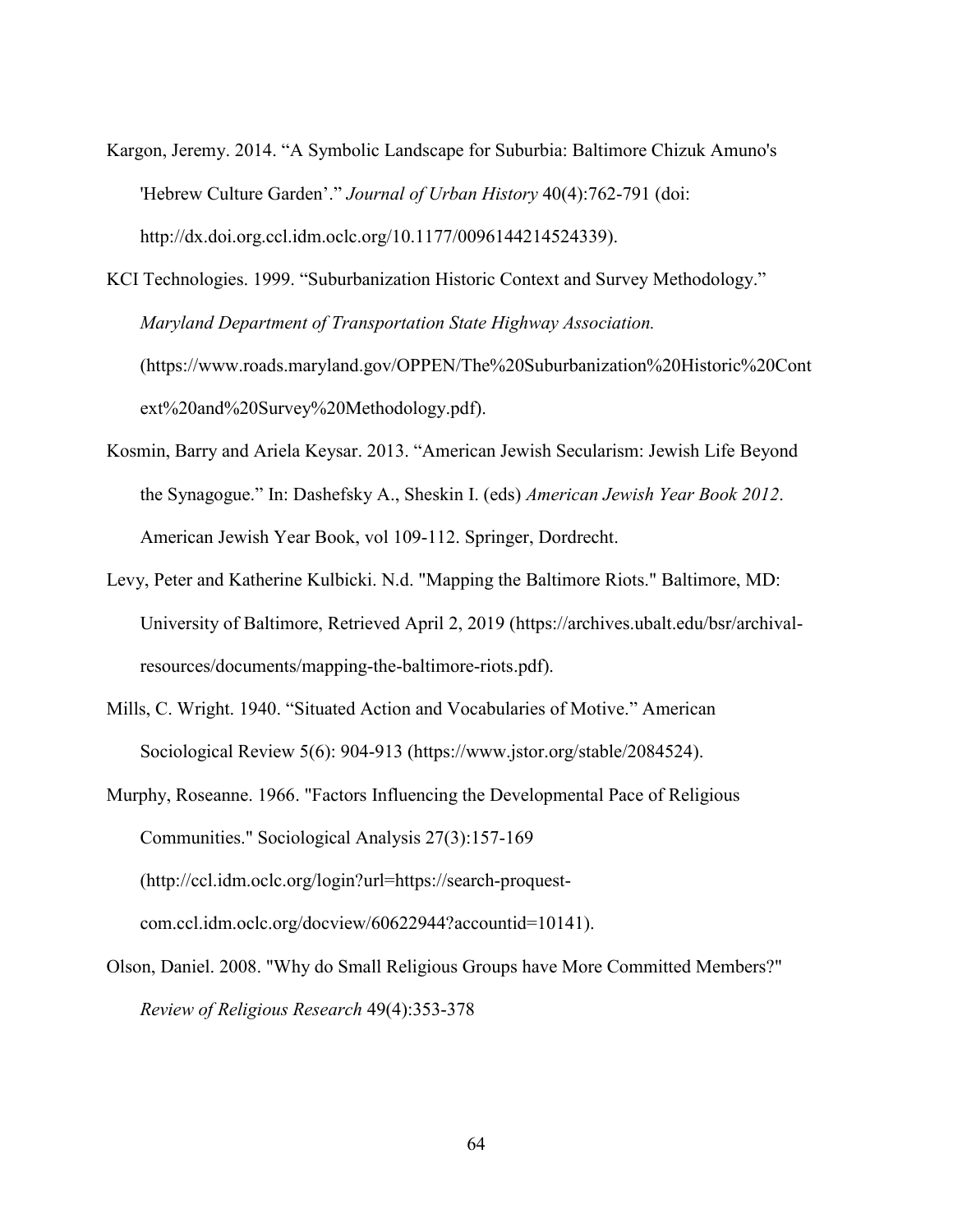(http://ccl.idm.oclc.org/login?url=https://search-proquest-

com.ccl.idm.oclc.org/docview/61695431?accountid=10141).

- Orbuch, Terri. 1997. "People's Accounts Count: The Sociology of Accounts." *Annual Review of Sociology* 23:455-478 (http://ccl.idm.oclc.org/login?url=https://search-proquestcom.ccl.idm.oclc.org/docview/199622330?accountid=10141).
- Stanger-Ross, Jordan. 2006. "Neither Fight nor Flight." *Journal of Urban History* 32(6):791– 812 (https://doi/pdf/10.1177/0096144205284400).
- Stein, Alexandra. 2011. "Mapping Residential Segregation in Baltimore City." Senior Thesis, Department of American Studies, Trinity College.
- Sussman, Lance. 1985. "The Suburbanization of American Judaism as Reflected in Synagogue Building and Architecture, 1945-1975." *American Jewish History* 75(1), 31- 47 (http://www.jstor.org/stable/23882665).
- United States Census Bureau. 1950. "Standard Metropolitan Areas (SMAS) and Components, 1950, with FIPS Codes." Retrieved Mar. 7, 2019. (https://www2.census.gov/programssurveys/metro-micro/geographies/reference-files/1950/historical-delineationfiles/50mfips.txt).

United States Census Bureau. 2018. "Principal Cities of Metropolitan and Micropolitan Statistical Areas, September 2018." Retrieved Mar. 7, 2019. (https://www2.census.gov/programs-surveys/metro-micro/geographies/referencefiles/2018/delineation-files/list1\_Sep\_2018.xls).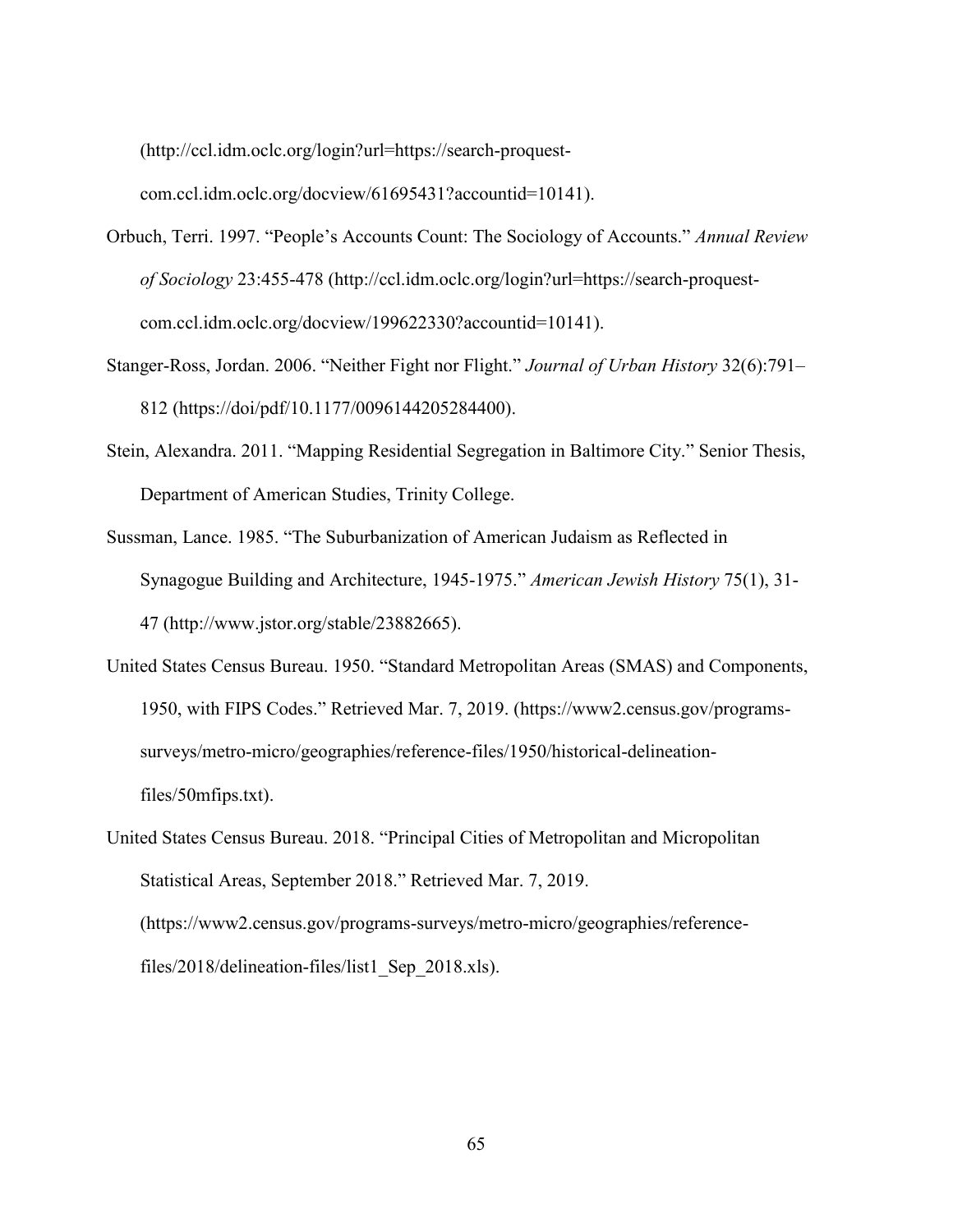Wedam, Elfriede. 2008. "Religion in Urban America Program: Chicago Conversations." *Cross Currents* 58(3):363-368, 513-514 (http://ccl.idm.oclc.org/login?url=https://searchproquest-com.ccl.idm.oclc.org/docview/901927046?accountid=10141).

Wilder, Esther. 1996. "Socioeconomic Attainment and Expressions of Jewish Identification, 1970 and 1990*.*" *Journal for the Scientific Study of Religion* 35(2):109 (http://ccl.idm.oclc.org/login?url=https://search-proquestcom.ccl.idm.oclc.org/docview/227033886?accountid=10141).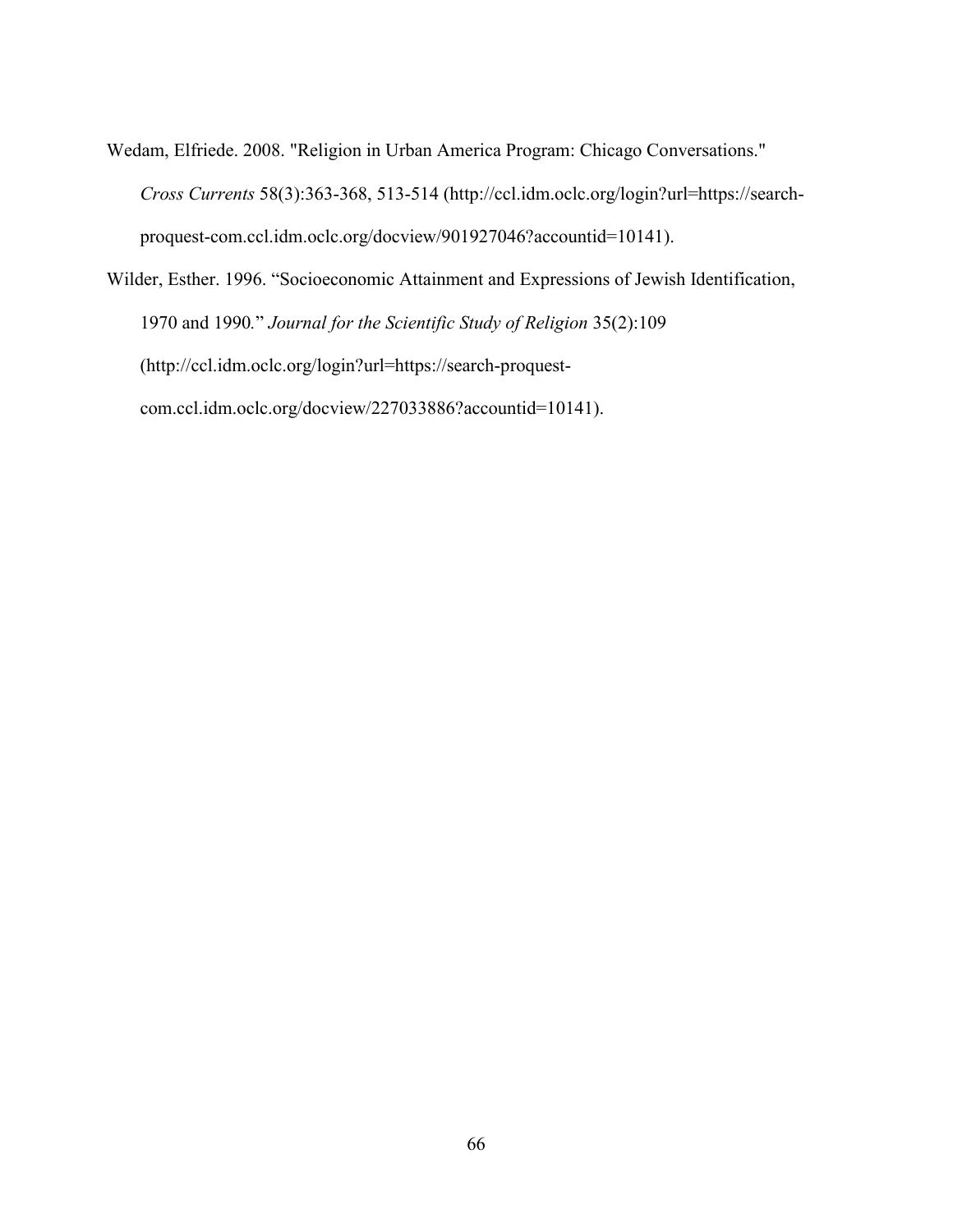| Participant      | Age in<br>1970 | Age at<br>Interview | Childhood<br>Home | Childhood<br>Denomination | Highest Level of<br>Education | Career                            |
|------------------|----------------|---------------------|-------------------|---------------------------|-------------------------------|-----------------------------------|
| Ruth Abramson    | 39             | 86                  | Margaret          | Orthodox                  | Some College                  | <b>Business Owner</b>             |
| Samuel Berger    | ND             | ND                  | Out of State      | ND                        | Law Degree                    | Civil Servant                     |
| Martha Cohn      | ND             | ND                  | Out of State      | ND                        | Bachelor's Degree             | Civil Service, Business Owner     |
| Harold Danzinger | 37             | 84                  | Margaret          | Orthodox                  | Bachelor's Degree             | <b>Business Owner</b>             |
| Judith Edelman   | 39             | 86                  | Margaret          | Orthodox                  | Bachelor's Degree             | Accountant                        |
| Edna Frankel     | 44             | 91                  | Margaret          | Orthodox                  | Bachelor's Degree             | Lab Technician                    |
| Joseph Glick     | 44             | 91                  | Margaret          | Reform                    | Bachelor's Degree             | News Writer, Author               |
| Sharon Hecht     | 31             | 78                  | Out of State      | Orthodox                  | Bachelor's Degree             | Political Campaigns, Hill Staffer |
| Isaac Iskowitz   | 36             | 83                  | Margaret          | Orthodox                  | Law Degree                    | Teacher, Elected Official, Lawyer |
| Eva Jacobson     | ND             | ND                  | Margaret          | Orthodox                  | Graduate Degree               | Librarian,                        |
| Saul Kessler     | 33             | 80                  | Margaret          | Orthodox                  | Law Degree                    | Lawyer                            |
| Rebbecah Lewin   | 38             | 85                  | Margaret          | Reform                    | Bachelor's Degree             | Teacher, Administrator            |
| Simon Muraskin   | 25             | 72                  | Out of State      | Conservative              | Master's Degree               | Civil Servant                     |

# APPENDIX A: PARTICIPANT DEMOGRAPHICS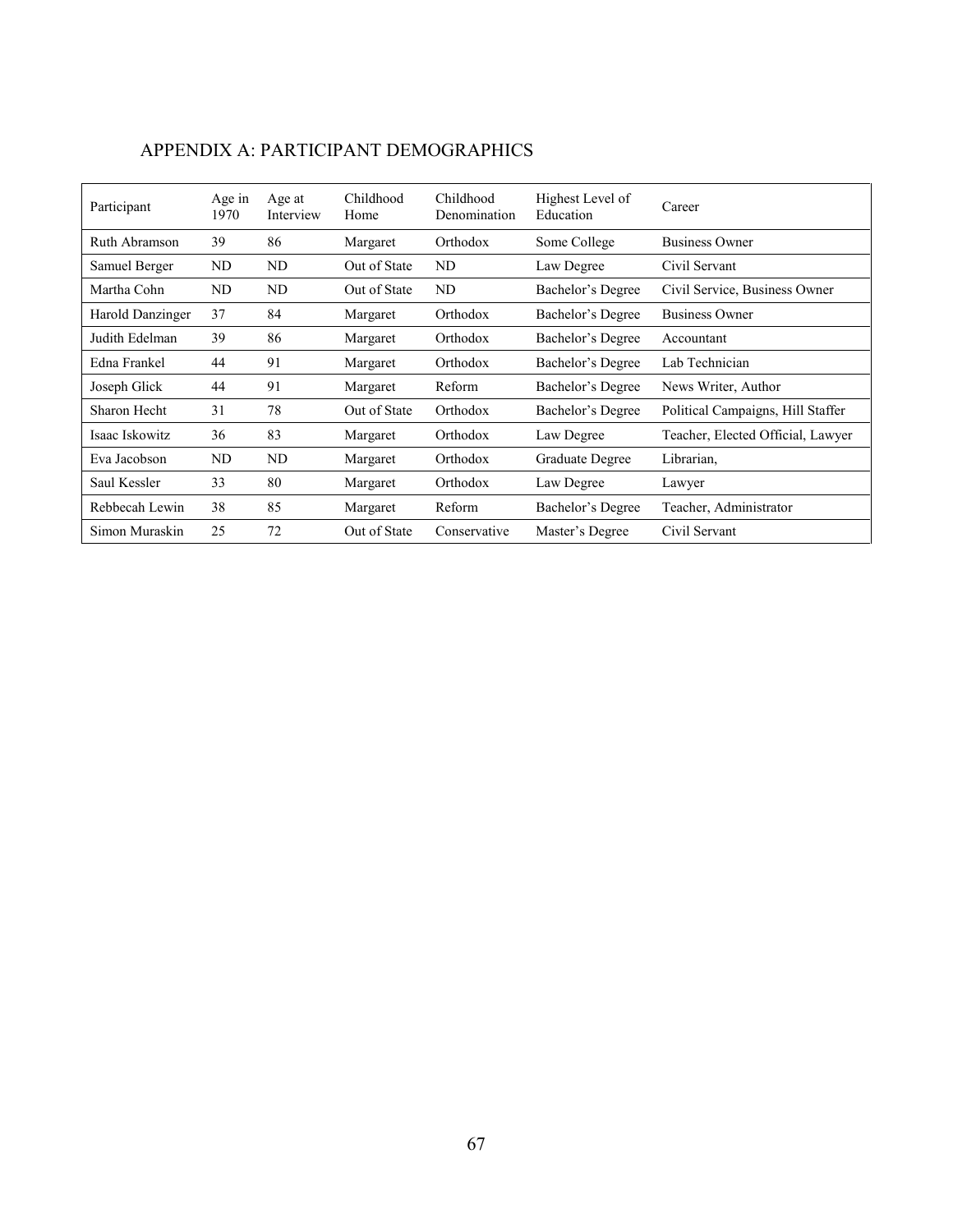## APPENDIX B: INTERVIEW SCHEDULE

# **A. Biographical**

A1. Name/Address

A2. When and where were you born?

A3. Can you restate your name and tell me where you grew up?

A4. Can you identify your parents and any siblings?

A5. What was your Jewish upbringing? Before Hatchala Chadasha, what, if any, synagogue did you belong to?

A6. What schools or other youth education programs did you attend? Did you attend any higher education institutions?

A7. Tell me about your career path.

A8. Tell me about where you live now. How does it compare to where you grew up?

# **B. Margaret**

B1. What do you remember about Margaret, at the time of the creation of Temple Hatchala Chadasha? Does anything specific stick out to you?

B2. What were your reasons for staying in the city rather than finding a synagogue in the suburbs? Did other original members have similar reasons? If not, what were reasons that other people expressed? [OR] What were your reasons for joining a synagogue in the city rather than finding a synagogue in the suburbs? Did other Hatchala Chadasha members have similar reasons? If not, what were reasons that other people expressed?

B3. At the time of Hatchala Chadasha's creation, where did you think Margaret was headed?

B4. And, again, at the time of Hatchala Chadasha's creation, where did you think the Margaret Jewish community was headed?

B5. What do you see as the difference between the people who wanted to move to the suburbs and the people who wanted to stay in the city? [OR] What do you see as the difference between the people who found synagogues in the suburbs and the people who wanted to stay in the city?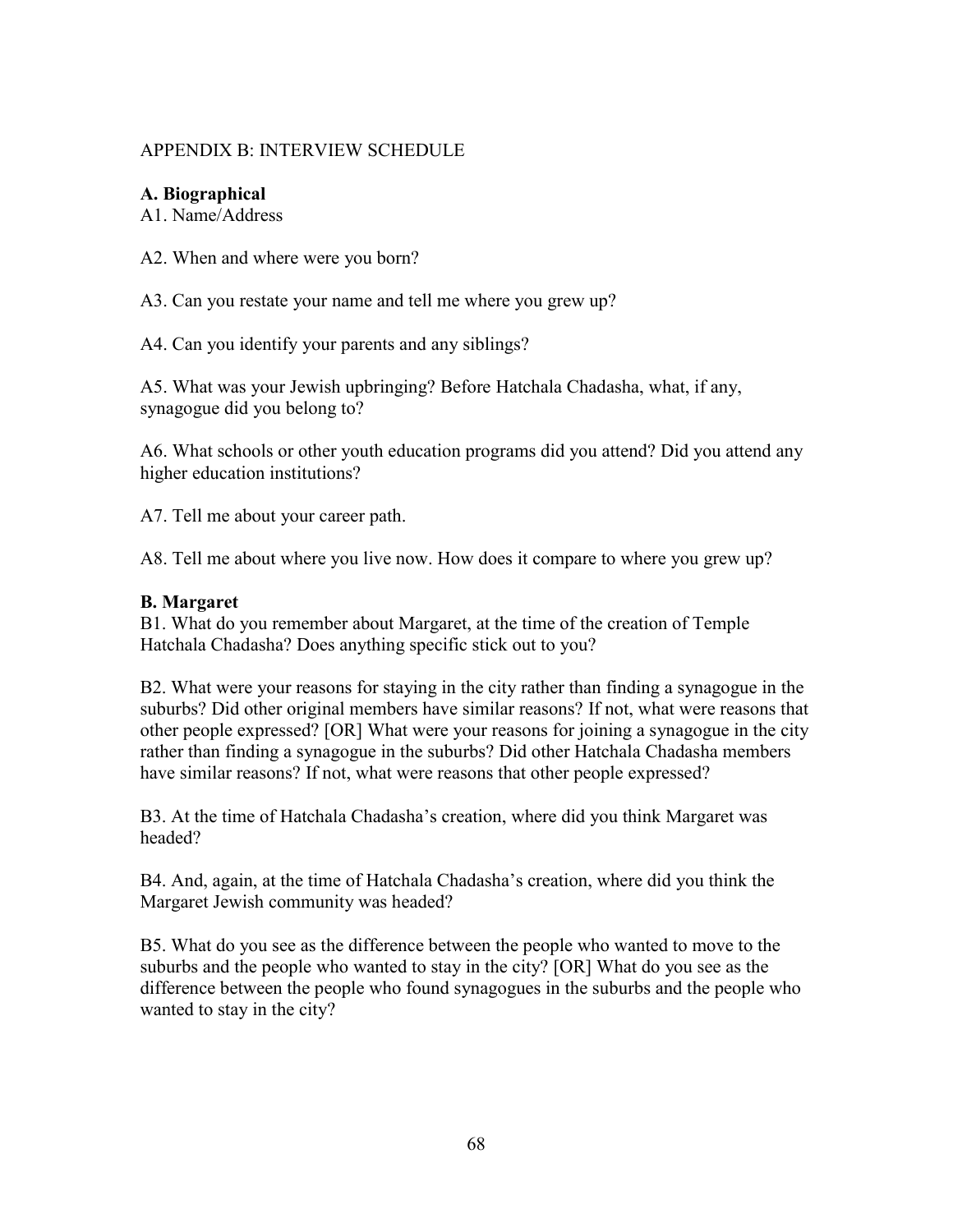## **C. Founding Hatchala Chadasha**

C1. What do you remember of the period of time where the congregation was divided between the city and suburban locations? Did this system work well, were there problems?

C2. Why did you personally attend the original Hatchala Chadasha organizational meeting? What were you looking to see achieved?

C3. Describe what you recall from the initial organizing meeting. Who else was there? How well did you know each other beforehand? How did the discussion go?

C4. What were the arguments for or against starting a new congregation? Were there disagreements? How were they resolved?

C5. At the end of the meeting what had been decided? What were the steps needed to become a congregation and how were they going to be achieved?

C6. Did members of the founders' group immediately start talking to others about the possibility of the new synagogue or was there a period of just doing organizational work?

### **D. Joining Hatchala Chadasha**

D1. Why did you decide to join Hatchala Chadasha? [OR] How did you find out about Hatchala Chadasha? Who or what introduced you to the congregation?

D2. Why did you choose Hatchala Chadasha over one of the other synagogues that had moved into the suburbs?

D3. Why did you personally join Hatchala Chadasha? What were you looking to see achieved there that you hadn't experienced with other congregations?

D4. Do you remember anyone else who joined Hatchala Chadasha when you did? Do you think others had the same reasons for joining that you did?

### **E. Forest Circle**

E1. While Bet Kenesset owned the synagogue building, what was it being used for outside of services? Were there youth programs or community groups? Do you remember any particular events in the building?

E2. Describe the Forest Circle neighborhood at the time of Hatchala Chadasha's founding. How have you seen the Forest Circle neighborhood change? [OR] Describe the Forest Circle neighborhood at the time you joined Hatchala Chadasha. How have you seen the Forest Circle neighborhood change?